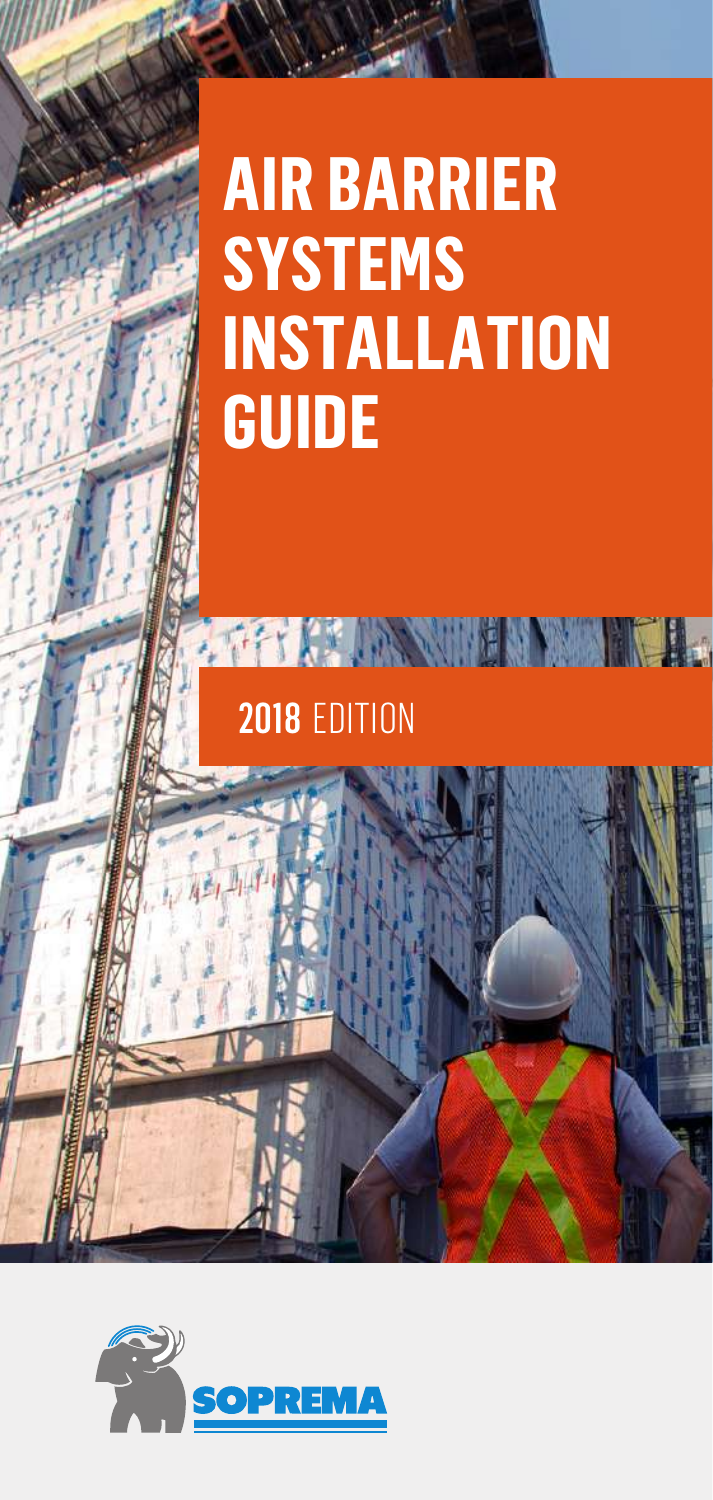AIR BARRIER SYSTEMS INSTALLATION GUIDE 2018

# **TABLE OF CONTENTS**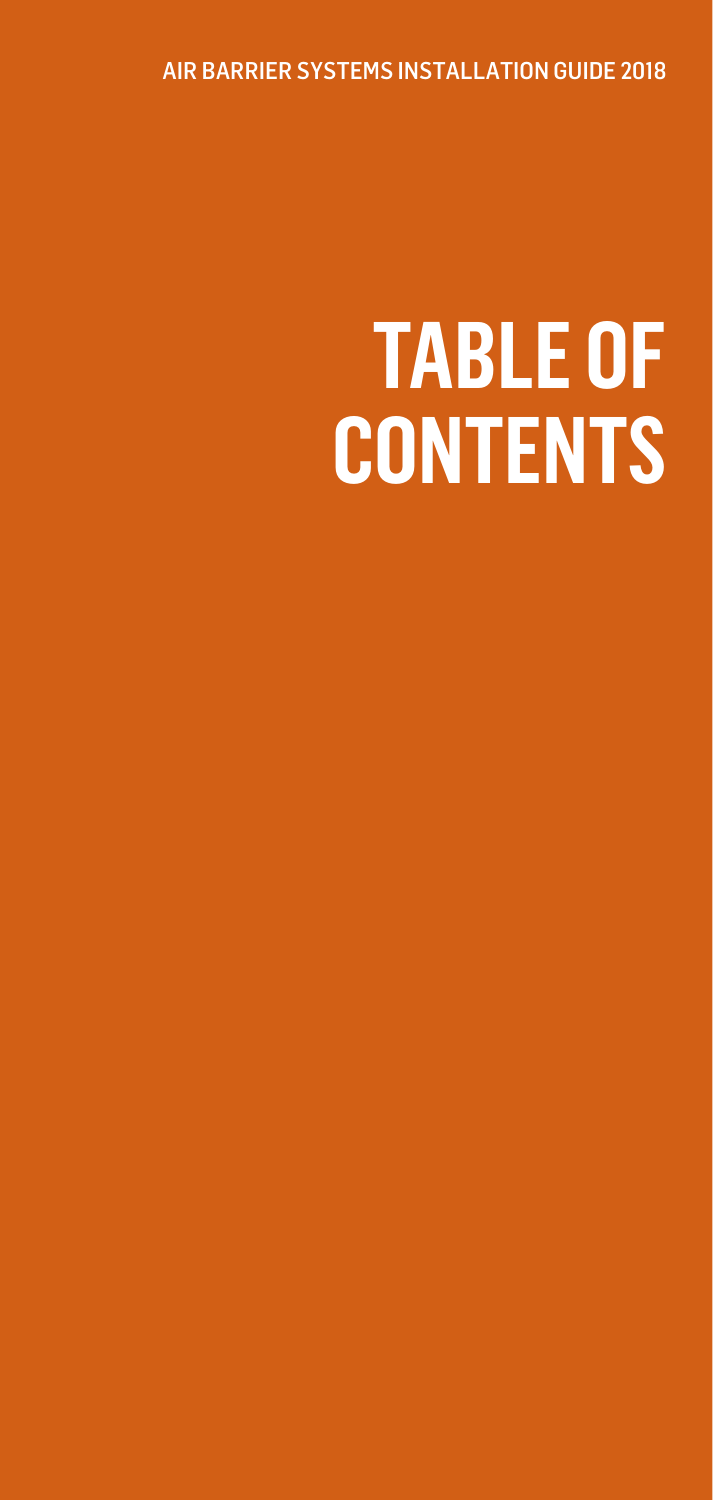# TABLE OF CONTENTS

| <b>INTRODUCTION</b>                                                                                                                                                                                                                                      | 5                          |
|----------------------------------------------------------------------------------------------------------------------------------------------------------------------------------------------------------------------------------------------------------|----------------------------|
| <b>Walls types</b>                                                                                                                                                                                                                                       |                            |
| 1.1.1 Continuous exterior insulated wall assembly<br>1.1.2 Hybrid wall                                                                                                                                                                                   | 7<br>7                     |
| <b>STORAGE AND HANDLING</b>                                                                                                                                                                                                                              | 8                          |
| <b>Basic rules</b>                                                                                                                                                                                                                                       |                            |
| 2.1.1. Membranes<br>2.1.2. Liquids<br>2.1.3. Mastics<br>2.1.4. Torch and propane gas tank                                                                                                                                                                | 9<br>9<br>9<br>9           |
| <b>SURFACE PREPARATION</b>                                                                                                                                                                                                                               | 10                         |
| <b>Condition of surfaces</b>                                                                                                                                                                                                                             |                            |
| 3.1.1. Basic rules<br>3.1.2. Concrete surfaces                                                                                                                                                                                                           | 11.<br>11                  |
| Primer coat application                                                                                                                                                                                                                                  | 12                         |
| <b>PRIMERS</b>                                                                                                                                                                                                                                           | 13                         |
| SOPRASEAL WATERPROOFING MEMBRANES                                                                                                                                                                                                                        | 15                         |
| <b>Sheet membranes</b>                                                                                                                                                                                                                                   |                            |
| 4.1.1. Self-adhesive membranes<br>4.1.1.1. SOPRASEAL STICK 1100 T<br>4.1.1.2. SOPRASEAL STICK 130 and 130 S<br>4.1.1.3. SOPRASEAL STICK VP<br>4.1.2. Heat-welded membranes<br>4.1.2.1. SOPRASEAL 60 and 60 FF<br>4.1.2.2, SOPRASEAL 180 HD and 180 HD FF | 17<br>18<br>18<br>19<br>20 |
| Liquid applied membranes                                                                                                                                                                                                                                 |                            |
| 4.2.1. SOPRASEAL LM 200 S<br>4.2.2. SOPRASEAL LM 200 T<br>4.2.3. SOPRASEAL LM 202 VP<br>4.2.4. SOPRASEAL LM 203<br>4.2.5. SOPRASEAL LM BLOCK FILLER                                                                                                      | 20<br>21<br>22<br>23<br>23 |
| Laminated board                                                                                                                                                                                                                                          |                            |
| 4.3.1. SOPRASEAL XPRESS G                                                                                                                                                                                                                                | 24                         |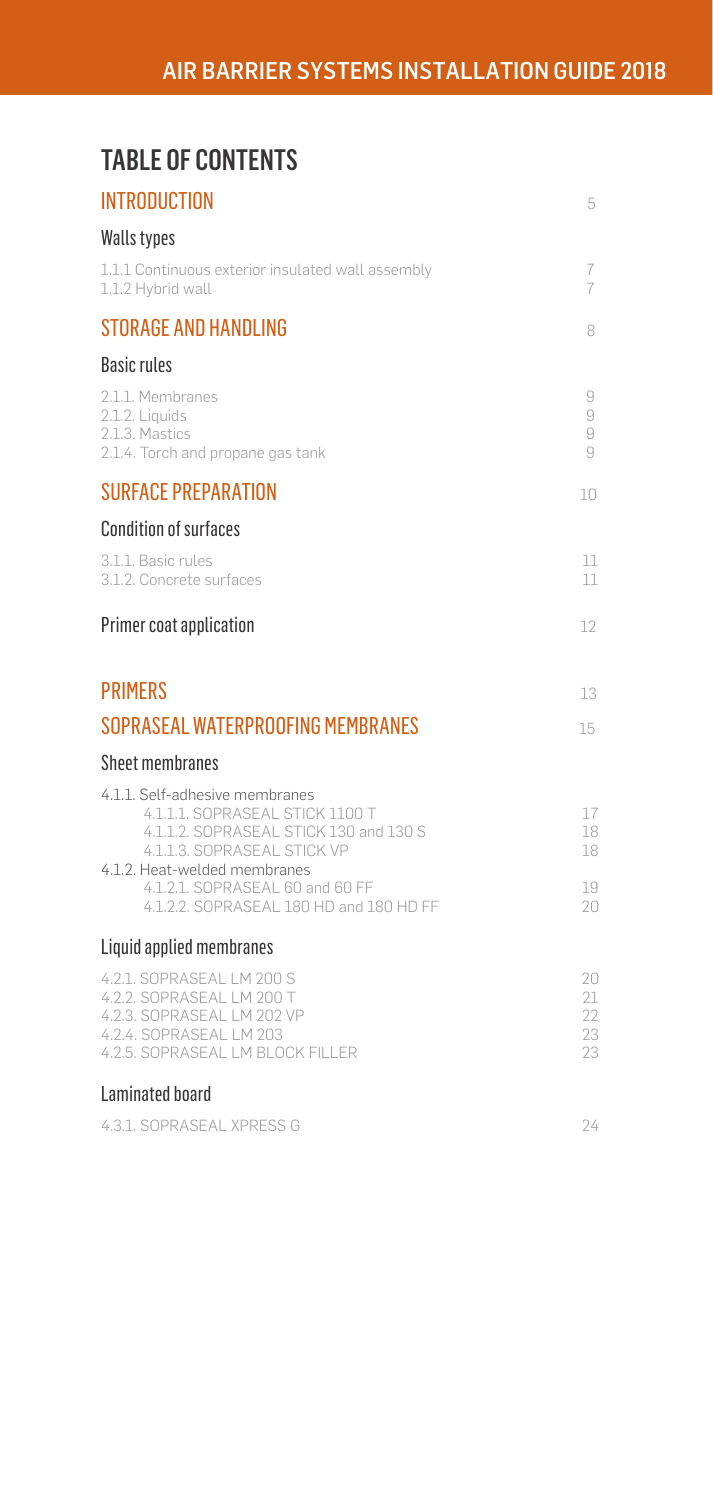# [SOPRASEAL MEMBRANES INSTALLATION METHODS](#page-24-0)

## Installation of self-adhesive membranes

| 5.1.1. SOPRASEAL STICK 1100 T<br>5.1.2. SOPRASEAL STICK 130 and 130 S<br>5.1.3. SOPRASEAL STICK VP                                   | 26<br>32<br>34       |
|--------------------------------------------------------------------------------------------------------------------------------------|----------------------|
| Installation of heat-welded membranes                                                                                                |                      |
| Torching technique<br>5.2.1. SOPRASEAL 60 and 60 FF, 180 HD and 180 HD FF                                                            | 36<br>37             |
| <b>Application of liquid membranes</b>                                                                                               |                      |
| 5.3.1. SOPRASEAL LM 200 S<br>5.3.2. SOPRASEAL LM 200 T<br>5.3.3. SOPRASEAL LM 202 VP and LM 203<br>5.3.3.1 SOPRASEAL LM BLOCK FILLER | 39<br>41<br>43<br>44 |
| Installation of laminated board                                                                                                      |                      |
| 5.4.1. SOPRASEAL XPRESS G                                                                                                            | 49                   |
| Window sealing                                                                                                                       |                      |
| 5.5.1. Gusset                                                                                                                        | 51                   |
| <b>SAFETY MEASURES</b>                                                                                                               | 54                   |
| Important preliminary instructions                                                                                                   | 55                   |
| <b>Torching special precautions</b>                                                                                                  | 55                   |
| Special precautions for propane gas tank                                                                                             | 56                   |
| Special precautions for primer application                                                                                           | 57                   |
| Monitoring after the competion of welding work                                                                                       | 57                   |
| <b>Fires precautions</b>                                                                                                             | 58                   |
| <b>Primer and liquid products</b>                                                                                                    | 58                   |
| <b>First aid measures</b>                                                                                                            | 59                   |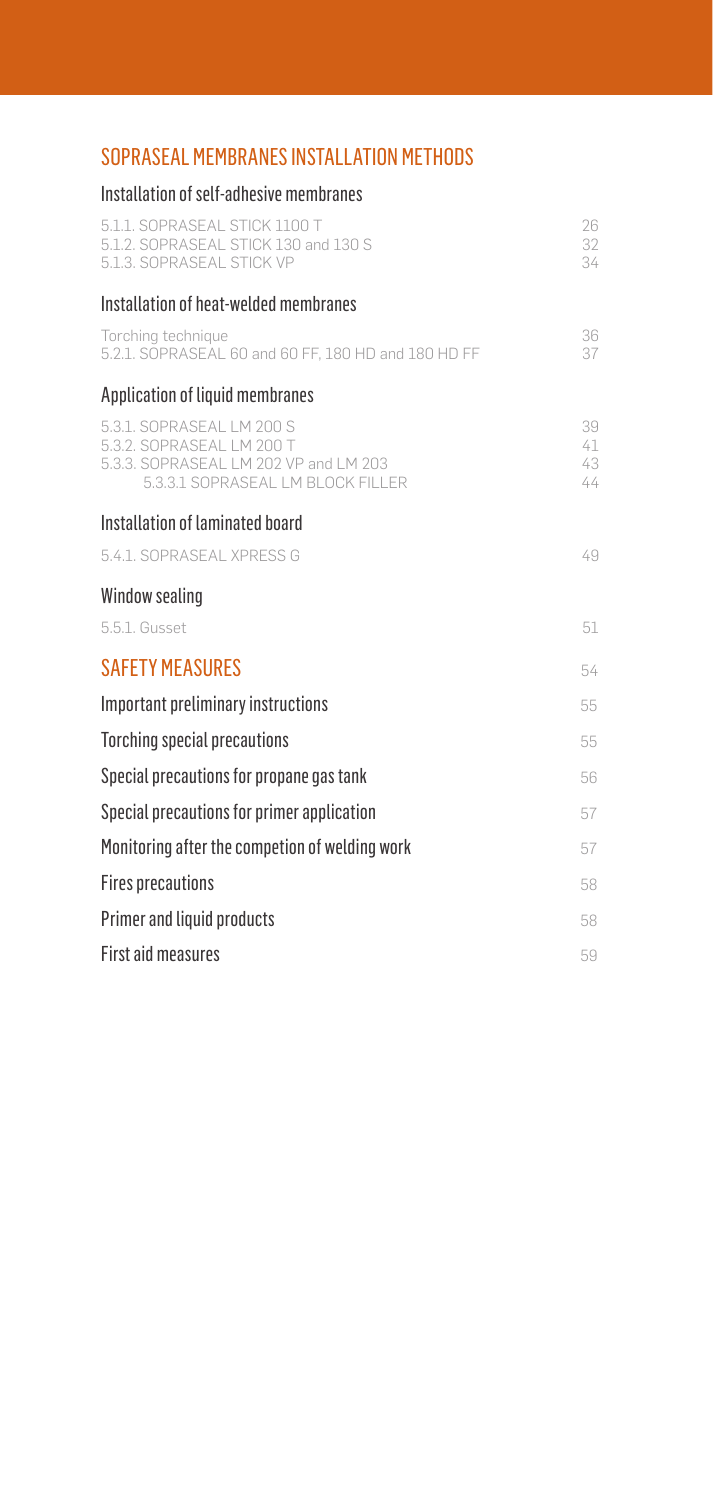<span id="page-4-0"></span>AIR BARRIER SYSTEMS INSTALLATION GUIDE 2018

# **INTRODUCTION**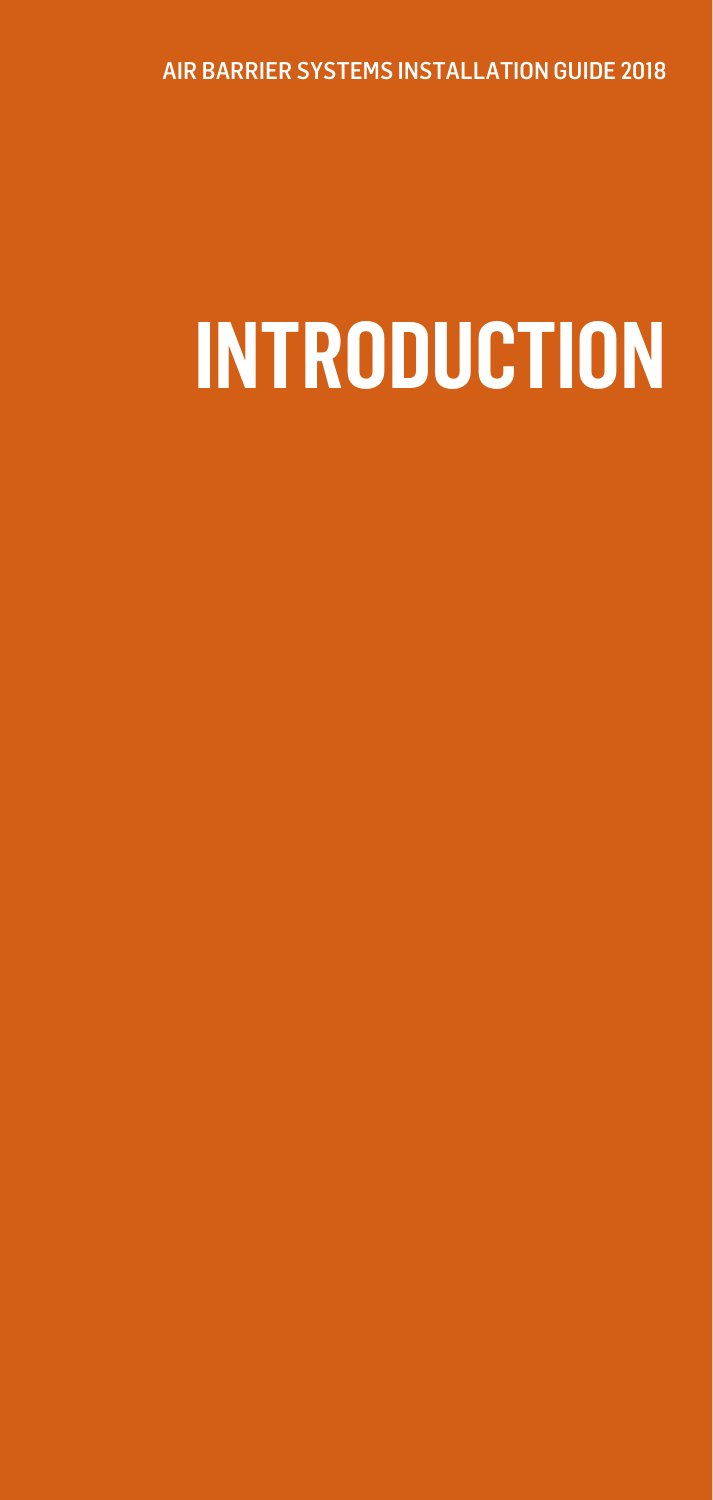# **INTRODUCTION**

It is important to fully understand why building enclosure must be completely air and vapour tight. The main function of envelopes is to separate the interior environment from the outside environment while keeping the transfer of air, moisture and heat to a minimum. To ensure the envelope works properly, good continuity between components is essential.

Air leakage is a common problem in building enclosures. Air leakage is essentially the result of uncontrolled air movement through the building enclosure. The results of air leakage include: condensation builds up inside walls, materials deteriorate over time, building occupants suffer discomfort, energy consumption increases (high heating and cooling costs), efflorescence occurs, bricks become damaged, pipes freeze, rain water leaks in, etc.

Air leakage through the building enclosure are caused by air pressure from one or more sources, such as wind pressure, the stack effect, or the pressure created by heating, cooling and ventilating mechanical units. This is why continuity is the most important element for air barriers. We must thus make sure that the building enclosure is as airtight as possible by installing a high performing air barrier system.

Air barrier systems should meet five criterias: be impermeable to air flow, be continuous over the entire building envelope, it must be able to withstand the forces that may act upon the building envelope, be durable over the expected lifetime of the building and finally, the air barrier membrane must have strength so that there is no deformation so its performance as expected through its service life.

| <b>NON-PERMEABLE AIR BARRIERS</b>                                          | <b>PERMEABLE AIR BARRIERS</b>                                                                                                                      |
|----------------------------------------------------------------------------|----------------------------------------------------------------------------------------------------------------------------------------------------|
| Resists air leakage<br>Resists water intrusion<br>Resists vapour diffusion | Resists air leakage<br>Resists water intrusion<br>Allows vapour diffusion                                                                          |
| Must always be set on the warm side of the insulation                      | Must always have insulation in wall cavities<br>hetween studs<br>Are installed onto exterior sheating when cavities<br>hetween studs are insulated |
| Are considered air/vapour barriers                                         | Are not considered vapour barriers, are only air<br>harriers                                                                                       |

Air barriers are generally divided into two categories: permeable and non-permeable.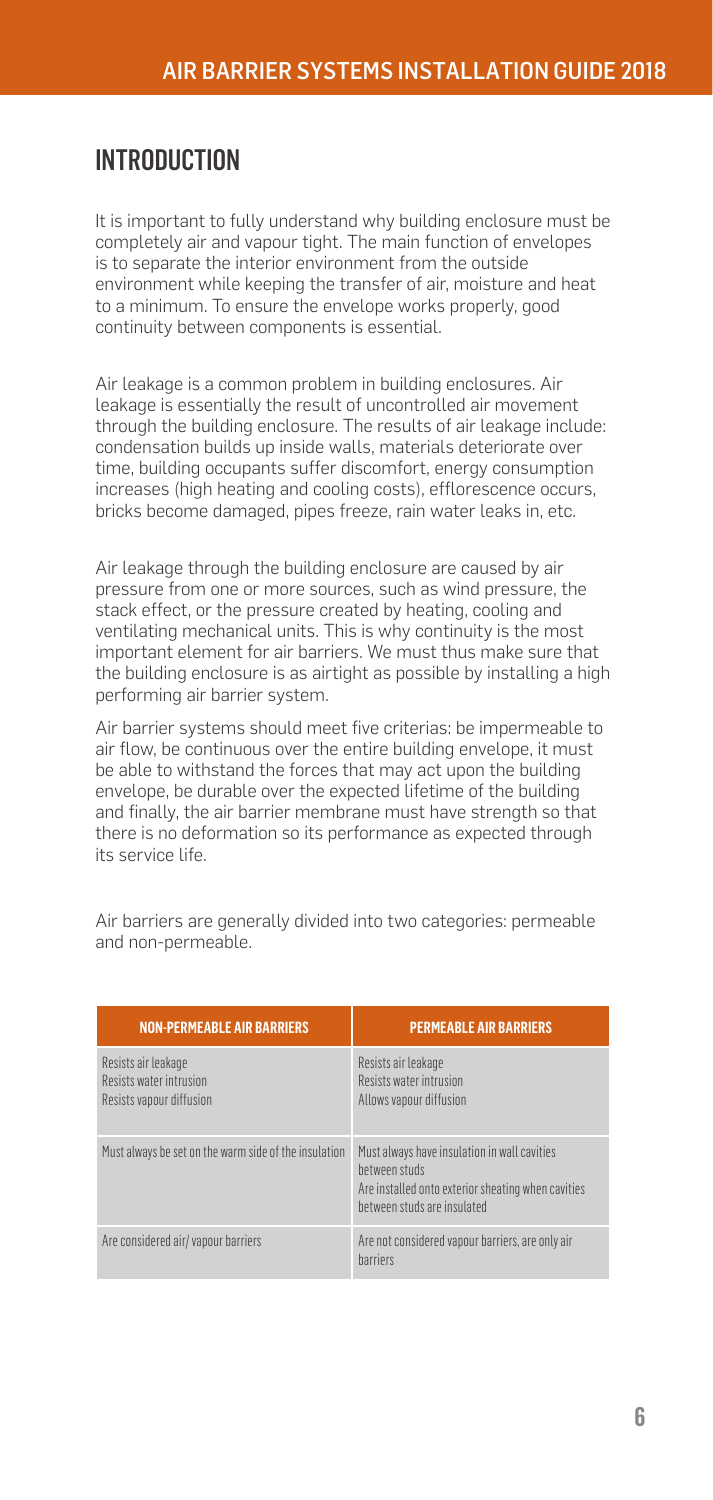# <span id="page-6-0"></span>1.1 WALL TYPES

Choosing the right type of wall is very important when designing a building. In order to make the most informed choice, it is important to understand what the walls will have to go through during the building's service life.

## 1.1.1 Continuous Exterior Insulated Wall Assembly

This type of wall assembly has the advantages that the insulation can easily be made continuous The structure of building is kept warmer since it is on the warm side of the insulation. This type of assembly helps to reduce the effect of thermal bridging, since most of the structural components are kept behind the insulation. Exterior Insulated Wall Assembly also allows for the installation of an Air and Vapour Barrier Waterproofing membrane to the structural wall.



#### Soprema air barrier Solutions

The following Soprema products can be used for these types of walls: Sopraseal Stick 1100 T, Sopraseal 60 and 60 FF, Sopraseal 180 HD and 180 HD FF, Sopraseal Stick 130 and 130 S, Sopraseal Xpress G, Sopraseal LM 200 S, Sopraseal LM 200 T and Sopraseal LM 203.

# 1.1.2 Hybrid wall

The type of hybrid wall, are the walls where insulation is in wall cavities and continous on the exterior side of the structure. In a hybrid wall, insulating materials are added in the cavities between studs, thus moving the dew point inwards. In this assembly, the vapour barrier and air barrier functions are separated. A vapour barrier is installed on the warm side of the insulation and the air barrier is positioned outside the structure.



#### Soprema air barrier Solutions

The following Soprema products can be used for these types of walls: Sopraseal Stick VP and Sopraseal LM 202 VP.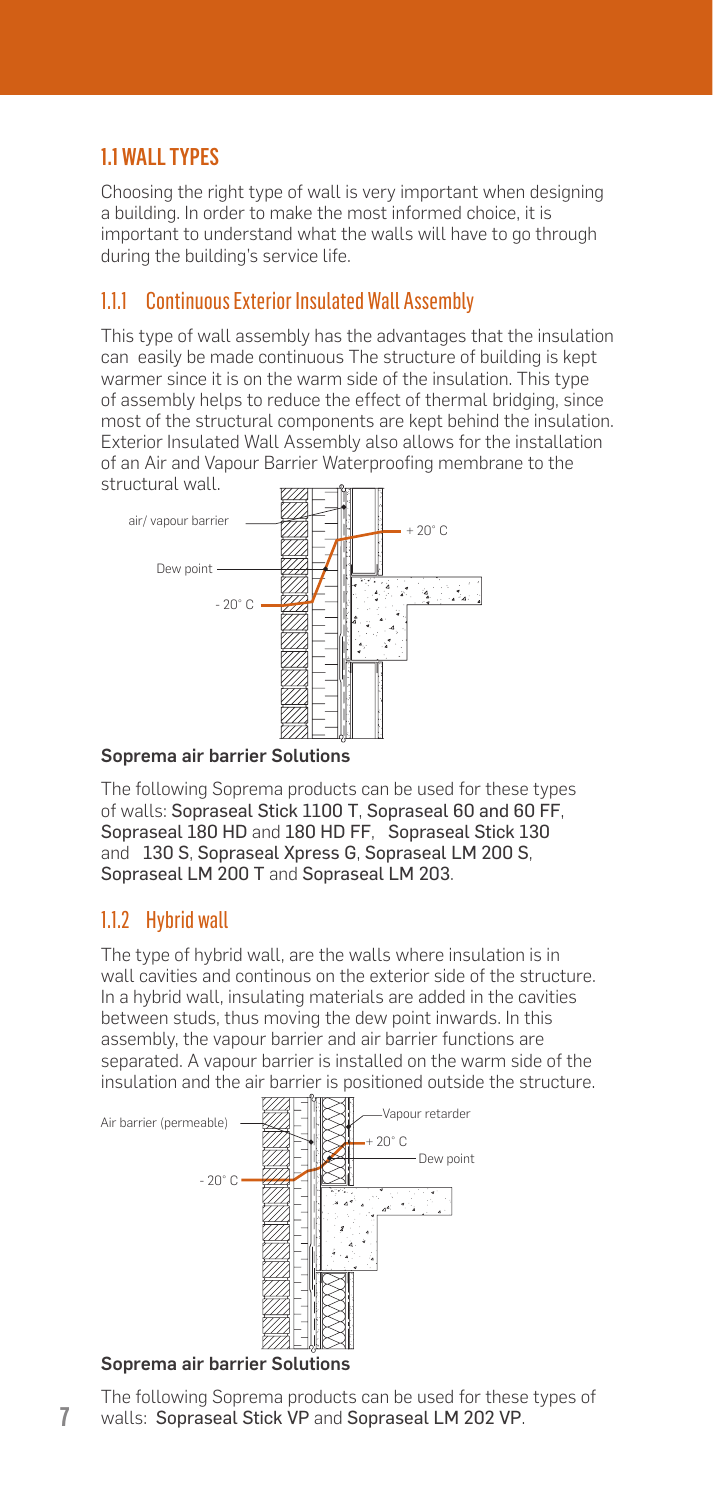<span id="page-7-0"></span>AIR BARRIER SYSTEMS INSTALLATION GUIDE 2018

# **STORAGE AND HANDLING**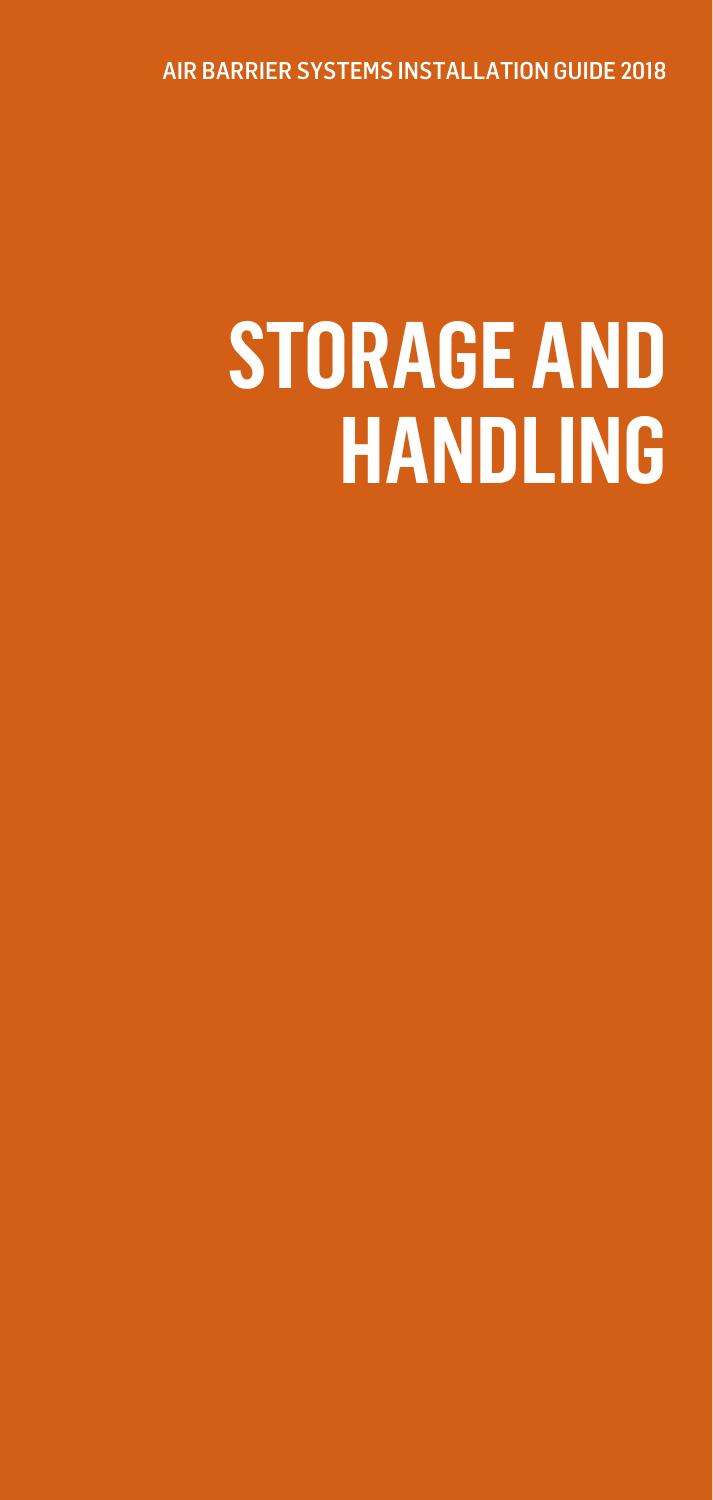# <span id="page-8-0"></span>STORAGE AND HANDLING

## 2.1 BASIC RULES

All Soprema products must be stored in a dry, well-ventilated area. Materials must be protected, safe from inclement weather and harmful substances. Materials must always be stored where they will not be exposed to flames or welding sparks. Only materials to be used that day should be removed from storage.

If the products are stored outside, cover them with an opaque protection cover once the packaging provided for delivery has been removed.

### 211 Memhranes

After rolled materials are delivered, carefully store them in an upright position, with the selvedge side on top.

Rolls are delivered on pallets and covered with a plastic sheet.

Avoid stacking pallets for storage. However, if pallets must be stacked, insert a plywood sheet at least 12 mm (1/2 in) thick between pallets. 19 mm (3/4 in) is recommended.

Always store self-adhesive membranes away from the sun.

In cold weather, membranes can be stored outside. However, all membranes must be conditioned before installation if their installation or storage temperature is below 10°C (50°F).

## 2.1.2 Liquids

Store liquid product pails in a cool and dry area, away from any open flame.

Store in a well-ventilated area, away from heat or direct sunlight. Do not allow product to freeze.

All water based liquids must be stored at temperatures above 4 °C (40°F).

## 2.1.3 Mastics

In cold weather, store solvent-based mastics at a temperature that is sufficiently warm to ensure the flexibility required for application ( $>10^{\circ}$ C [ $>50^{\circ}$ F]). Take products out of storage at the same rate as they are applied on site.

## 2.1.4 Torch and propane gas tank

Inspection of torching equipment

Always use appropriate, CSA-certified torching equipment that is in perfect working order. Never modify torching equipment. Use appropriate propane gas hoses that are less than 15 m (50 ft.) long.

Before using torching equipment, check and securely fasten all fittings.

Do not light the torch if you smell any propane odour whatsoever. Never look for leaks with an open flame. Use soapy water.

Use a torch with an adjustable pilot light and a shut-off valve.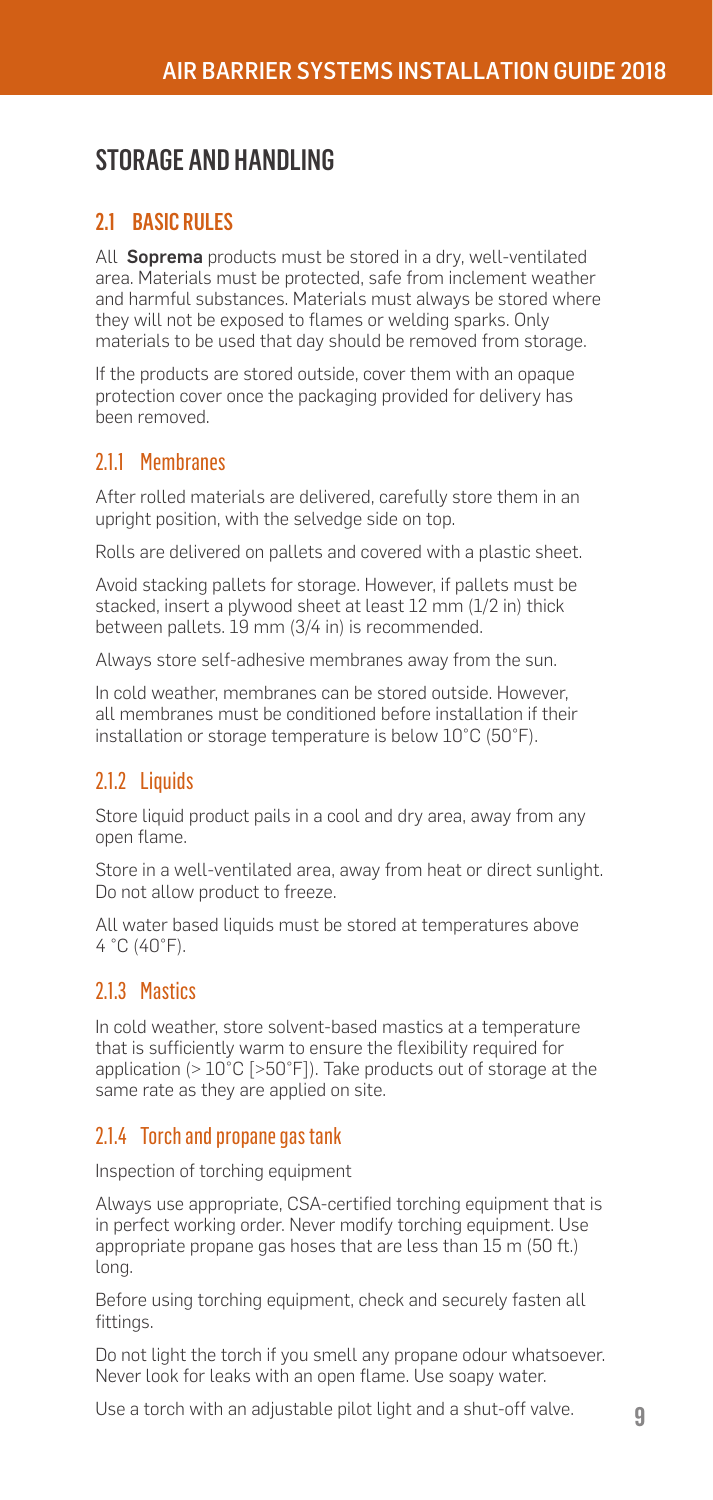<span id="page-9-0"></span>AIR BARRIER SYSTEMS INSTALLATION GUIDE 2018

# **SURFACE PREPARATION**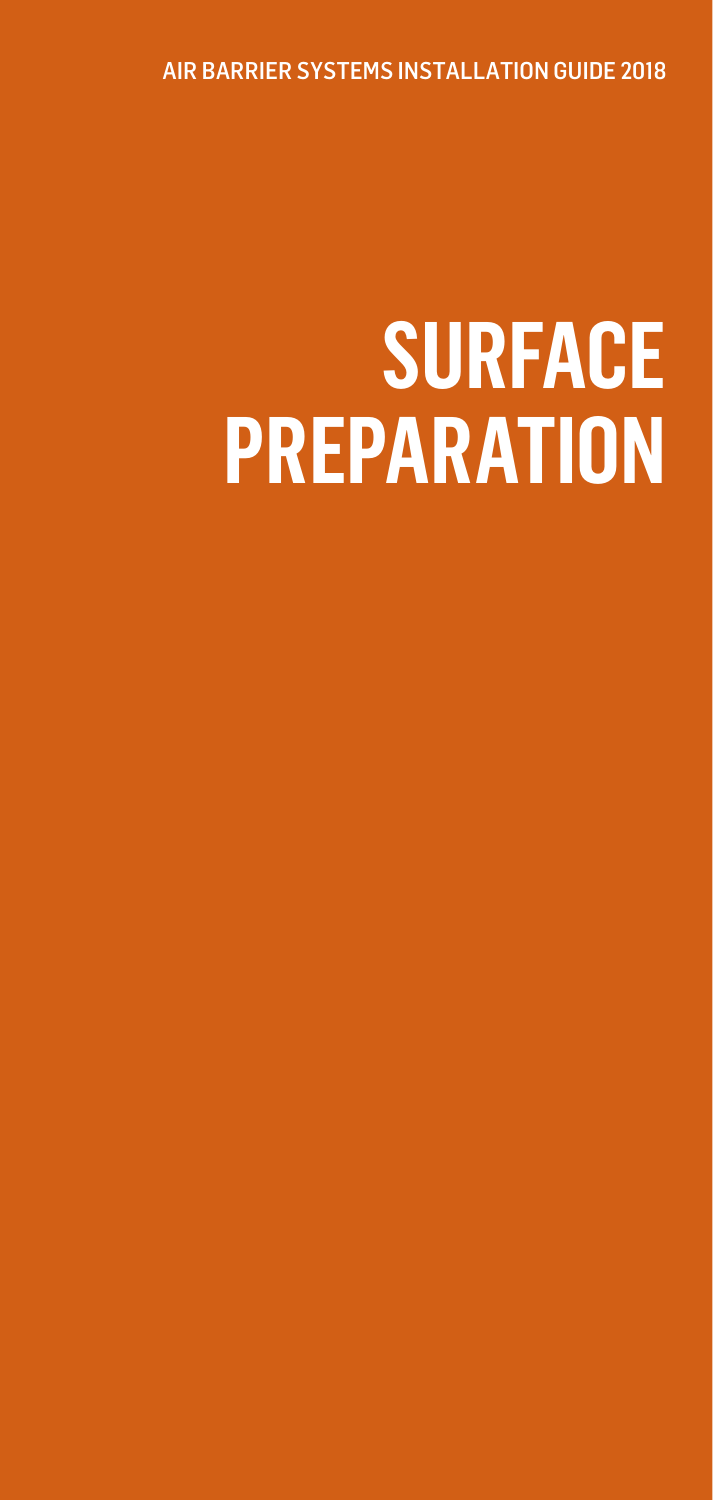# <span id="page-10-0"></span>SURFACE PREPARATION

## 3.1 CONDITION OF SURFACES

## 3.1.1 Basic rules

No work should be started until all surfaces are smooth, dry, and free of ice and any other substance that may prevent the membrane from adhering properly, according to the Soprema instructions and recommendations. For the substrate, see the manufacturer's instructions and recommendations.

No products should be installed when it is raining or snowing unless protected.

All cracks need solid support. Any seams and cracks measuring less than 6 mm (1/4 in) in width should be filled with Sopramastic or Sopraseal LM 200 T. For cracks exceeding 6 mm (1/4 in) in width, apply a primer and install a 150 mm (6 in) strip membrane.

## 3.1.2 Concrete surfaces

For applications on poured/reinforced concrete or concrete blocks, make sure that the concrete has cured completely or that the mortar on the concrete blocks is dry before installing membranes. The mortar joints should be struck flat and no mortar joints should protrude past the face of the substrate. Damaged blocks need to be replaced. When the CMU is not installed in a flush manner, the blocks need to be removed and re-installed.

For the installation of sheet membranes, a minimum curing time of 10 to 14 days is generally required in the summer. More time may be required in other seasons. For the installation of liquid membranes, a minimum curing time of 3 days is required. Curing time also depends on the thickness and density of the concrete.

Note: If required, consult the contractor who poured the concrete for more details about concrete curing on a specific project.

Surfaces must be dry, clean, free of loose particles and oil formwork, curing products, irregularities, slurry, etc.

Any curing agents must be compatible with the sealing/ waterproofing products or removed from surface.

Raised areas along concrete formwork and pouring joints must not exceed 5 mm (3/16 in).

Any holes over 5 mm (3/16 in) must be filled with bitumen or fast-setting concrete, depending on the condition of the surface.

For irregular surfaces such as masonry blocks Sopraseal LM Block Filler can be used to smooth out the surface for easier use of Sopraseal LM 202 VP and Sopraseal LM 203.

An adhesion test is recommended before installing the membrane.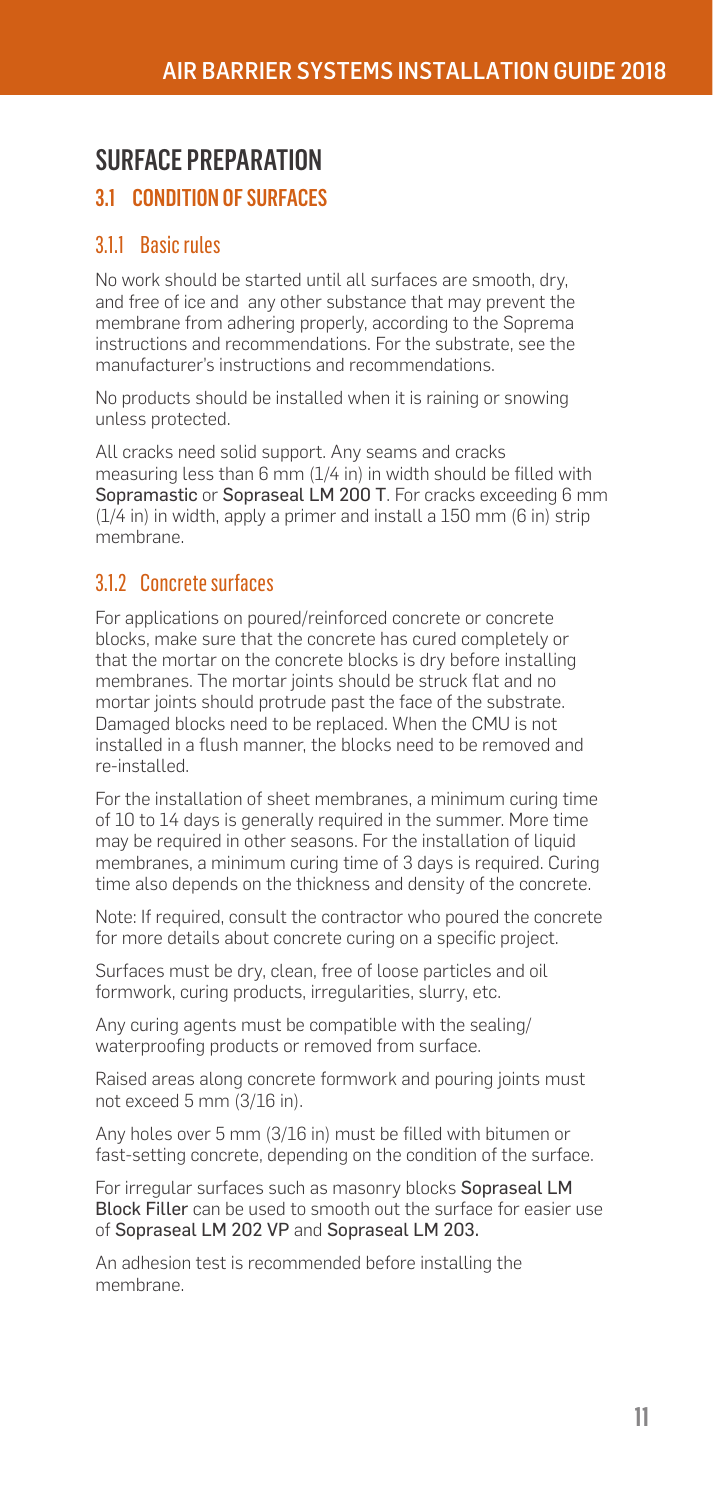# <span id="page-11-0"></span>3.2 PRIMER COAT APPLICATION

Apply a primer coat over the entire surface to be covered, as per the recommended coverage rate.

Allow primer to dry completly. Drying time will vary depending on the product, weather conditions and temperature of the substrate.

Self-adhesive membranes must be installed as soon as possible after the primer has dried, within 2 hours following application of the primer.

Primed surfaces not covered immediately once the primer is dry may become contaminated (such as dust, loose particles) in a very short time. When this happens, the surfaces must be reprimed before installing membranes.

The following membranes require primer before installation: Sopraseal Stick 1100 T, Sopraseal Stick 130 and 130 S, Sopraseal 60 and 60 FF, Sopraseal 180 HD and 180 HD FF, Sopraseal WFM, Soprasolin HD.

Primers can be applied using the following tools:

- rollers;
- paint brushes (for small surfaces);
- sprayed (Sopraseal Stick Primer only).

#### Note: Never dilute the primer.

Never use a torch to check if the primer is dry. Use a bare hand to check that there is no trace of humidity or a sticky film that adheres to skin.

Drying time varies depending on the humidity and temperature of the substrate.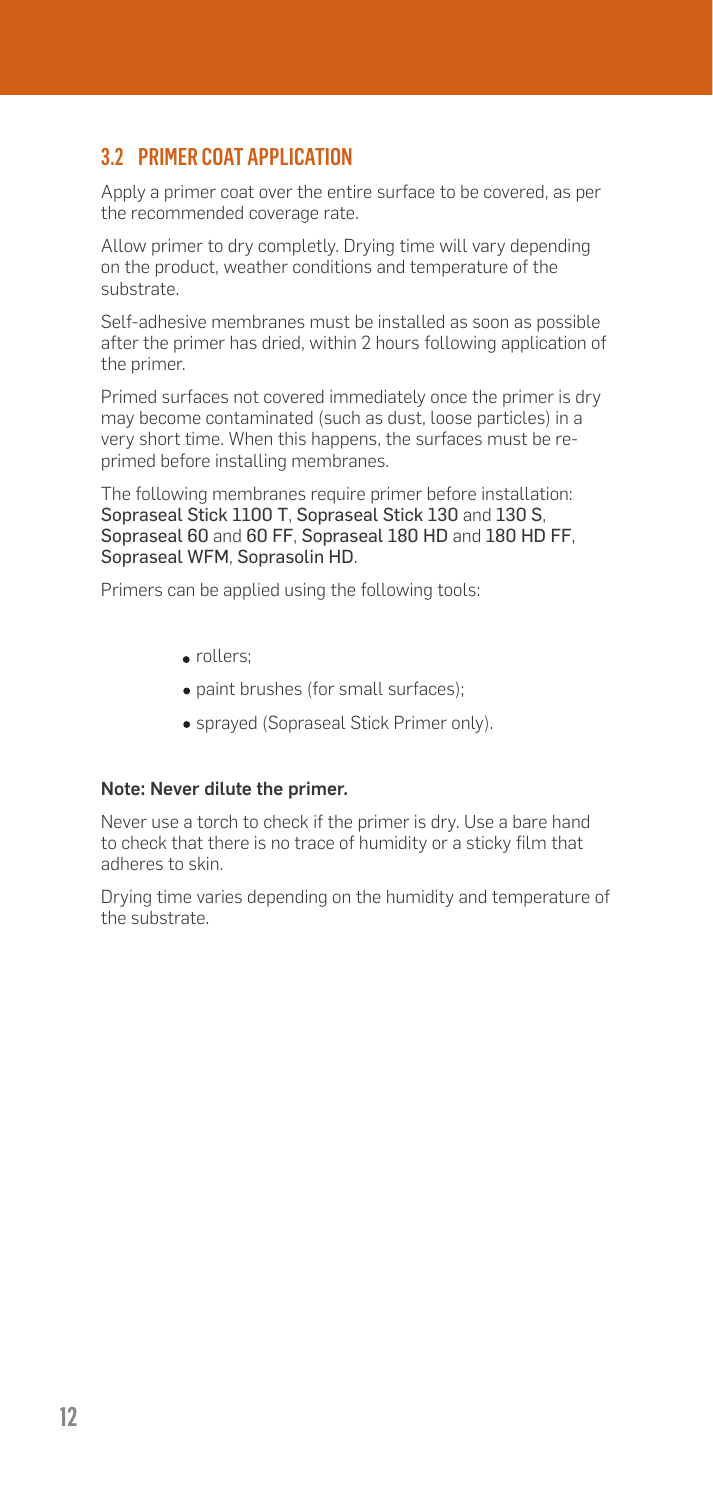<span id="page-12-0"></span>AIR BARRIER SYSTEMS INSTALLATION GUIDE 2018

# **PRIMERS**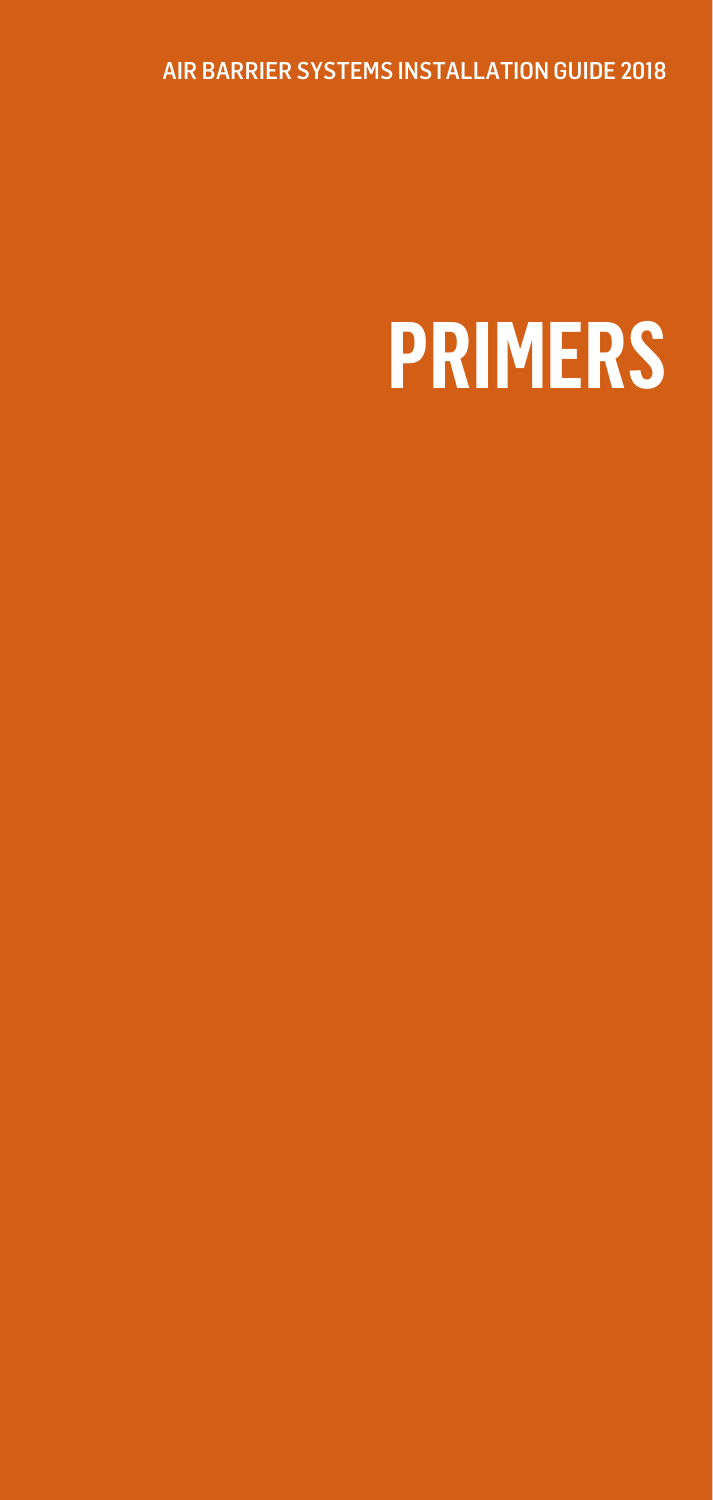## PRIMERS

| <b>PRODUCTS</b>                            | <b>DESCRIPTION</b>                                                                                                                                            | <b>DRYING TIME</b>       | <b>COVERAGE</b>                                                                                                                                                                                         | <b>TEMPERATURE</b><br><b>RANGE</b>                                                                                                                    |
|--------------------------------------------|---------------------------------------------------------------------------------------------------------------------------------------------------------------|--------------------------|---------------------------------------------------------------------------------------------------------------------------------------------------------------------------------------------------------|-------------------------------------------------------------------------------------------------------------------------------------------------------|
| Sopraseal Stick<br>Primer                  | Solvent-based primer<br>to prepare surfaces<br>hefore the installation<br>of self-adhesive<br>membranes.                                                      | 15 to 60 minutes         | <b>Pornus</b><br>substrates:<br>$0.3 - 0.5$ L/m <sup>2</sup><br>$(0.3 - 0.5$ US<br>gal/100 sq.ft)<br>Non-porous<br>substrates: 0.1 -<br>$0.25$ L/m <sup>2</sup><br>$(0.25 - 0.625$ US<br>gal/100 sq.ft) | Application with a<br>hrush or a roll:<br>$-30^{\circ}$ C<br>$(-22 \degree F)$<br>Application with a<br>spray equipment:<br>$-10^{\circ}$ C<br>(14°F) |
| <b>Flastocol Stick</b><br>H <sub>2</sub> 0 | Water-based primer<br>to prepare surfaces<br>hefore the installation<br>of self-adhesive<br>membranes.<br>Never used helow<br>$0^{\circ}$ C (32 $^{\circ}$ F) | 30 minutes to<br>3 hours | $0.1 - 0.3$ L/m <sup>2</sup><br>$(0.25 - 0.75$ US<br>gal/100 sq.ft)                                                                                                                                     | $-4^{\circ}$ $\cap$<br>(25 °F)                                                                                                                        |
| <b>Flastnenl Stick</b><br>7 <sub>Prn</sub> | Solvent-hased<br>primer to prepare<br>the surfaces hefore<br>installation of self-<br>adhesive membranes.<br>LEED® compliant (IEQ<br>credit 4.1)              | 30 to 90 minutes         | Porous<br>substrates:<br>$0.2 - 0.4$ L/m <sup>2</sup><br>$(0.50 - 1.00$ US<br>gal/100 sq.ft)<br>Non-porous<br>substrates: 0.1 -<br>0.25 L/m <sup>2</sup><br>$(0.25 - 0.625$ US<br>gal/100 sq.ft)        | $-10^{\circ}$ C<br>$(14 \degree F)$                                                                                                                   |
| Flastocol 500                              | Solvent-based primer<br>to prepare surfaces<br>hefore the installation<br>of heat-welded<br>membranes.                                                        | 1 to 12 hours            | $0.15 - 0.25$ L/m <sup>2</sup><br>$(0.375 - 0.625 \text{ US})$<br>gal/100 sg.ft.)                                                                                                                       |                                                                                                                                                       |

\*Note: Coverage varies with the porosity of the substrate and the type of surface. Essential that the pails are throughly mixed and immediately prior to installation.

The drying time can vary depending on the temperature and the relative humidity.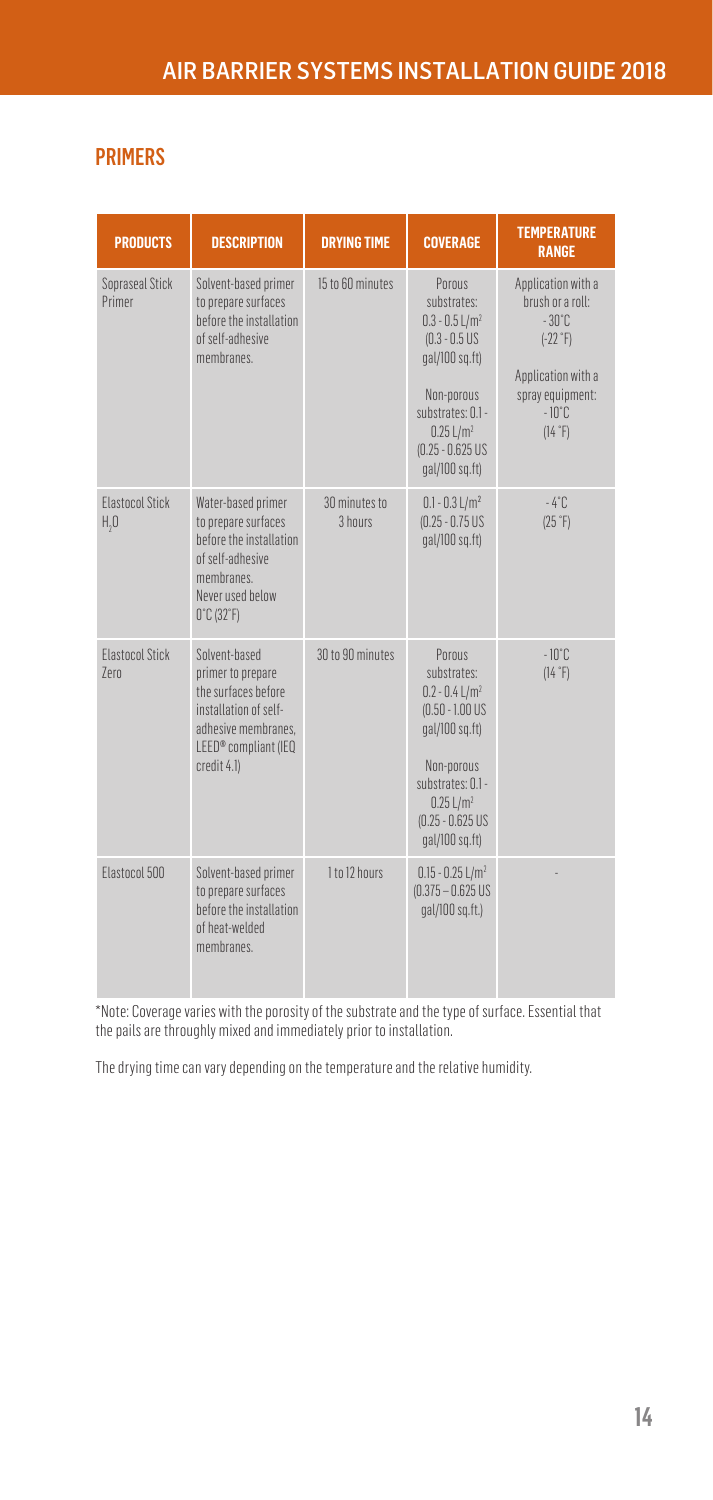<span id="page-14-0"></span>AIR BARRIER SYSTEMS INSTALLATION GUIDE 2018

# **SOPRASEAL WATERPROOFING MEMBRANES**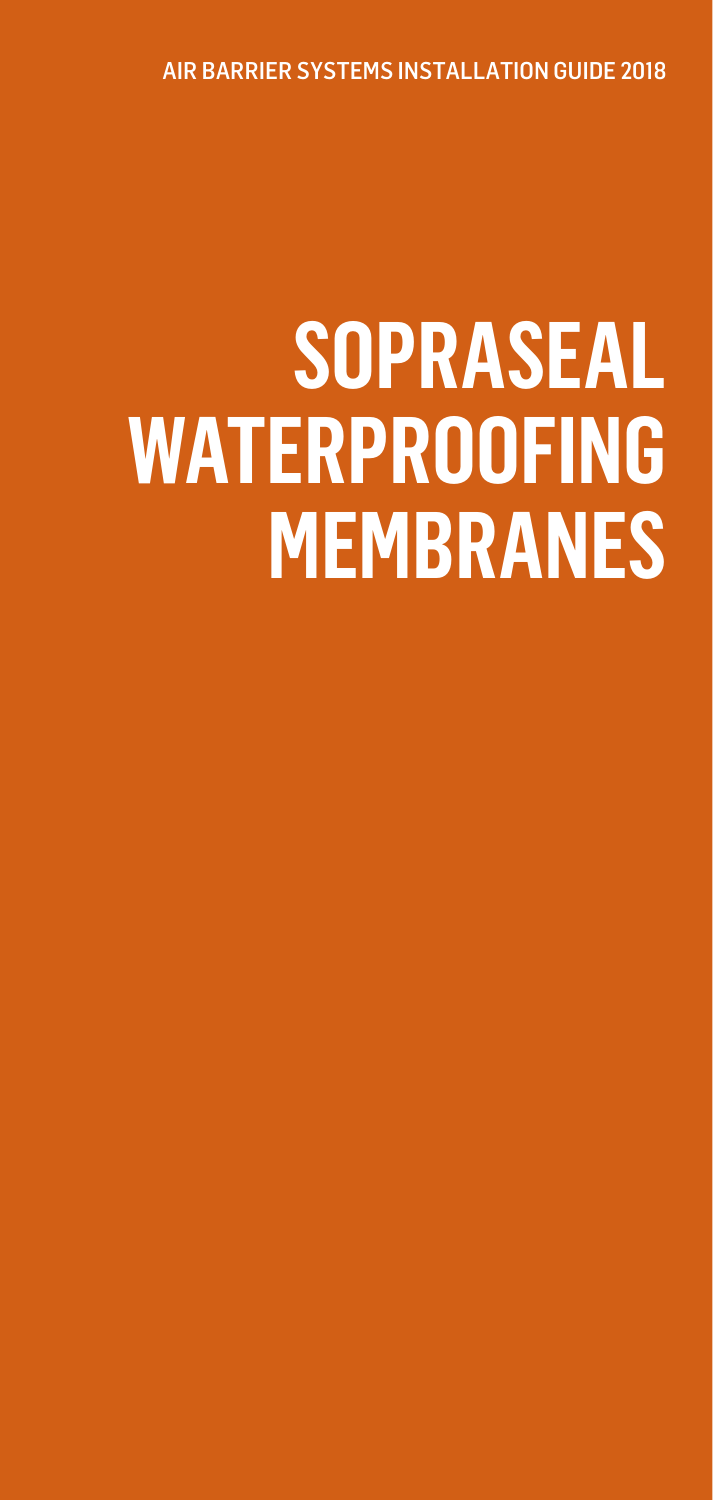## SOPRASEAL WATERPROOFING MEMBRANES

|                                          | <b>FRMEABL</b> |               | HICKNESS                                                                          | MENSIONS                                                   |  | NFORCEM<br>霞                                             | <b>IET AREA*</b>                             |  |
|------------------------------------------|----------------|---------------|-----------------------------------------------------------------------------------|------------------------------------------------------------|--|----------------------------------------------------------|----------------------------------------------|--|
| <b>SELF-ADHESIVE MEMBRANES</b>           |                |               |                                                                                   |                                                            |  |                                                          |                                              |  |
| Sopraseal Stick 1100 T                   |                | X             | $1.0 \text{ mm}$<br>$(40$ mil)                                                    | $22.9 \times 0.91 \text{ m}$<br>$(75 \times 3 \text{ ft})$ |  | T                                                        | $19.7 \text{ m}^2$<br>(212 ft <sup>2</sup> ) |  |
| Sopraseal Stick 130 and 130 S            |                | X             | $2.5$ mm<br>$(98$ mil)                                                            | $10 \times 1$ m<br>$(33 \times 3.3 \text{ ft})$            |  | GM                                                       | 9 <sup>2</sup><br>(97 ft <sup>2</sup> )      |  |
| Sopraseal Stick VP                       | X              |               | $0.6$ mm<br>$(24$ mil)                                                            | 30 x 0.95 m<br>(98 pi x 37 in)                             |  | T                                                        | $26.2 \text{ m}^2$<br>(281 ft <sup>2</sup> ) |  |
| <b>HEAT-WELDED MEMBRANES</b>             |                |               |                                                                                   |                                                            |  |                                                          |                                              |  |
| Sopraseal 60 and 60 FF                   |                | X             | $2.7$ mm<br>$(106 \text{ mil})$                                                   | $10 \times 1m$<br>$(33 \times 3.3 \text{ ft})$             |  | GM                                                       | $8.6 \text{ m}^2$<br>(92 ft <sup>2</sup> )   |  |
| Sopraseal 180 HD and<br><b>180 HD FF</b> |                | X             | $3 \, \text{mm}$<br>$(118 \text{ mil})$                                           | $10 \times 1$ m<br>$(33 \times 3.3 \text{ ft})$            |  | P                                                        | $9.5 \text{ m}^2$<br>(102 ft <sup>2</sup> )  |  |
| <b>LAMINATED BOARD</b>                   |                |               |                                                                                   |                                                            |  |                                                          |                                              |  |
| Sopraseal Xpress G                       |                | X             | Panel:<br>$12.7$ mm<br>$(1/2)$ po)<br>Membrane:<br>$0.15$ mm<br>$(6 \text{ mil})$ | $1.2 \times 2.44$ m<br>$(4 \times 8$ ft)                   |  | T                                                        | $2.93 \text{ m}^2$<br>(32 ft <sup>2</sup> )  |  |
|                                          | PERMEABLE      | ION-PERMEABLE |                                                                                   | <b>HICKNESS</b>                                            |  | <b>COVERAGE PER</b>                                      |                                              |  |
| <b>LIQUIDS MEMBRANES</b>                 |                |               |                                                                                   |                                                            |  |                                                          |                                              |  |
| Sopraseal LM 200 S                       |                | $\chi$        | Wet film:<br>Dry film:                                                            | 2.0 mm (80 mil)<br>$1.0$ mm (40 mil)                       |  | $10 \text{ m}^2$<br>(100 ft <sup>2</sup> )               |                                              |  |
| Sopraseal LM 200 T                       |                | X             | Wet film:<br>Dry film:                                                            | 2.3 mm (90 mil)<br>1.15 mm (45 mil)                        |  | $10 \text{ m}^2$<br>(100 ft <sup>2</sup> )               |                                              |  |
| Sopraseal LM 202 VP                      | X              |               | Wet film:                                                                         | $0.5$ mm (20 mil)***                                       |  | 33 to 46 m <sup>2</sup><br>(350 to 500 ft <sup>2</sup> ) |                                              |  |
| Sopraseal LM 203                         |                | $\chi$        | Wet film:                                                                         | $0.6$ mm (26 mil)***                                       |  | 21 to 33 m <sup>2</sup><br>(230 to 350 ft <sup>2</sup> ) |                                              |  |

\*Net area, 1 roll (field surface) \*\*Coverage per 19L \*\*\* Variate according to the substrate (see p.55) Legend: GM = Glass mat P = Non-woven polyester T = Tri-laminated woven polyethylene HPDE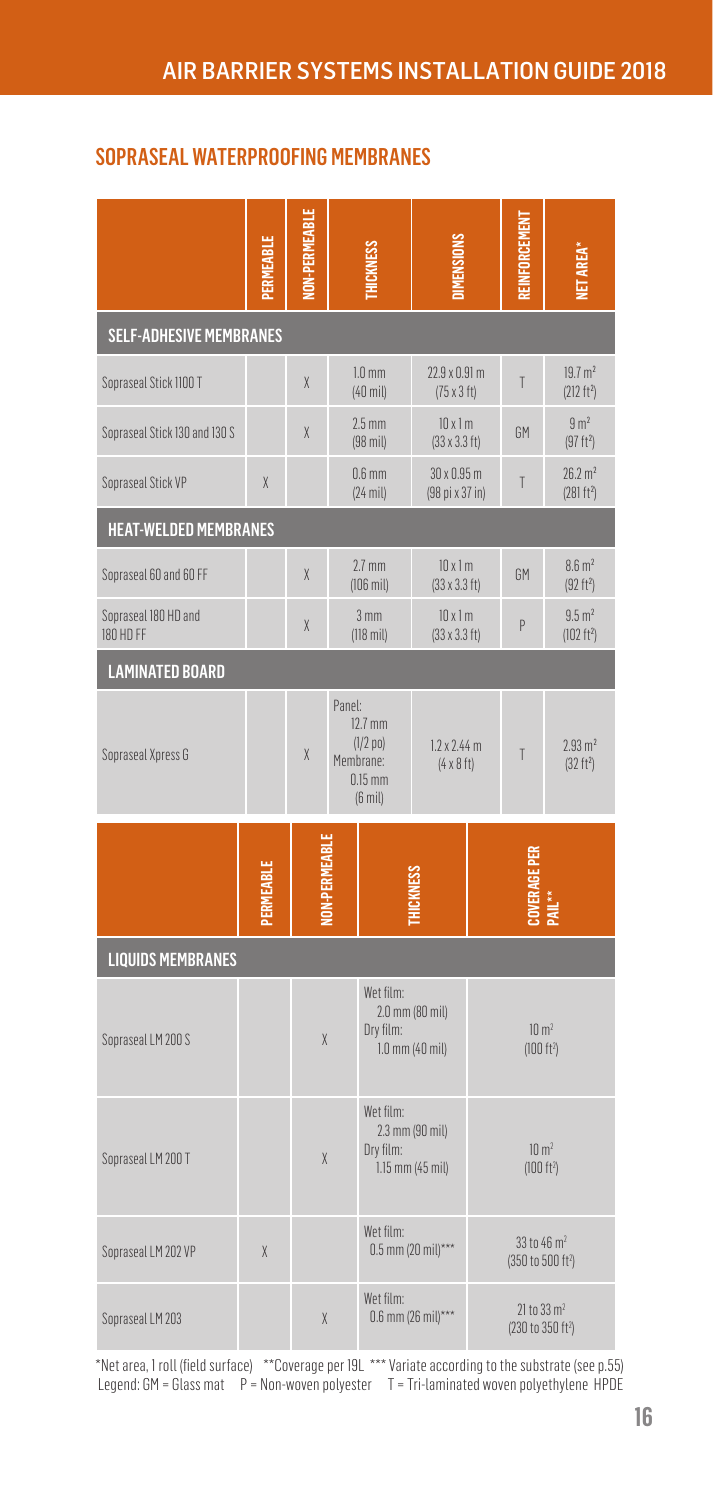# <span id="page-16-0"></span>SOPRASEAL WATERPROOFING MEMBRANES

# 4.1 SHEET MEMBRANES

## 4.1.1 Self-adhesive membranes

## 4.1.1.1 Sopraseal Stick 1100 T

#### **Description**

Sopraseal Stick 1100 T is a self-adhesive membrane composed of SBS modified bitumen and a tri-laminated woven polyethylene facer. The woven polyethylene is compatible with the use of sprayed polyurethane foam insulation. The self-adhesive underface is covered with a silicone release paper or film.

Sopraseal Stick 1100 T is designed for air/vapour barrier waterproofing applications. It is also used as a through-wall flashing membrane, a masonry flashing, and a transition membrane, as well as a waterproofing membrane at openings.

It is available in summer and winter grades.

#### Recommended substrates

This product can be used on most substrates, such as masonry, concrete, wood and exterior gypsum board.

### **Restrictions**

Winter grade Sopraseal Stick 1100 T should not be installed at temperatures below -10°C (14°F); the summer grade product should not be installed at temperatures below 10°C  $(50°F)$ .

Accessories products

Sopraseal Stick Primer, Elastocol Stick H<sub>2</sub>O and **Elastocol Stick Zero** are used to prepare surfaces before the installation of self-adhesive membranes.

Sopraseal Stick 1100 T cut roll membrane, Sopraseal Stick Flashpro or Soprasolin HD are used to form a tight perimeter seal around various openings.

The **Sopraseal Stick 1100 T** membrane can also be used in conjunction with **Sopraseal WFM** as a flashing membrane.

Use Sopraseal Sealant with the membrane to seal around details, reverse laps and critical areas.

**Sopramastic** can also be used o seal reverse laps, masonry anchors and seal the top edge of the membrane where it meets the substrate.

Can use Alsan flashing with the membrane for the waterproofing around details and critical areas.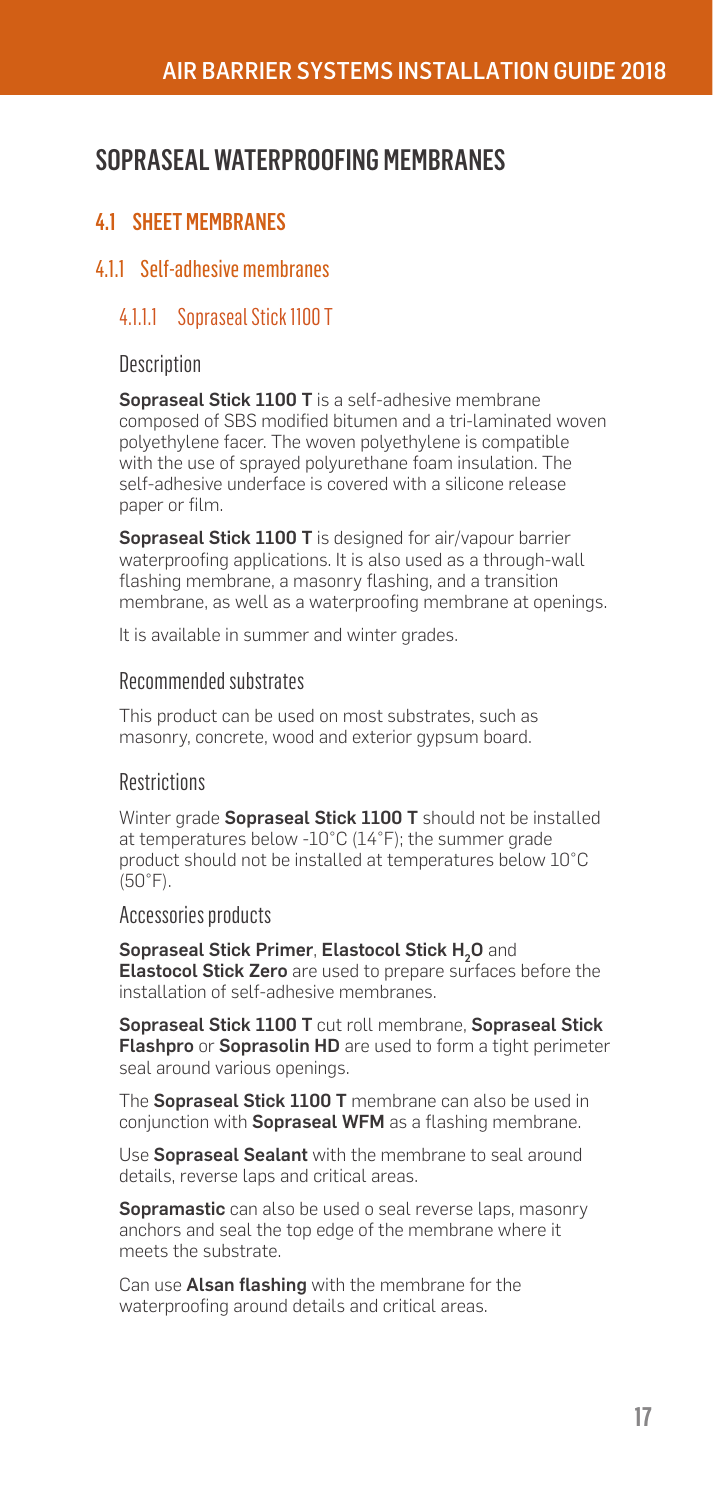# <span id="page-17-0"></span>4.1.1.2 Sopraseal Stick 130 and 130 S

### **Description**

Sopraseal Stick 130 and Sopraseal Stick 130 S membranes are used as air/vapour barriers on walls as well as throughwall flashing and transition membrane.

Sopraseal Stick 130 and Sopraseal Stick 130 S are self-adhesive air/vapour barrier membranes composed of SBS modified bitumen and a high strength glass mat reinforcement. The top surface is either sanded or covered with a thermofusible plastic film. A silicone release film covers the self-adhesive underface.

#### **Restrictions**

Sopraseal Stick 130 and Sopraseal Stick 130 S should not be installed at temperatures below -10°C (14°F). For an application below -10°C (14 °F), please consult your Soprema representative.

#### Accessories products

Sopraseal Stick Primer, Elastocol Stick H<sub>2</sub>O and Elastocol Stick Zero are used to prepare surfaces before the installation of self-adhesive membranes.

Sopraseal Stick 1100 T cut roll membrane or Soprasolin HD is used to form a tight perimeter seal around various openings.

Sopramastic is the ideal complement to bituminous waterproofing membranes as joint filler and caulking material. Use **Sopramastic** with the membrane to seal around details, reverse laps and critical areas.

Can use **Alsan flashing** with the membrane for the waterproofing around details and critical areas.

## 4.1.1.3 Sopraseal Stick VP

**Description** 

Sopraseal Stick VP is a self-adhesive membrane composed of a tri-layer laminated polypropylene facer. The self-adhesive underface is covered with a silicone release film.

Sopraseal Stick VP is a vapour permeable air barrier used in wall construction. It can also be used as a transition membrane.

#### Recommended substrates

This product can be used on most building surfaces, such as masonry, concrete, wood and exterior gypsum board.

#### **Restrictions**

Sopraseal Stick VP should not be installed at temperatures below -7°C (19°F).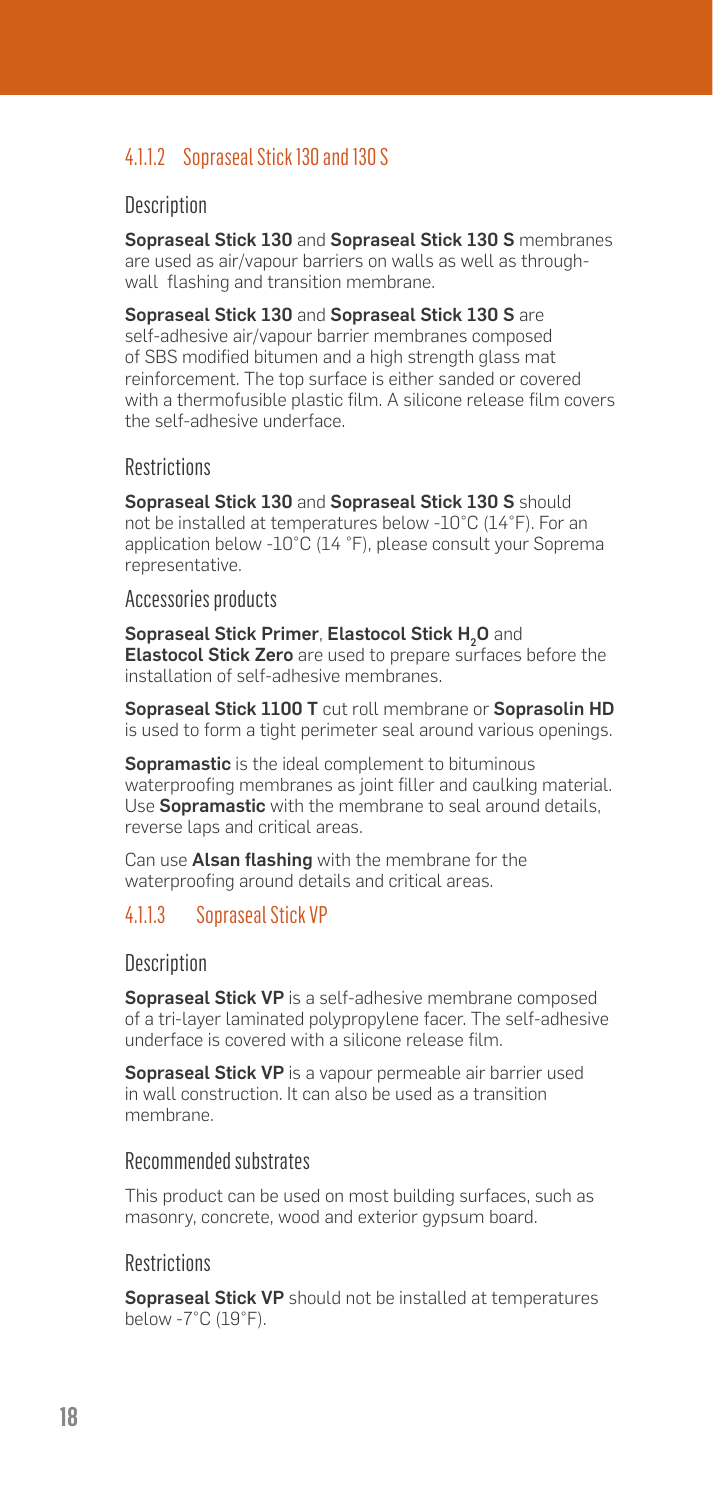#### <span id="page-18-0"></span>Accessories products

Sopraseal Stick 1100 T cut roll membrane, Sopraseal Stick Flashpro or Soprasolin HD are used to form a tight perimeter seal around various openings.

The Sopraseal Stick VP membrane can also be used in conjunction with Sopraseal Stick 1100 T or Sopraseal WFM as a flashing membrane.

Use Sopraseal Sealant with the membrane to seal around details, reverse laps and critical areas.

#### 4.1.2 Heat-welded membranes

No heat-welding operation is to be done directly on a combustible substrate or by uncertified torch applicator.

## 4.1.2.1 Sopraseal 60 and 60 FF

#### **Description**

Sopraseal 60 and 60 FF membranes are used as air/ vapour barriers on wall. These membranes are composed of SBS modified bitumen and a glass mat reinforcement. The membranes are applied using a torch and should never be bonded using hot asphalt. The top surface of the membrane is either sanded or covered with a thermofusible plastic film.

Sopraseal 60 and 60 FF membranes are self-sealing when penetrated with wall insulation screws.

#### **Restrictions**

Sopraseal 60 and 60 FF should not be installed at temperatures below -35°C (-31°F).

Accessories products

Elastocol 500 primer is used to prepare surfaces before the installation of heat-weldable membranes.

Sopraseal Stick 1100 T cut roll membrane or Soprasolin HD is used to form a tight perimeter seal around various openings.

Sopramastic is the ideal complement to bituminous waterproofing membranes as joint filler and caulking material. Use Sopramastic with the membrane to seal around details, reverse laps and critical areas.

Can use **Alsan flashing** with the membrane for the waterproofing around details and critical areas.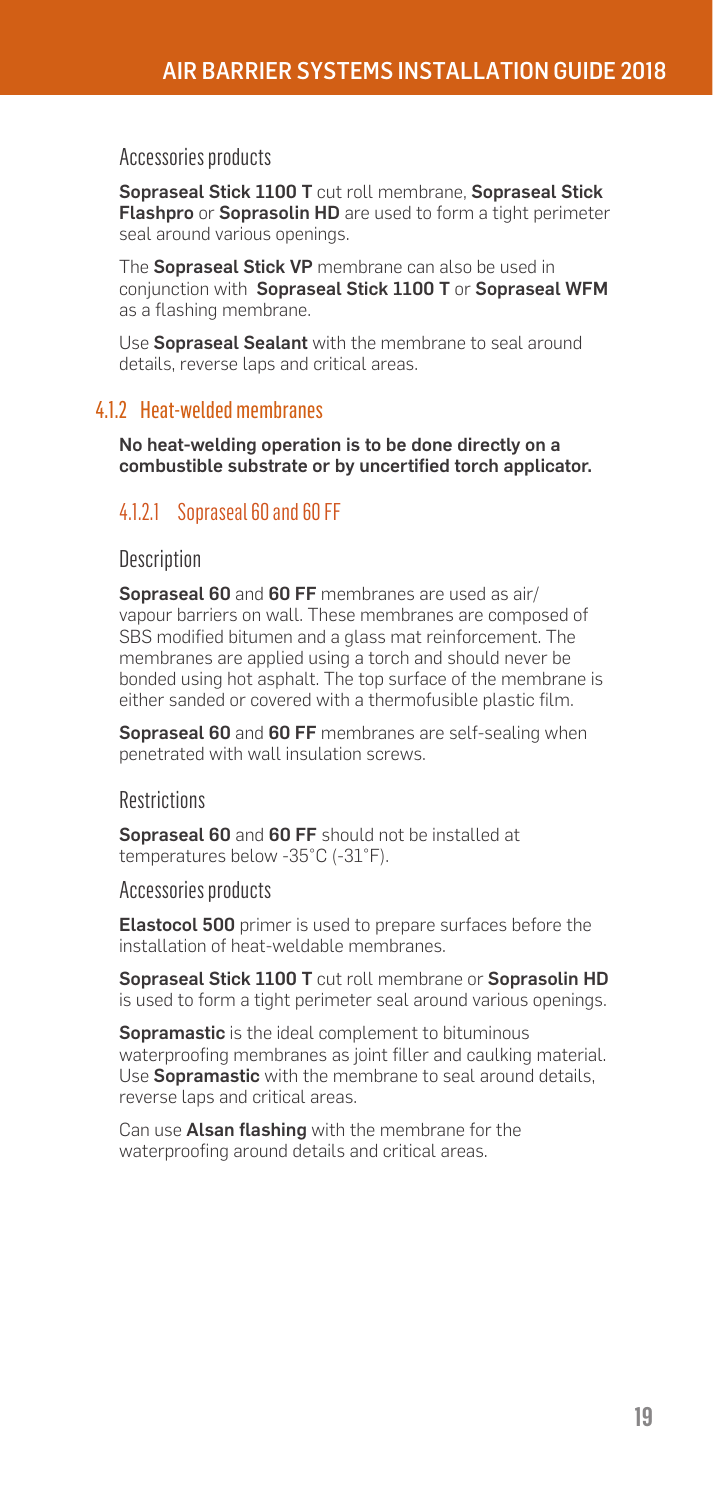## <span id="page-19-0"></span>4.1.2.2 Sopraseal 180 HD and 180 HD FF

### **Description**

Sopraseal 180 HD and 180 HD FF membranes are used as air/ vapour barriers on wall. These membranes are composed of SBS modified bitumen and a non-woven polyester reinforcement. The membranes are applied using a torch and should never be bonded using hot asphalt. The top surface of the membrane is either sanded or covered with a thermofusible plastic film.

Sopraseal 180 HD and 180 HD FF membranes are selfsealing when penetrated with wall insulation screws.

**Restrictions** 

Sopraseal 180 HD and 180 HD FF must not be installed in temperatures below -35°C (-31°F).

Accessories products

Elastocol 500 primer is used to prepare surfaces before the installation of heat-weldable membranes.

Sopraseal Stick 1100 T cut roll membrane or Soprasolin HD is used to form a tight perimeter seal around various openings.

Sopramastic is the ideal complement to bituminous waterproofing membranes as joint filler and caulking material.

Can use Alsan flashing with the membrane for the waterproofing around details and critical areas.

## 4.2 LIQUID APPLIED MEMBRANES

#### 4.2.1 Sopraseal LM 200 S

#### **Description**

Sopraseal LM 200 S is a single component liquid product made from water and synthetic rubbers. Sopraseal LM 200 S is spray-applied and is used as an air/vapour barrier.

#### Recommended substrates

This product can be used on most building surfaces, such as masonry, concrete, wood and exterior gypsum board.

#### **Restrictions**

Sopraseal LM 200 S should not be installed at temperatures below 2°C (35°F).

Do not use this product if there is a risk of rain or freezing temperatures in the 24 hours after application.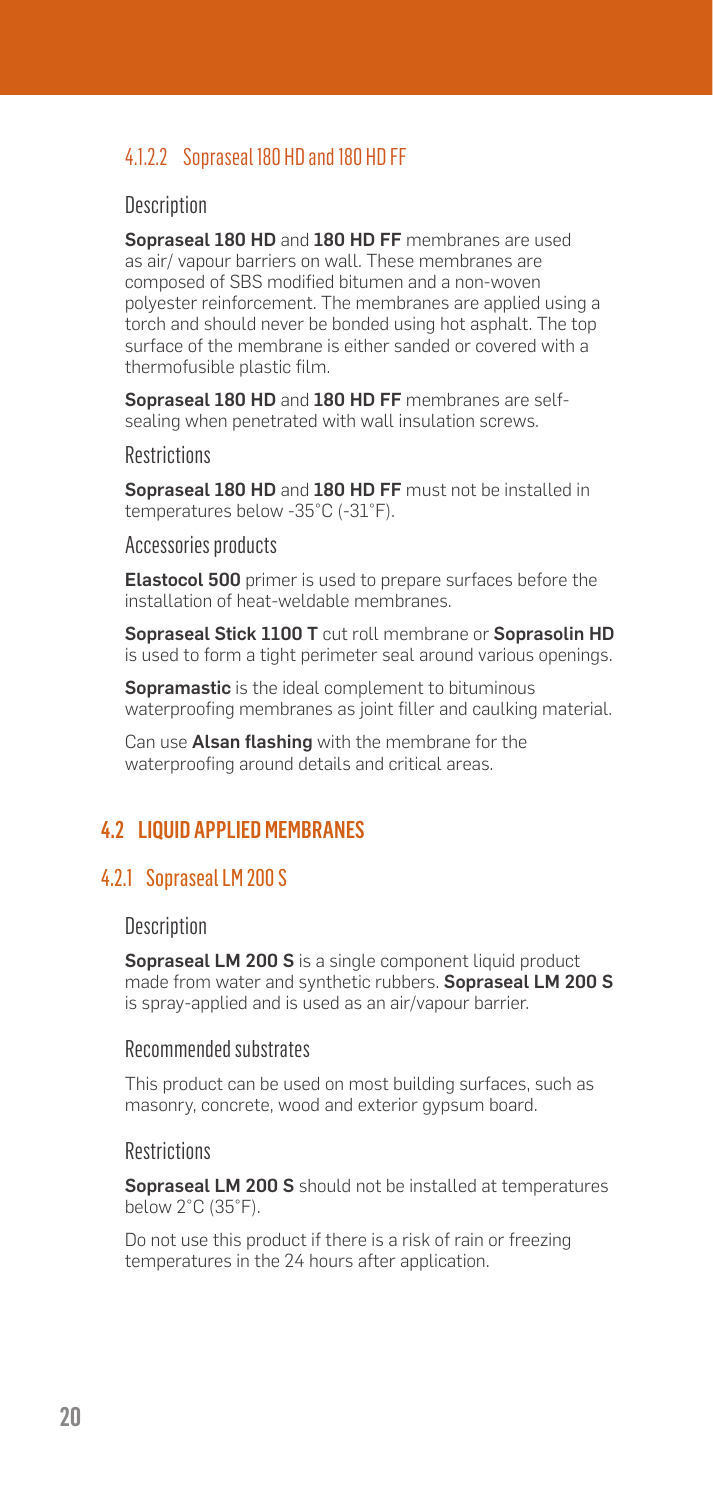#### <span id="page-20-0"></span>Accessories products

Sopraseal Stick 1100 T cut roll membrane, Sopraseal Stick Flashpro or Soprasolin HD are used to form a tight perimeter seal around various openings.

The Sopraseal LM 200 S membrane can also be used in conjunction with Sopraseal Stick 1100 T or Sopraseal WFM as a flashing membrane.

Use Sopraseal Sealant with the membrane to seal around details and critical areas.

## 4.2.2 Sopraseal LM 200 T

#### **Description**

Sopraseal LM 200 T is a water-based single component, rubberised liquid product. Apply Sopraseal LM 200 T with trowel or a brush and used as insulation adhesive or as an air/ vapour barrier membrane.

Sopraseal LM 200 T resists moisture and inhibits air leakage and moisture vapour transmission. It provides a highly flexible film bridging cracks, which may form in the substrate. It remains firmly bonded to the substrate even when applied over damp surfaces. It is not designed to be permanently exposed.

#### Recommended substrates

They are designed for use on most building materials, including masonry, concrete, wood and gypsum board in conjunction with rigid or semi-rigid thermal insulation boards including polystyrene.

#### **Restrictions**

Sopraseal LM 200 T should not be installed at temperatures below 2°C (35°F).

Leave to dry at a temperature of 5°C or more. Curing time depends on the relative humidity, temperature and air movement.

Do not use if there is a risk of rain or frost 24 hours after the application.

Sopraseal LM 200 T is not designed to be continuously exposed to moisture.

#### Accessories products

Sopraseal Stick 1100 T cut roll membrane, Sopraseal Stick Flashpro or Soprasolin HD are used to form a tight perimeter seal around various openings.

**Sopragrip F** improves the adhesion of liquid air and vapour barrier membranes.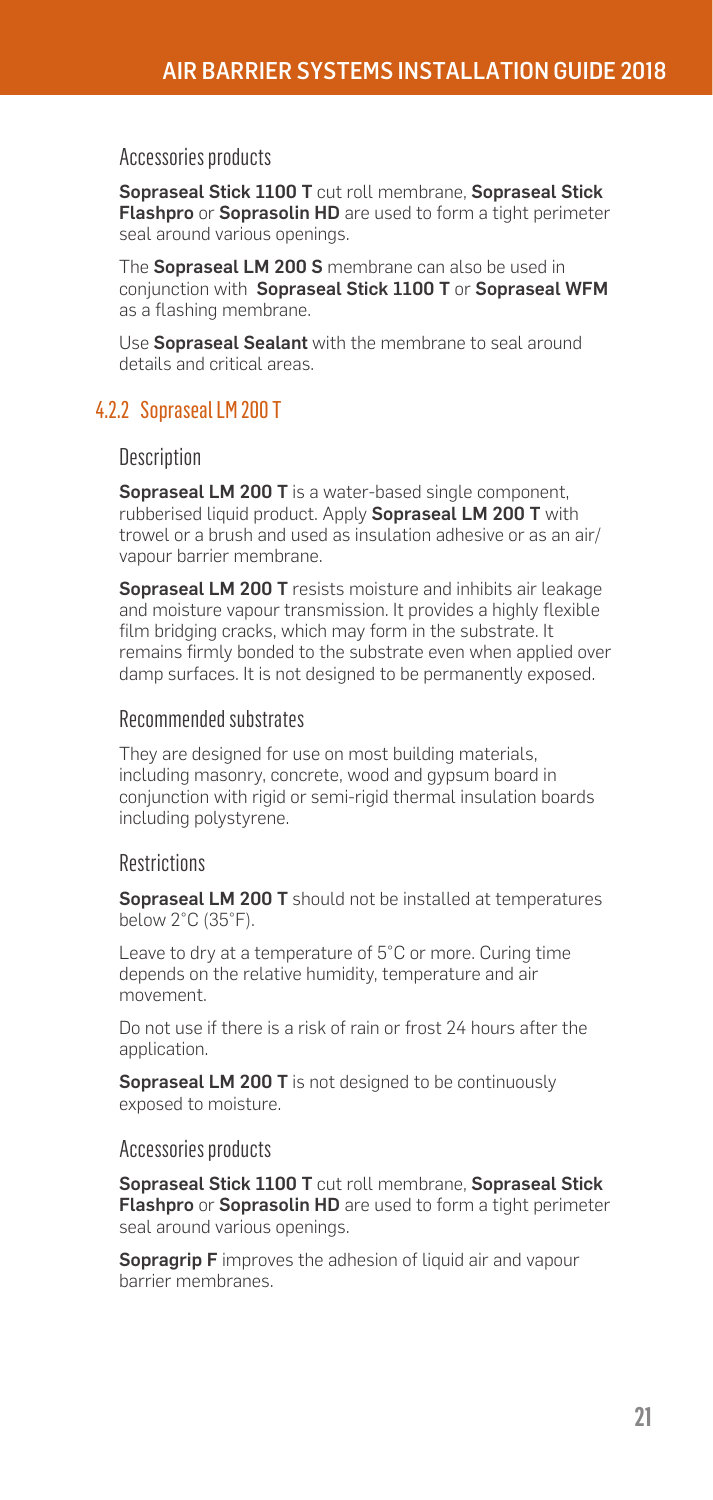<span id="page-21-0"></span>Use Sopraseal Sealant with the membrane to seal around details and critical areas.

#### 4.2.3 Sopraseal LM 202 VP

#### **Description**

SOPRASEAL LM 202 VP is a liquid, single-component product made of synthetic rubber. It can be apply using spray equipment, paint brushes or nap rollers.

SOPRASEAL LM 202 VP is used as a vapour permeable air barrier and provides moisture protection behind wall claddings including brick, siding, metal panels, EIFS and stucco. Utilization of a slip sheet is required for stucco cladding.

#### Recommended substrates

This product can be used on most building surfaces, such as masonry, concrete, wood and exterior gypsum board.

#### **Restrictions**

Do not use **Sopraseal LM 202 VP** for below grade applications or on surfaces subject to water immersion.

Minimum application temperature: 4°C (40°F). To apply Sopraseal LM 202 VP at temperatures below 4°C (40°F), but above -4°C (25°F), blend in 1 entire container of Sopraseal LT Additive.

#### Accessories products

Sopraseal LT Additive is a liquid additive designed to be mixed with **Sopraseal LM 202 VP** to enable application at temperatures as low as -4°C (25°F).

Sopraseal Mesh is a reinforced non-woven polyester fabric designed to reinforce Sopraseal LM 202 VP over openings, sheathing joints and transitions.

Sopraseal Quick Corners is a premanufactured reinforced non-woven polyester fabric, designed to be used with Sopraseal LM 202 VP to reinforce opening corners.

Sopraseal LM 202 VP liquid membrane can also be used in conjunction with Sopragrip F self-adhesive membrane to create a transition membrane.

Sopraseal Stick 1100 T cut roll membrane is used to form a tight seal where the wall and footing meet. Sopraseal Stick Primer is to be used before the application of the Sopraseal Stick 1100 T membrane.

Use Sopraseal Sealant with the membrane to seal around details and critical areas.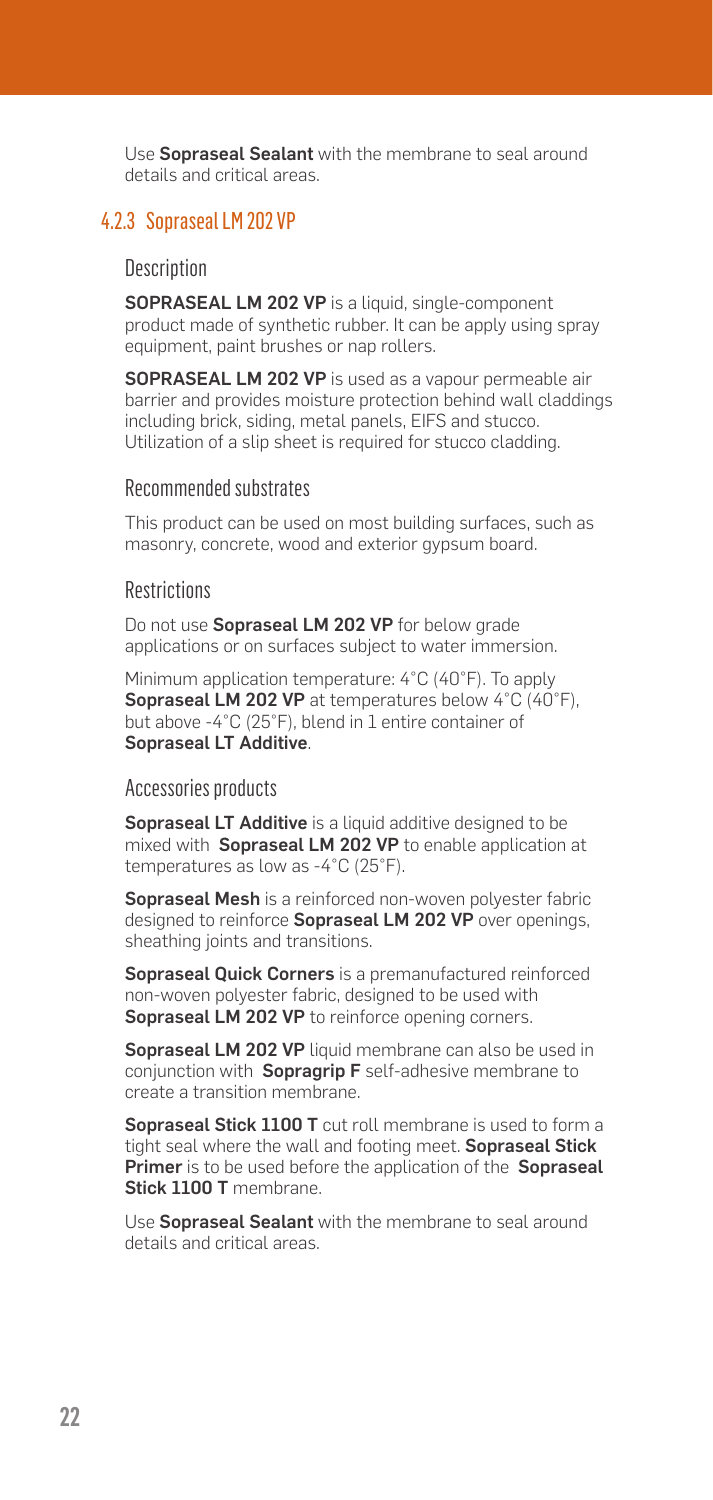## <span id="page-22-0"></span>4.2.4 Sopraseal LM 203

#### **Description**

Sopraseal LM 203 is a single component, liquid product made from modified rubber. It can be apply using spray equipment, paint brushes or nap rollers.

Sopraseal LM 203 is used as an air/vapour barrier and provides moisture protection behind wall claddings including brick, siding, metal panels, EIFS and stucco. Utilization of a slip sheet is required for stucco cladding.

#### Recommended substrates

This product can be used on most building surfaces, such as masonry, concrete, wood and exterior gypsum board.

#### **Restrictions**

Do not use **Sopraseal LM 203** for below grade applications or on surfaces subject to water immersion.

Minimum application temperature: 4°C (40°F). To apply Sopraseal LM 203 at temperatures below 4°C (40°F), but above -4°C (25°F), blend in 1 entire container of Sopraseal LT Additive.

#### Accessories products

Sopraseal LT Additive is a liquid additive designed to be mixed with **Sopraseal LM 203** to enable application at temperatures as low as -4°C (25°F).

Sopraseal Mesh is a reinforced non-woven polyester fabric designed to reinforce Sopraseal LM 203 over openings. sheathing joints and transitions.

Sopraseal Quick Corners is a premanufactured reinforced non-woven polyester fabric, designed to be used with Sopraseal LM 203 to reinforce opening corners.

Sopraseal LM 203 liquid membrane can also be used concurrently with **Sopragrip F** self-adhesive membrane to create a transition membrane at the bottom of walls.

Sopraseal Stick 1100 T cut roll membrane is used to form a tight seal where the wall and footing meet. Sopraseal Stick Primer is to be used before the application of the Sopraseal Stick 1100 T membrane.

Use Sopraseal Sealant with the membrane to seal around details and critical areas.

## 4.2.5 Sopraseal LM Block Filler

#### **Description**

Sopraseal LM Block Filler is a single-component, waterbased block filler product made from silica fortified rubber. It has been specifically designed for use with Sopraseal LM 202 VP and Sopraseal LM 203.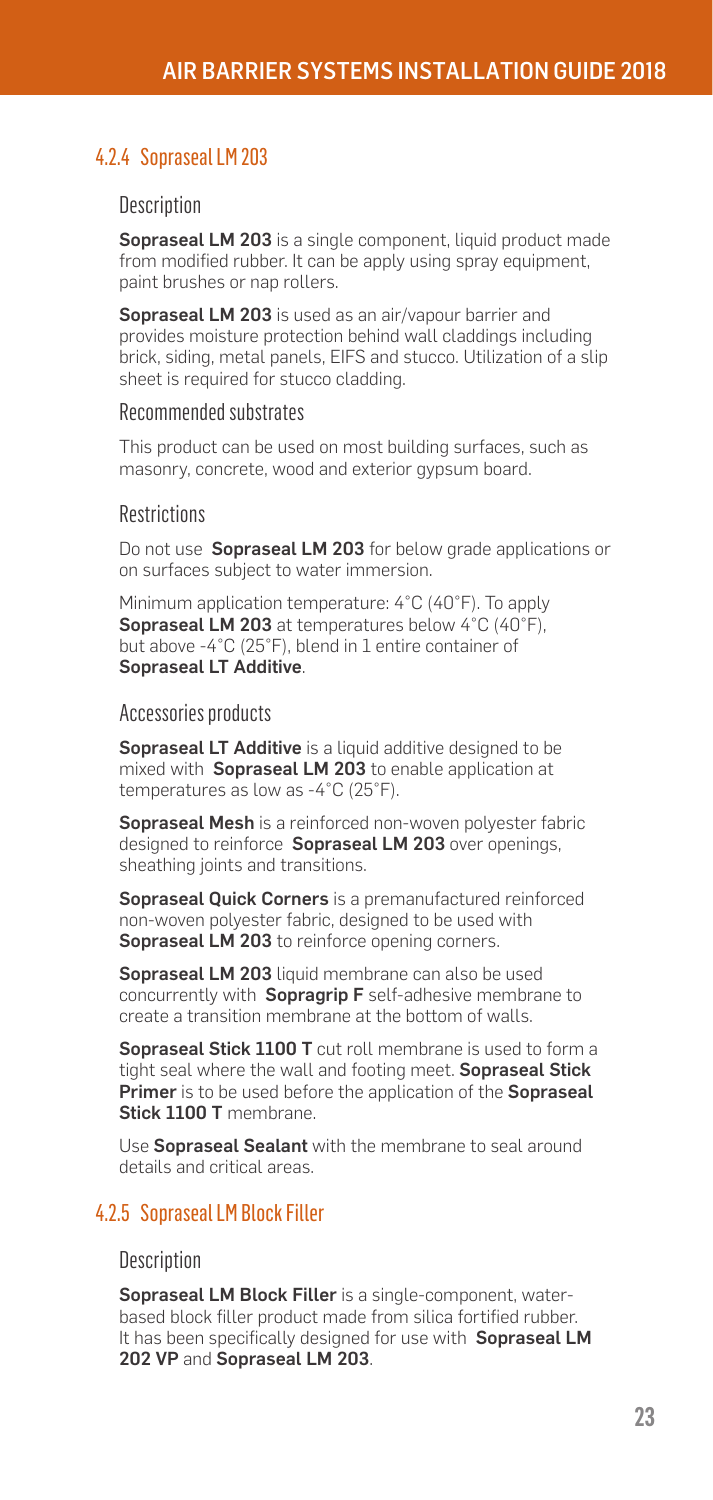## <span id="page-23-0"></span>Recommended substrates

This product can be used on porous concrete or masonry substrates for subsequent application of Sopraseal LM 202 VP or Sopraseal LM 203.

#### **Restrictions**

Do not apply Sopraseal LM Block Filler to frozen surfaces.

Do not apply Sopraseal LM Block Filler to substrates that are below 4°C (40°F), or if ambient air temperature is expected to drop below 4°C (40°F) within 12 hours of the curing of Sopraseal LM Block Filler, unless Sopraseal LT Additive is used.

Ensure that walls are capped to protect from moisture intrusion due to precipitation.

## 4.3 LAMINATED BOARD

#### 4.3.1 Sopraseal Xpress G

**Description** 

Sopraseal Xpress G consists of an air/vapour barrier which is factory laminated to a non-organic faced (paper free) exterior grade gypsum board with a modified bitumen adhesive. It is used as an air/vapour barrier on walls.

#### **Restrictions**

Sopraseal Xpress G must not be installed in temperatures below -35°C (-31°F).

#### Accessories products

Sopraseal Stick Primer and Elastocol Stick Zero are used to prepare surfaces before the installation of strip membranes of Sopraseal Stick 1100 T cut roll membrane, to seal joints between panels.

Sopraseal Stick 1100 T cut roll membrane, Sopraseal Stick Flashpro or Soprasolin HD are used to form a tight perimeter seal around various openings.

The **Sopraseal Stick 1100 T** membrane can also be used in conjunction with Sopraseal WFM as a flashing membrane.

Sopraseal Xpress Screws are especially designed for the installation of Sopraseal Xpress G panels.

Use Sopraseal Sealant with the membrane to seal around details and critical areas.

Can use Alsan flashing with the membrane for the waterproofing around details and critical areas.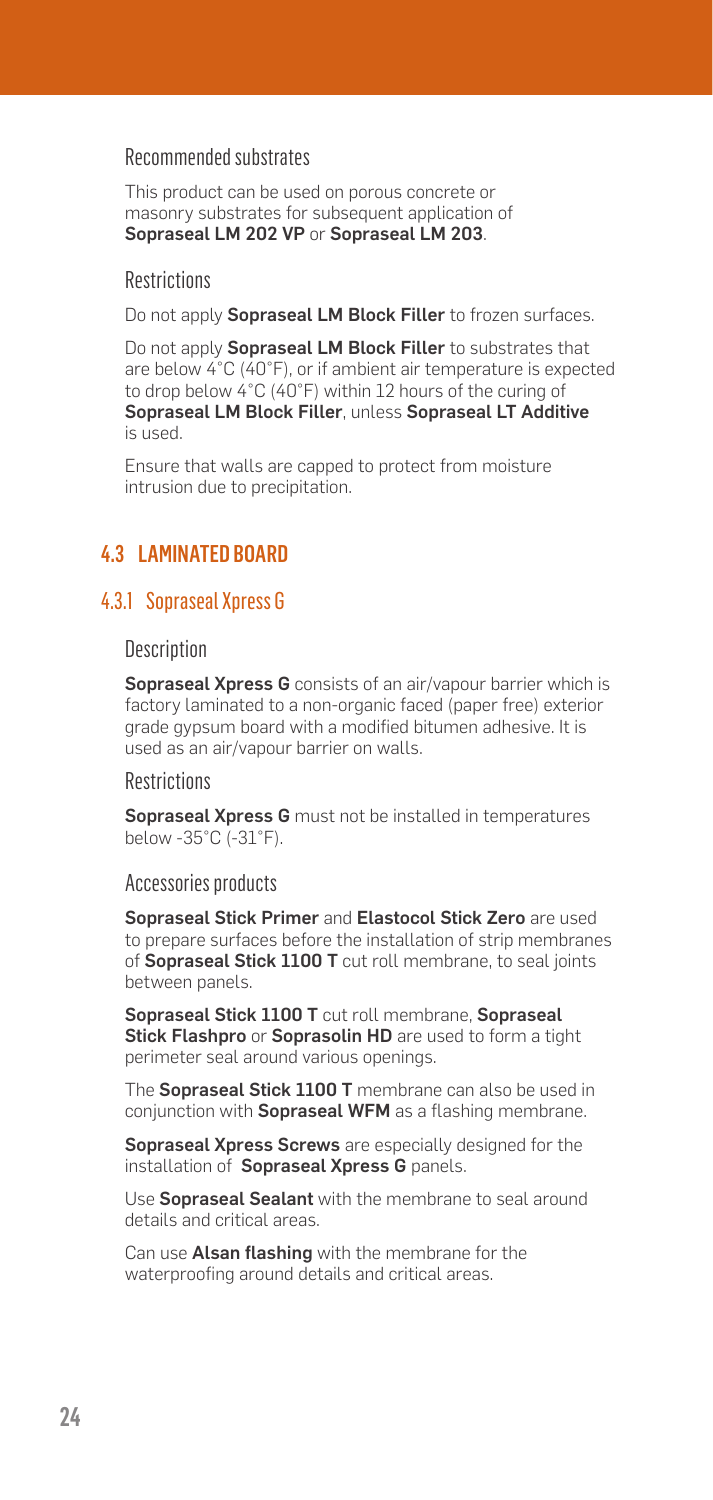<span id="page-24-0"></span>AIR BARRIER SYSTEMS INSTALLATION GUIDE 2018

# **SOPRASEAL MEMBRANES INSTALLATION METHODS**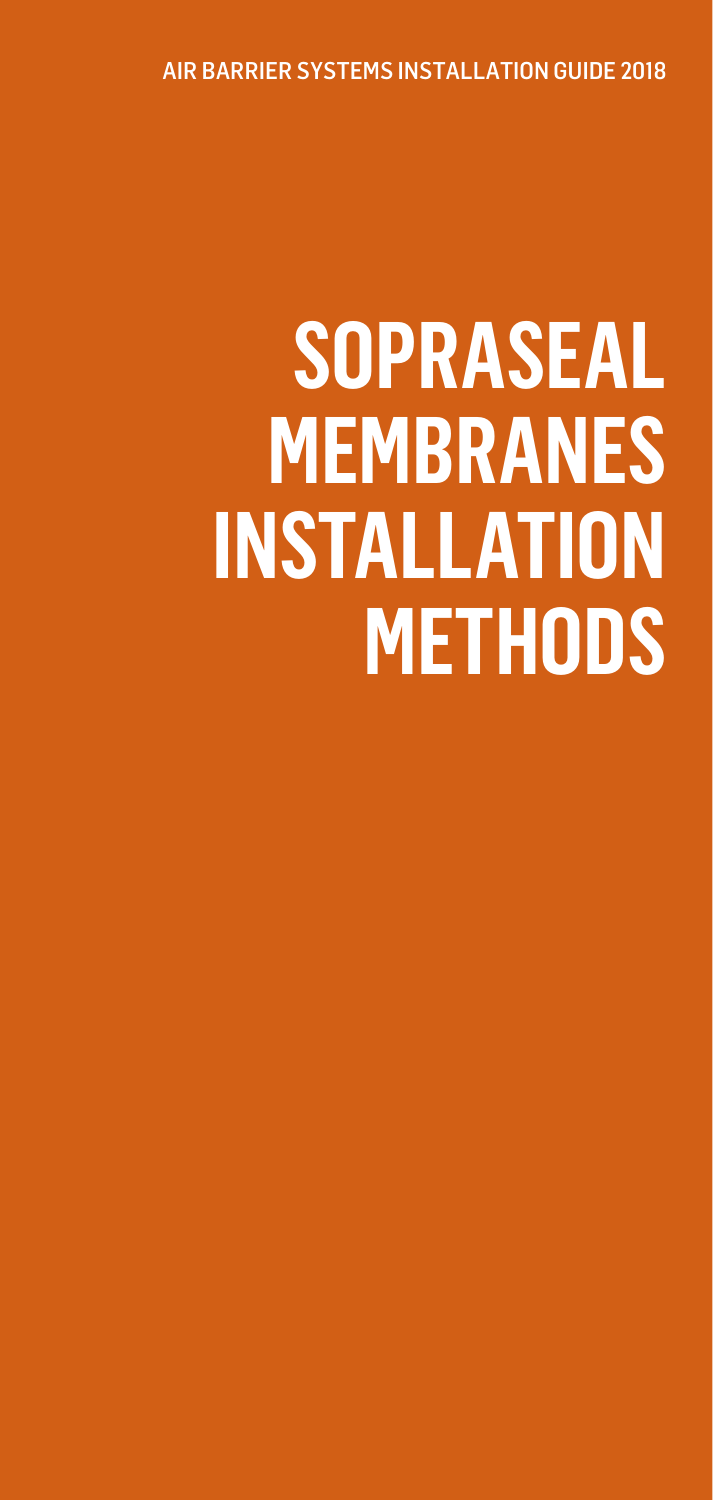# <span id="page-25-0"></span>SOPRASEAL MEMBRANES INSTALLATION METHODS

## 5.1 INSTALLATION OF SELF-ADHESIVE MEMBRANES

## 5.1.1 Sopraseal Stick 1100 T

1. Prime the substrate with Sopraseal Stick Primer, Elastocol Stick Zero or Elastocol Stick H<sub>2</sub>O. The substrate should be clean and sound. Follow mixing procedure.

2. For inside or outside corners, install a 305 mm (12 in) wide strip of pre-cut Sopraseal Stick 1100 T membrane. Peel the release paper and position the strip into place with center of the material on the edge of the corner. Hold the material in place so that it is plumb from top to bottom. Press the material in place so that it adheres to the substrate.

3. Install membrane around penetrations and details. Prime surfaces and provide minimum 100 mm (4 in) lap seam onto adjoining surfaces, treat terminations with specified termination sealant. Trowel sealant to shed water.

4. On walls, peel off the top portion of the silicone release paper and adhere the membrane to the substrate, making sure that the membrane is well aligned.

5. Gradually peel off the remaining silicone release paper, making sure the membrane is kept tight and adheres completely to avoid air pockets and wrinkles. All membrane overlaps must be a minimum of 50 mm (2 in).

6. Once the membrane is installed, use a hard roller to apply pressure over the entire surface to ensure uniform adhesion to the substrate.

7. Install air/vapour barrier membrane to create a continuous seal at walls, roofs and foundations junctions.

8. Use **Sopraseal Sealant** with the membrane to seal around details, reverse laps and critical areas. At the end of each day work seal the top edge of the membrane where it meets the substrate with Sopraseal Sealant or Sopramastic. Trowel apply a feathered edge to seal termination and shed water.

9. Treat membrane deficiencies and/or damaged areas to membrane with Sopraseal Stick 1100 T membrane. Prime surfaces with **Sopraseal Stick Primer** and install a membrane patch extending minimum 100 mm (4 in) beyond limits of repair area, treat terminations with specified termination sealant. Trowel sealant to shed water.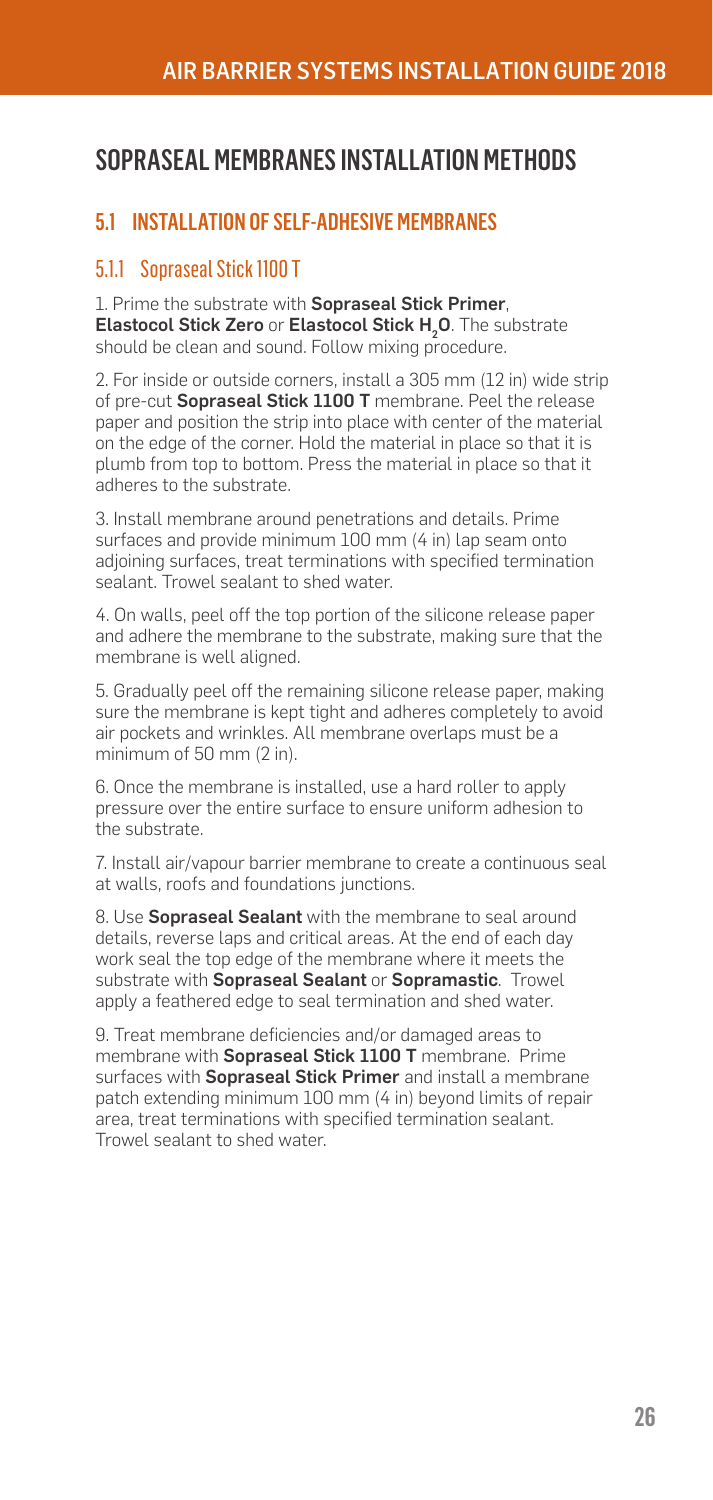# SOPRASEAL STICK 1100 T STEEL STUD WALL FOUNDATION JUNCTION



# SOPRASEAL STICK 1100 T STEEL STUD WALL FLOOR JUNCTION

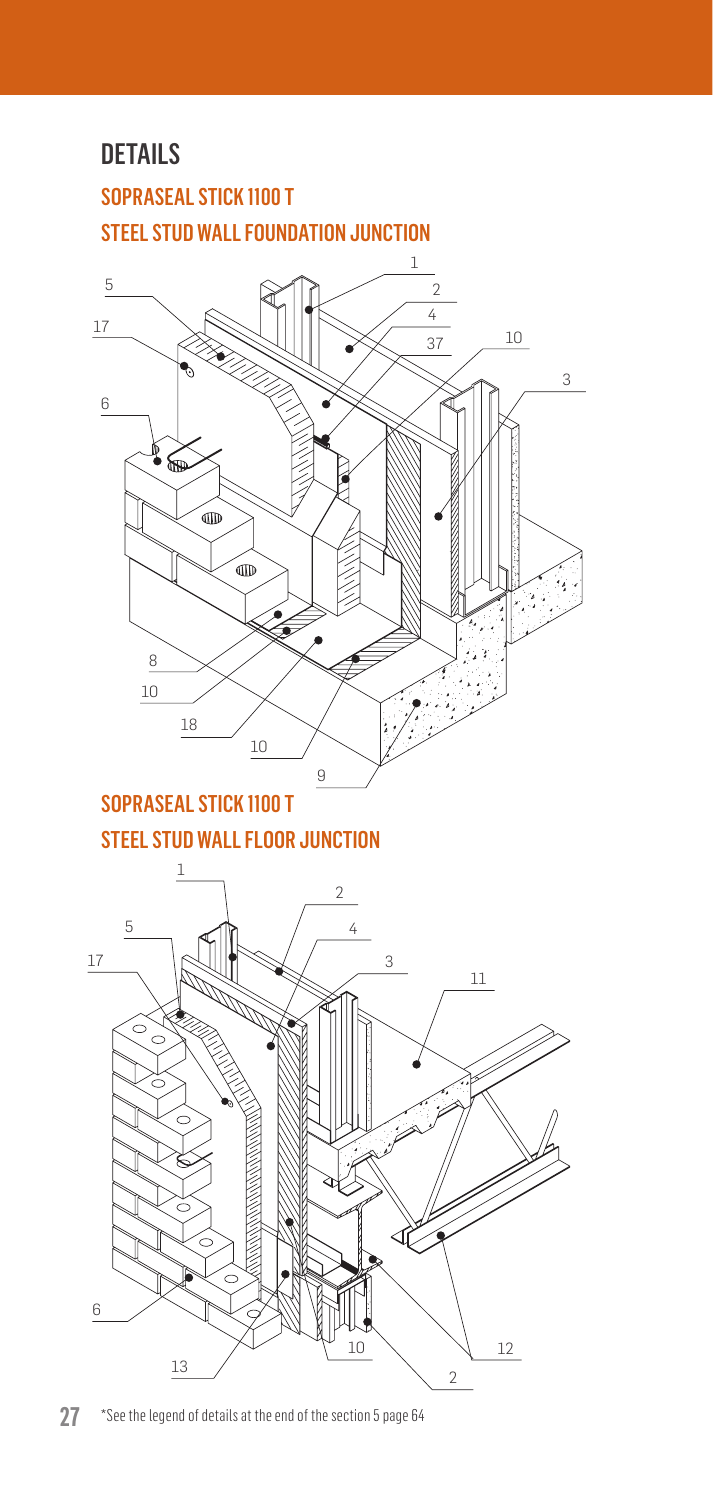# SOPRASEAL STICK 1100 T STEEL STUD WALL ROOF JUNCTION



# SOPRASEAL STICK 1100 T

#### WINDOW

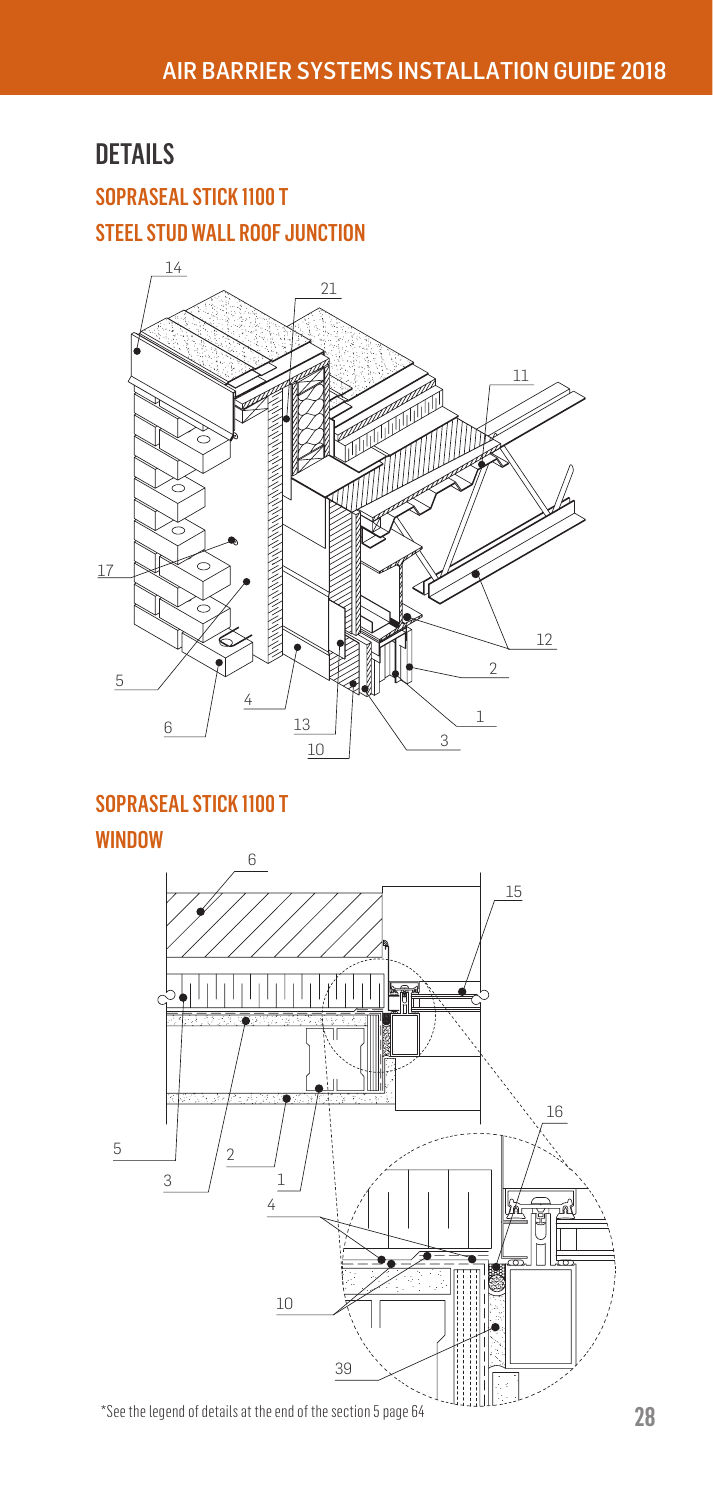SOPRASEAL STICK 1100 T WINDOW WITH SHELF

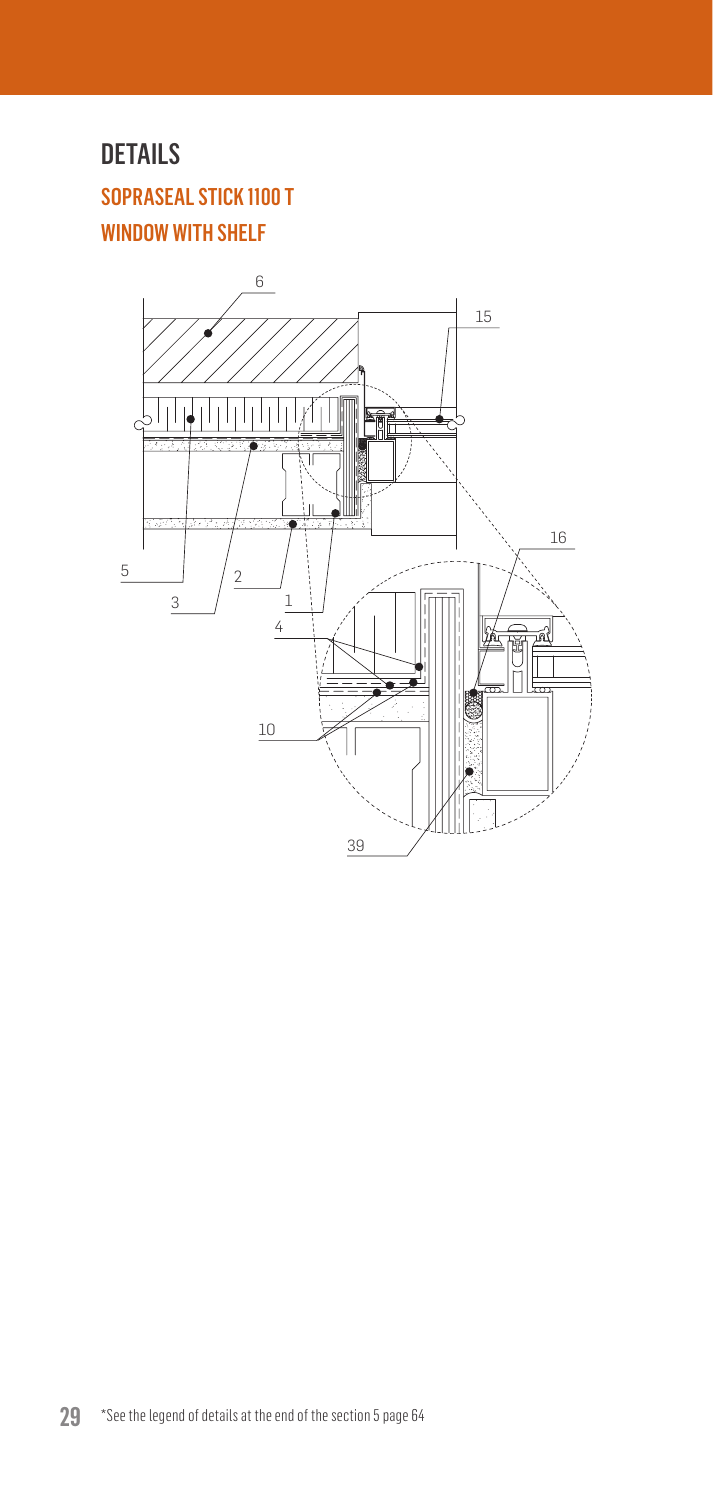# DETAILS SOPRASEAL STICK 1100 T CUNTAIN WALL - SILL DETAIL

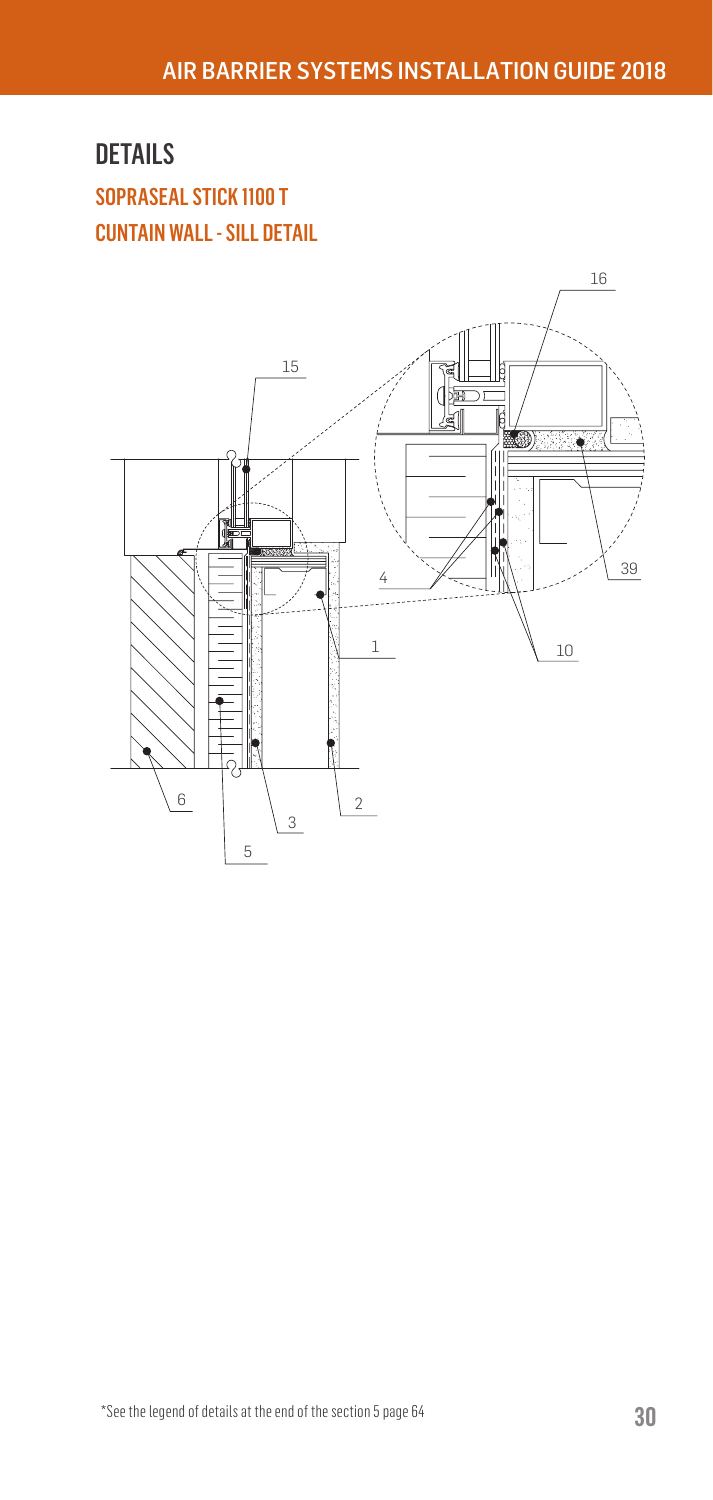# SOPRASEAL STICK 1100 T PIPE PENETRATION

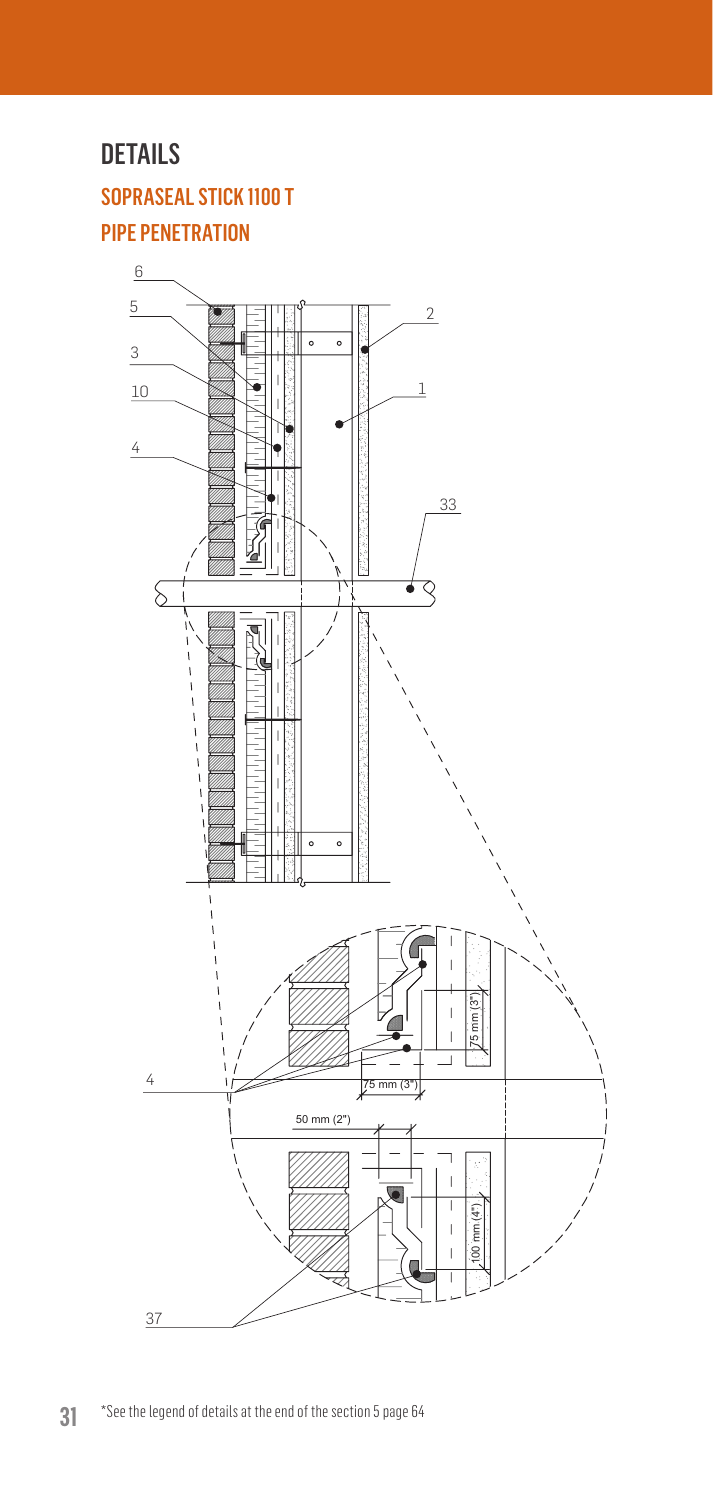## <span id="page-31-0"></span>5.1.2 Sopraseal Stick 130 and 130 S

1. Prime the substrate with Sopraseal Stick Primer, Elastocol Stick Zero or Elastocol Stick H<sub>2</sub>O. The substrate should be clean and sound. Follow mixing procedure.

2. For inside or outside corners, cut a strip of membrane that is 305 mm (12 in) in a lenght. Peel the release film and position the strip into place with center of the material on the edge of the corner. Hold the material in place so that it is plumb from top to bottom. Press the material in place so that it adheres to the substrate.

3. Install membrane around penetrations and details. Prime surfaces and provide minimum 100 mm (4 in) lap seam onto adjoining surfaces, treat terminations with specified termination sealant. Trowel sealant to shed water.

4. On walls, peel off the top portion of the silicone release film and adhere the membrane to the substrate, making sure the membrane is well aligned. Gradually peel off the remaining silicone release film, ensuring the membrane is kept tight and adheres completely.

5. All membrane overlaps must be at least 50 mm (2 in) side and end lap joints.

6. Once the membrane is installed, use a hard roller to apply pressure over the entire surface to ensure uniform adhesion to the substrate.

7. Burn off the surface plastic film to expose bitumen for end lap termination. Seal termination of the membrane with heat and using a round-nosed trowel. \*During cold weather, heat from the torch can be applied to the installed membrane's surface to improve adhesion to substrates and overlaps.

8. Install air/vapour barrier membrane to create a continuous seal at walls, roofs and foundations junctions.

9. At the end of each day work seal the top edge of the membrane where it meets the substrate with **Sopramastic.** Trowel apply a feathered edge to seal termination and shed water.

10. Treat membrane deficiencies and/or damaged areas to membrane with Sopraseal Stick 130 and 130-S membrane. Burn off thermofusible plastic film on the surface of the membrane and install a membrane patch extending minimum 100 mm (4 in) beyond limits of repair area. Seal terminations with heat and using a round-nozed trowel.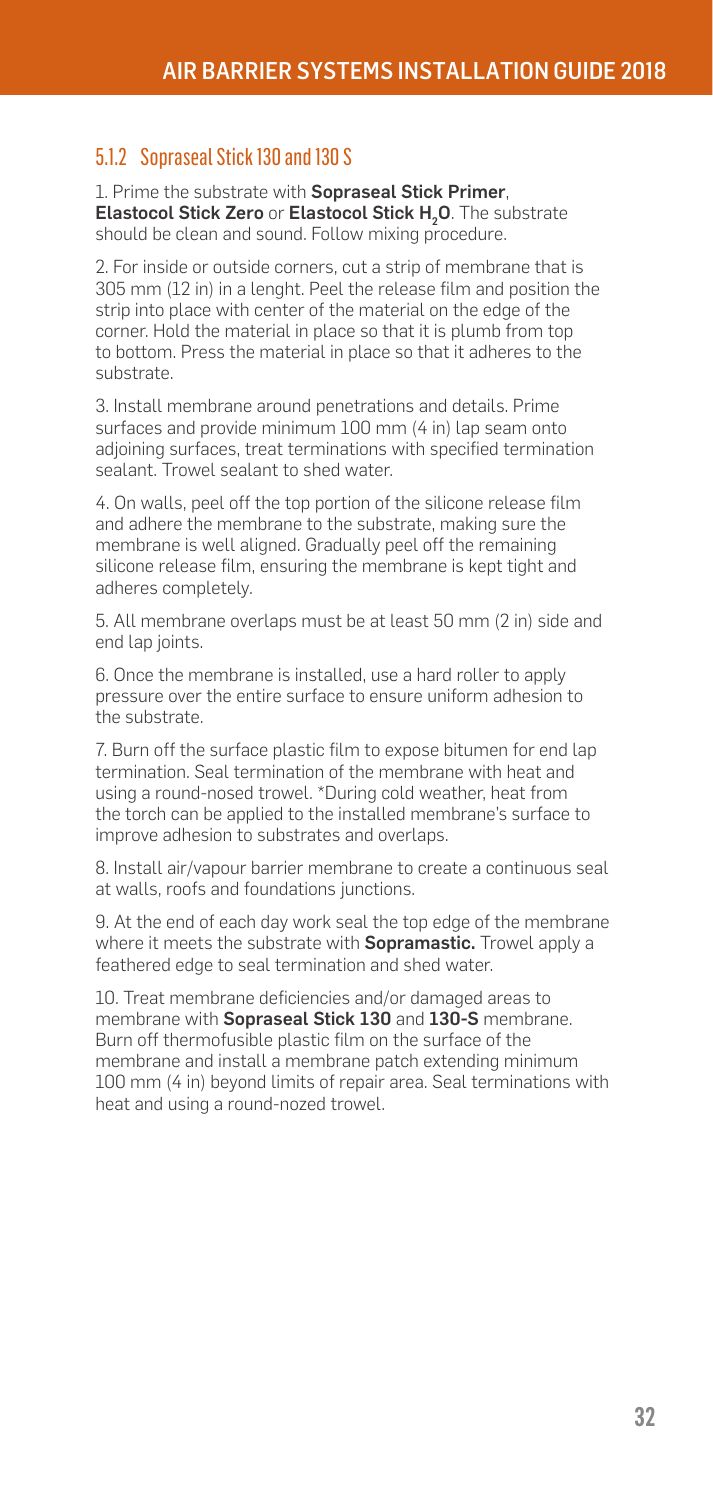# SOPRASEAL STICK 130 AND 130 S STEEL STUD WALL FOUNDATION JUNCTION

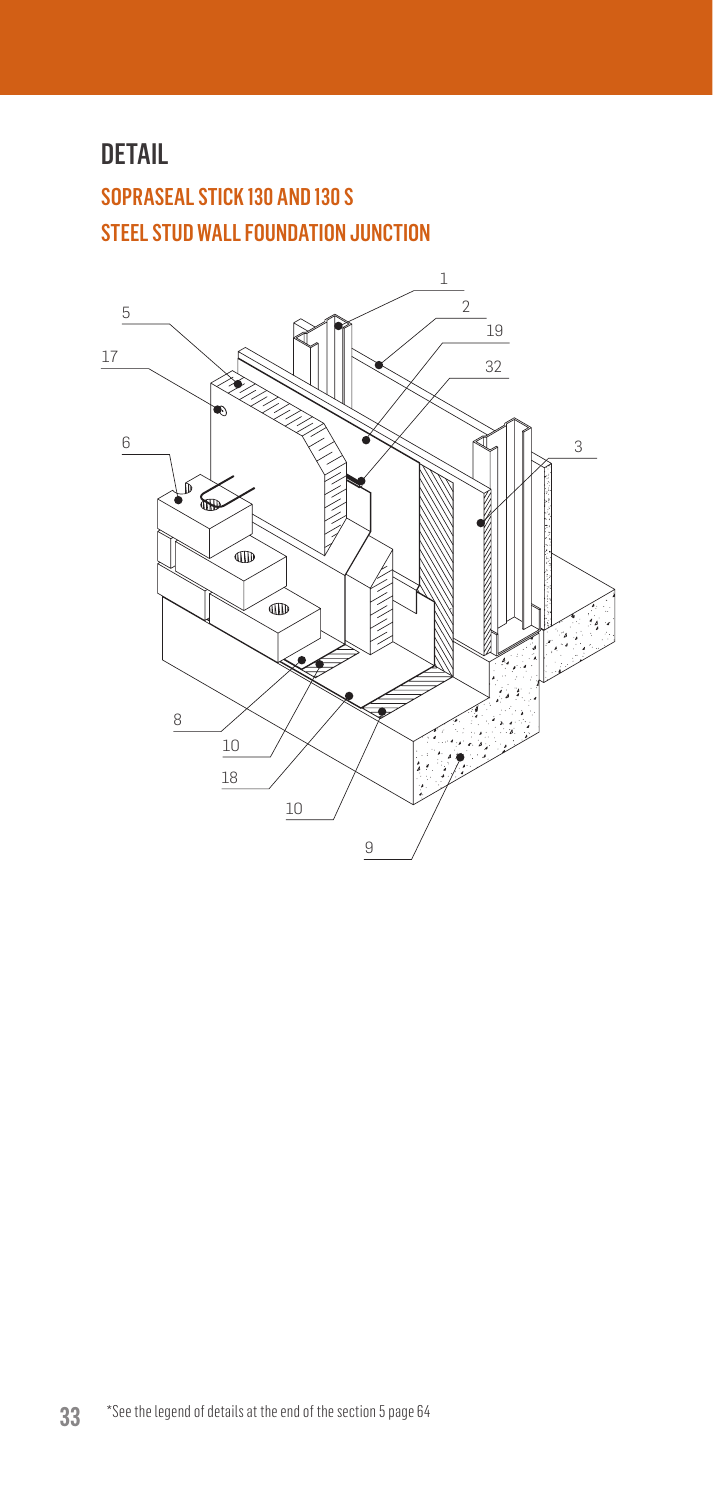## <span id="page-33-0"></span>5.1.3 Sopraseal Stick VP

1. For inside or outside corners, cut a strip of membrane that is 305 mm (12 in) in a lenght. Peel the release film and position the strip into place with center of the material on the edge of the corner. Hold the material in place so that it is plumb from top to bottom. Press the material in place so that it adheres to the substrate.

2. On walls, peel off the top portion of the silicone release film and adhere the membrane to the substrate, making sure that the membrane is well aligned.

3. Gradually peel off the remaining silicone release film, making sure the membrane is kept tight and adheres completely to avoid air pockets and wrinkles. Side lap joints must be a minimum of 50 mm (2 in) and end lap joints must be a minimum of 75 mm (3 in).

4. Once the membrane is installed, use a hard roller to apply pressure over the entire surface to ensure uniform adhesion to the substrate.

5. Install air barrier membrane to create a continuous seal at walls, roofs and foundations junctions.

6. Use Sopraseal Sealant with the membrane to seal around details, reverse laps and critical areas. At the end of each day work seal the top edge of the membrane where it meets the substrate with **Sopraseal Sealant**. Trowel apply a feathered edge to seal termination and shed water.

7. Treat membrane deficiencies and/or damaged areas to membrane with **Sopraseal Stick VP** membrane. Install a membrane patch extending minimum 100 mm (4 in) beyond limits of repair area, treat terminations with specified termination sealant. Trowel sealant to shed water.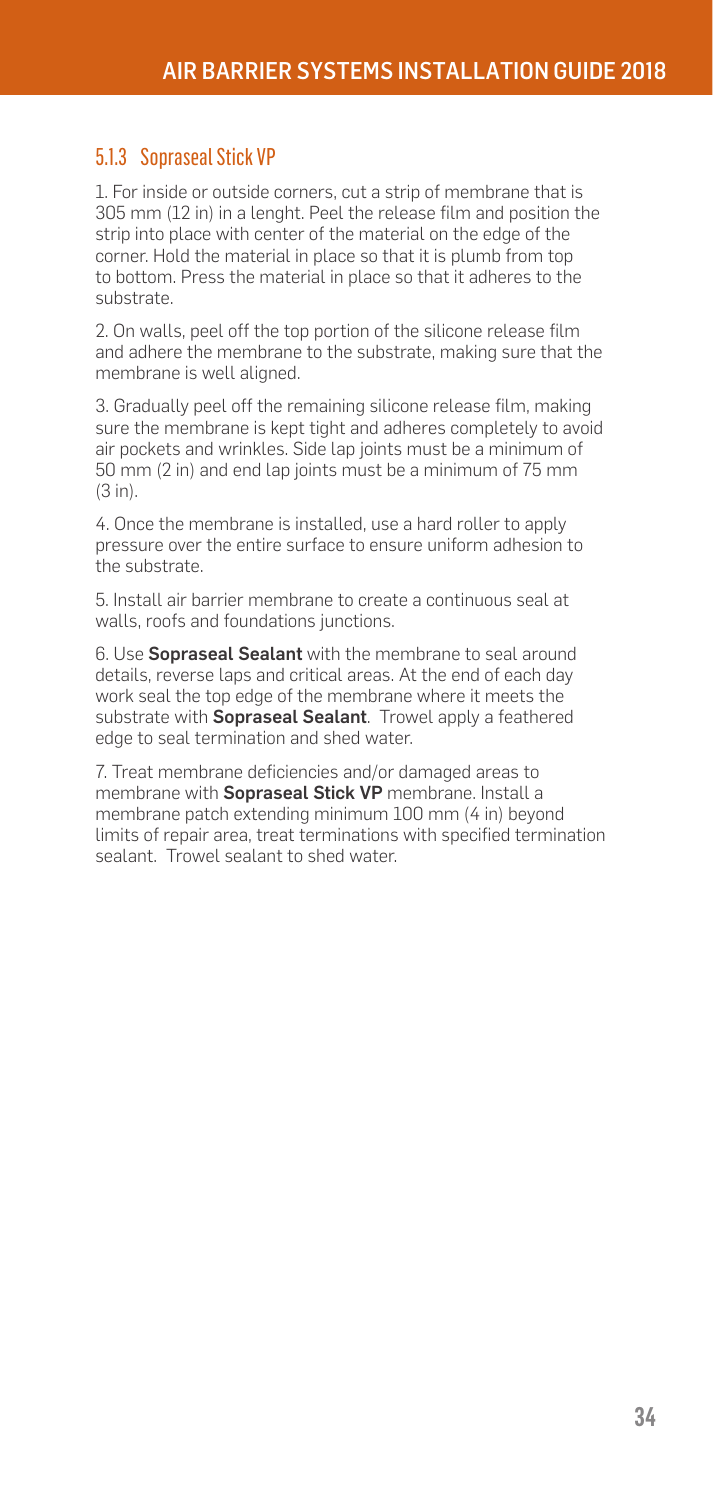# SOPRASEAL STICK VP STEEL STUD WALL FOUNDATION JUNCTION

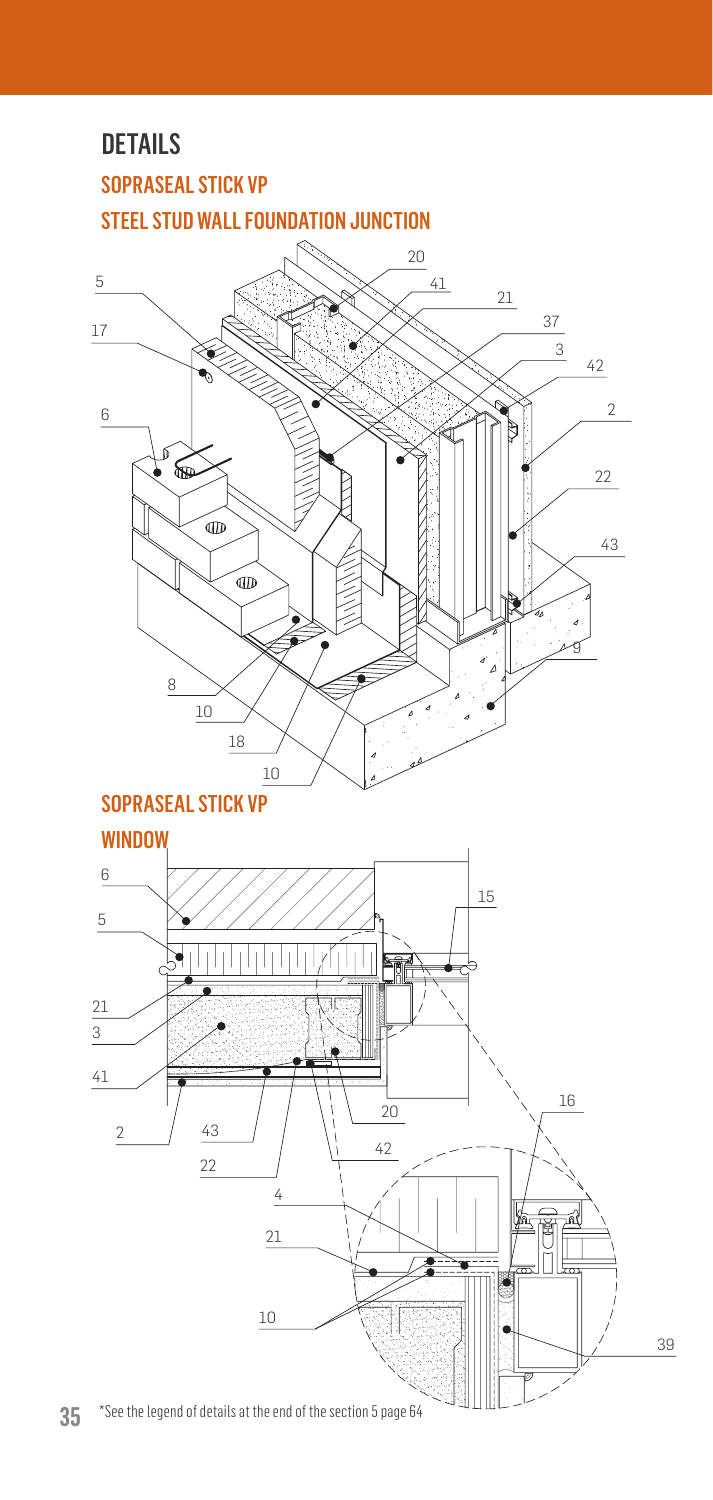# <span id="page-35-0"></span>5.2 INSTALLATION OF HEAT-WELDED MEMBRANES

## Torching technique

The installation of the membrane can be applied vertically starting at the bottom of wall or can be applied horizontally. The flame should only be directed at the top surface of the roll in order to heat it just enough to soften the bitumen to obtain a small bead of melted bitumen in front of the membrane as it is unrolled onto panel. The weld will be more effective if the movement of the torch, and hence its flame, is continuous and even, in a linear pattern from right to left and left to right.

Never direct the flame between the roll and the panel. This could trap air under the membrane and cause blisters or ridges in the upper layer.

On exterior gypsum board: Use Sopraseal 60 and 60 FF

On concrete wall: Use Sopraseal 180 HD and 180 HD FF



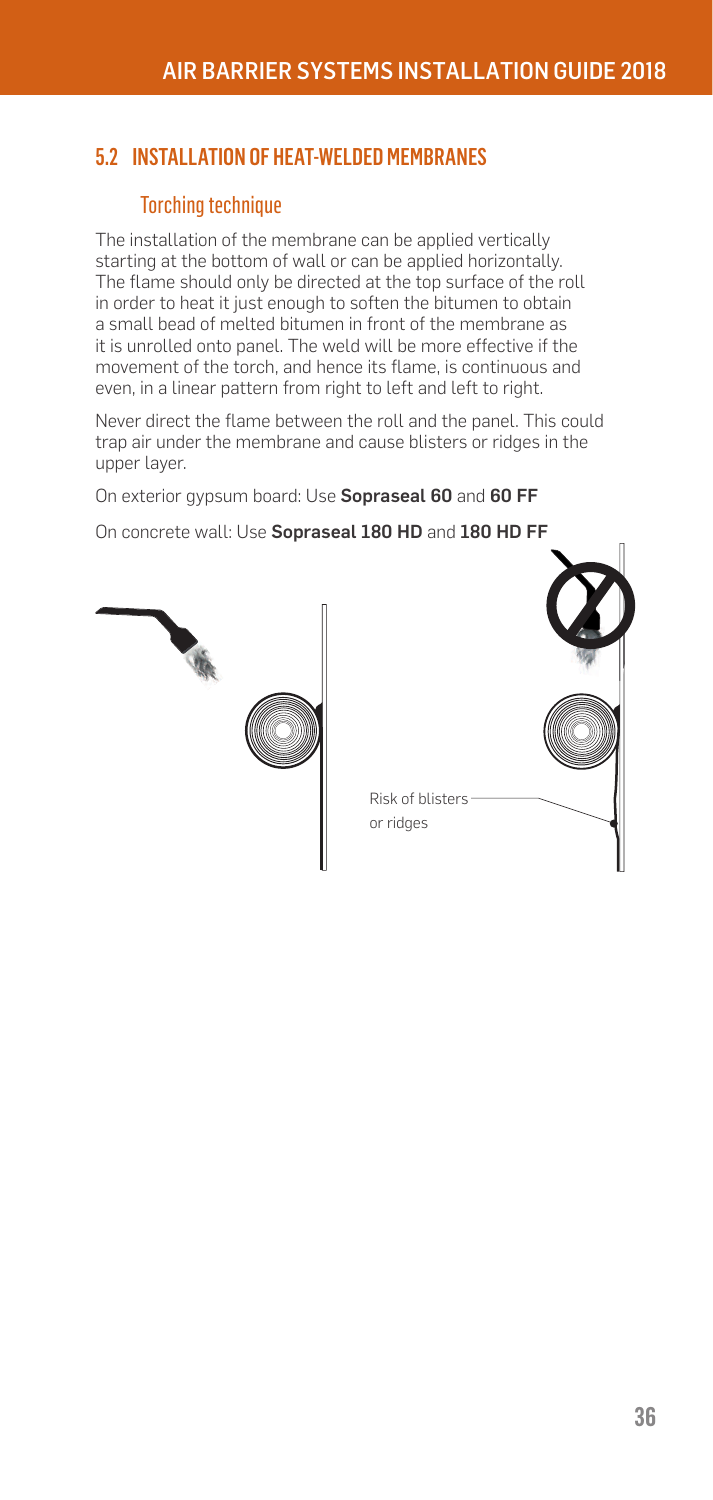## <span id="page-36-0"></span>5.2.1 Sopraseal 60 and 60 FF, Sopraseal 180 HD and 180 HD FF

1. Prime the clean, sound substrate with Elastocol 500.

2. For inside or outside corners, cut a strip of membrane that is 305 mm (12 in) in a lenght. Position the strip into place with center of the material on the edge of the corner. Hold the material in place so that it is plumb from top to bottom and weld the membrane using a propane gas torch.

3. Install membrane around penetrations and details. Prime surfaces and provide minimum 100 mm (4 in) lap seam onto adjoining surfaces, treat terminations with specified termination sealant. Trowel sealant to shed water.

4. On wall, align and heat-weld the membrane providing complete adhesion to the substrate. All lap joints must be a minimum of 50 mm (2 in).

5. Seal termination of the membrane with heat and using a round-nosed trowel.

6. Install air/vapour barrier membrane to create a continuous seal at walls, roofs and foundations junctions.

7. At the end of each day work seal the top edge of the membrane where it meets the substrate with **Sopramastic**. Trowel apply a feathered edge to seal termination and shed water.

8. Treat membrane deficiencies and/or damaged areas to membrane with Sopraseal 60, 60 FF, 180 HD and 180 HD FF membrane. Burn off thermofusible plastic film on the surface of the membrane and install a membrane patch extending minimum 100 mm (4 in) beyond limits of repair area. Seal terminations with heat and using a round-nozed trowel.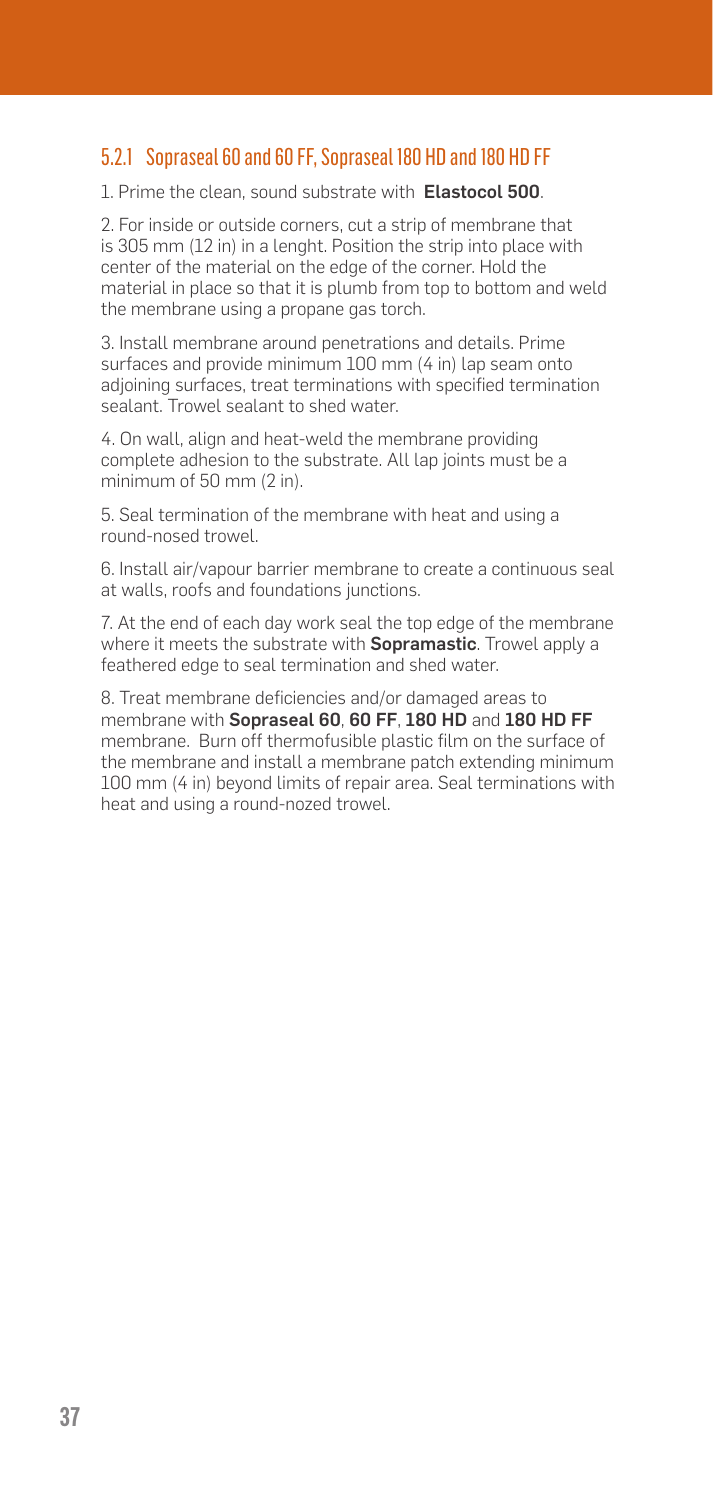# SOPRASEAL 60 AND 60 FF , 180 HD AND 180 HD FF STEEL STUD WALL FOUNDATION JUNCTION

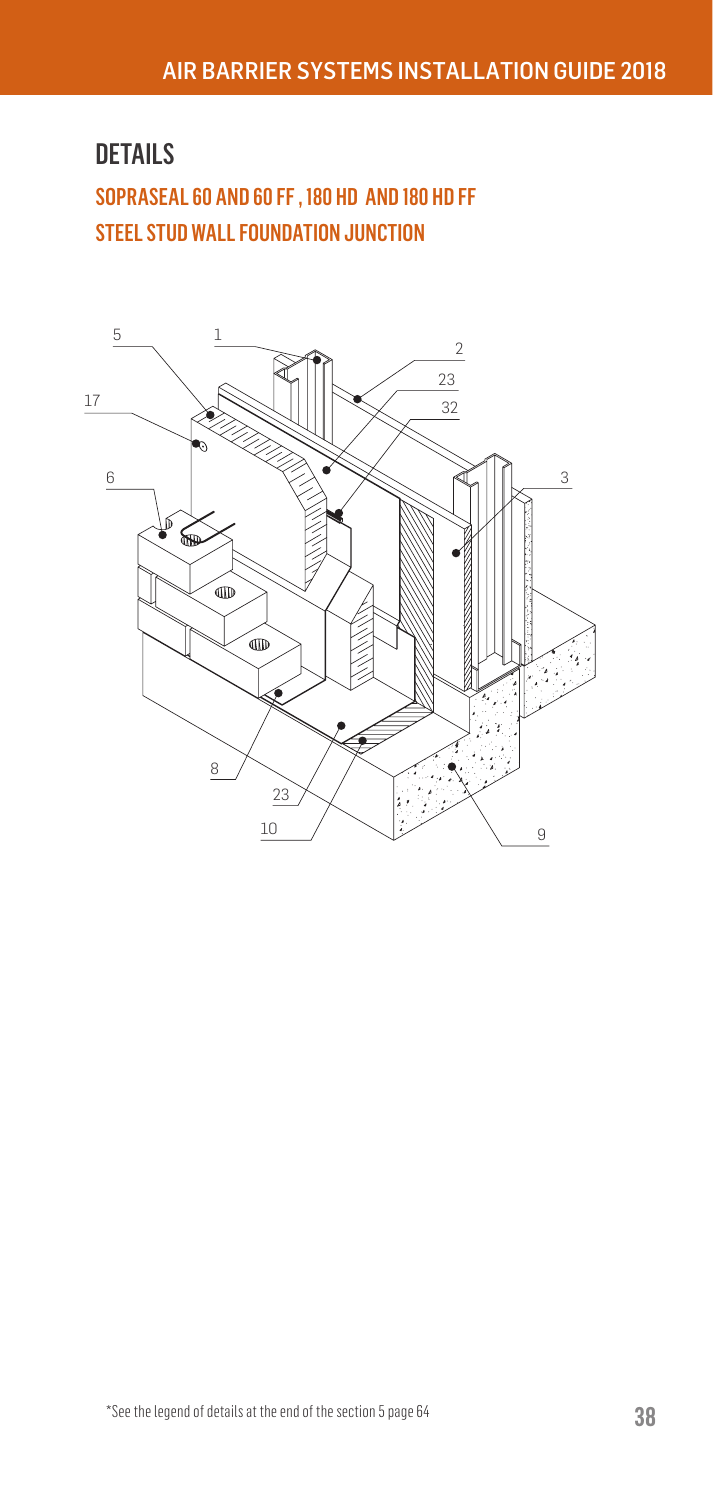# <span id="page-38-0"></span>5.3 APPLICATION OF LIQUID MEMBRANES

# 5.3.1 Sopraseal LM 200 S

1. Joints and cracks less than 6 mm (1/4 in) wide can be filled with Sopraseal LM 200 T without using a reinforcement strip. It is important to let the product cure completely inside cracks before resuming application of SOPRASEAL LM 200 S over the entire surface.

2. Cracks greater than 6 mm (1/4 in) wide must be covered with a  $100$  mm (4 in) strip of Sopraseal Stick 1100 T or Sopragrip F self-adhesive membrane. Sopraseal Stick Primer must be applied over areas to be covered by the self-adhesive. Use a hard roller to apply pressure over the entire surface of the membrane to ensure perfect adhesion.

3. For inside or outside corners, install a strip of pre-cut Sopraseal Stick 1100 T membrane that is 305 mm (12 in) in a lenght. Peel the release paper and position the strip into primed surface with center of the material on the edge of the corner. Hold the material in place so that it is plumb from top to bottom. Press the material in place so that it adheres to the substrate.

4. Install Sopraseal Stick 1100 T membrane strip around penetrations and details. Prime surfaces with Sopraseal Stick Primer and provide minimum 100 mm (4 in) lap seam onto adjoining surfaces, treat terminations with specified termination sealant. Trowel sealant to shed water.

5. Once the Sopraseal Stick 1100 T membrane strip is installed, use a hard roller to apply pressure over the entire surface to ensure uniform adhesion to the substrate.

6. Sopraseal LM 200 S is spray applied. The substrate must be clean and sound. Debris and any contaminants, such as water, oil or grease, may compromise adhesion. Apply 2 mm (80 mil) wet thickness of Sopraseal LM 200 S over the whole surface.

7. Use the same procedure to install Sopraseal Stick 1100 T self-adhesive membrane around window and door openings and to other details. When Sopraseal Stick 1100 T is installed over Sopraseal LM 200 S, the liquid membrane must be fully dry and primed with **Sopraseal Stick Primer** before installation of the self-adhesive membrane. Allow material to dry at temperatures of 2°C (36°F) or higher. It should be dry to touch after 1 to 3 hours.

8. Install air/vapour barrier membrane to create a continuous seal at walls, roofs and foundations junctions.

9. Use **Sopraseal Sealant** with the membrane to seal around details and critical areas.

10. The contractor should inspect all installed membranes meticulously at the end of each day of work and insulation must be installed as soon as possible following inspection by designer authority.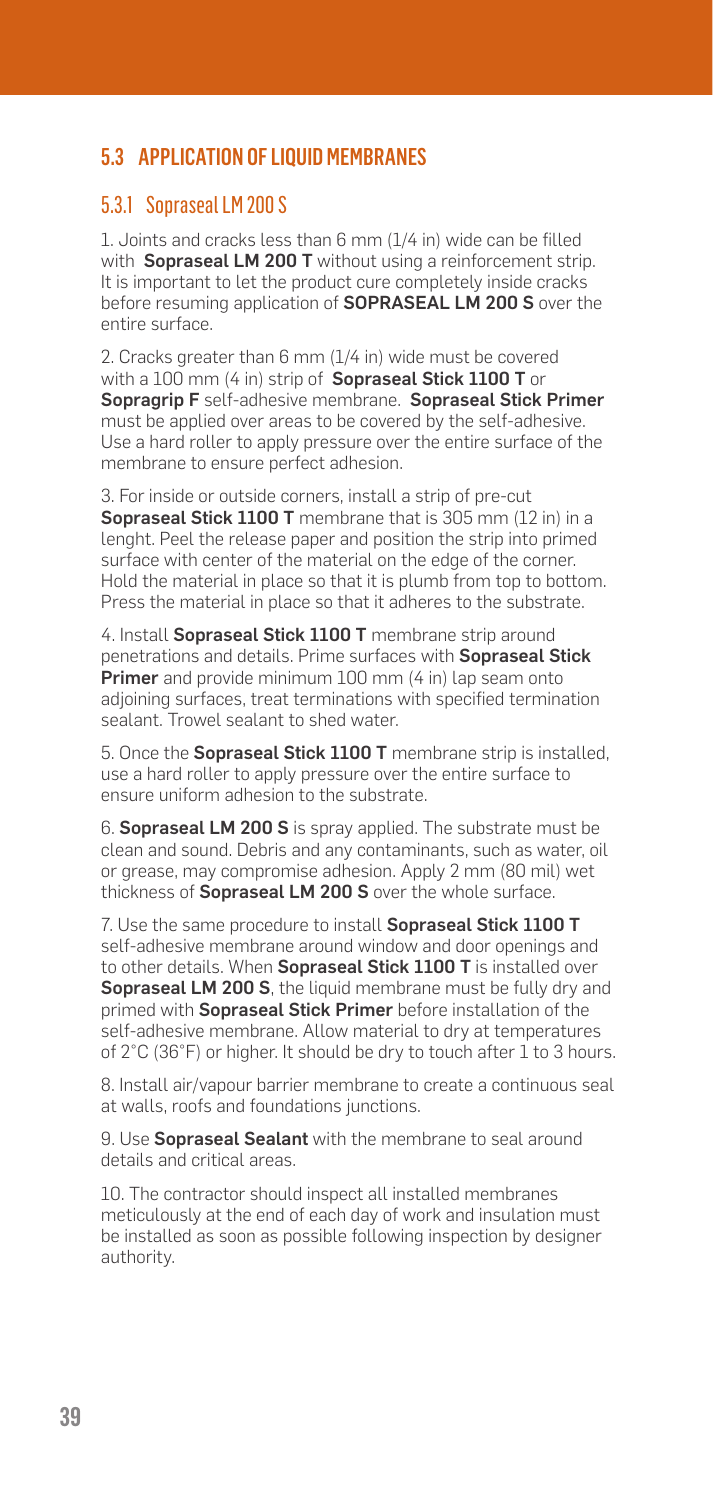# SOPRASEAL LM 200 S STEEL STUD WALL FOUNDATION JUNCTION

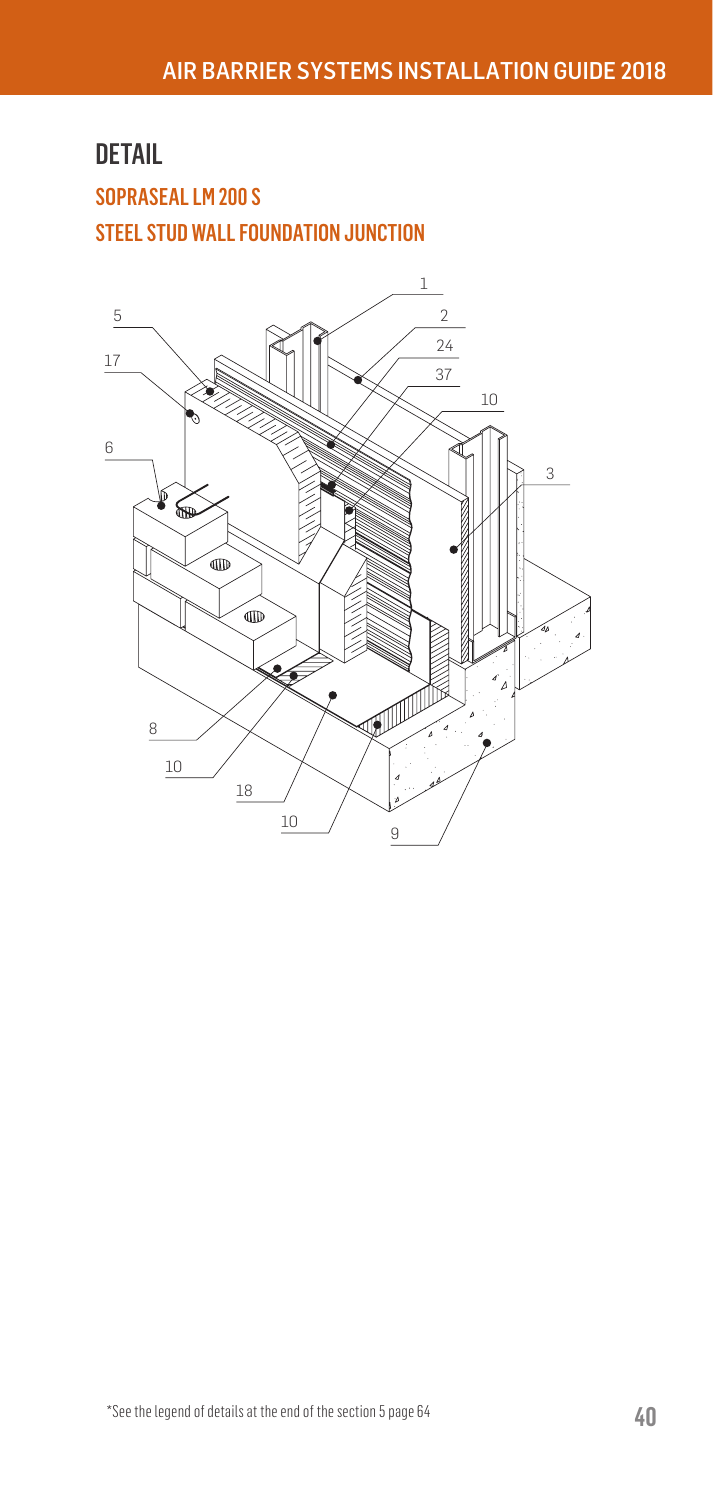# <span id="page-40-0"></span>5.3.2 Sopraseal LM 200 T

1. Joints and cracks less than 6 mm (1/4 in) wide can be filled with Sopraseal LM 200 T without using a reinforcement strip.

2. Cracks greater than 6 mm (1/4 in) wide must be covered with a 100 mm (4 in) strip of Sopraseal Stick 1100 T or Sopragrip F self-adhesive membrane. Sopraseal Stick Primer must be applied over areas to be covered by the self-adhesive. Use a hard roller to apply pressure over the entire surface of the membrane to ensure perfect adhesion.

3. For inside or outside corners, install a strip of pre-cut Sopraseal Stick 1100 T membrane that is 305 mm (12 in) in a lenght. Peel the release paper and position the strip into primed surface with center of the material on the edge of the corner. Hold the material in place so that it is plumb from top to bottom. Press the material in place so that it adheres to the substrate.

4. Install Sopraseal Stick 1100 T membrane strip around penetrations and details. Prime surfaces with Sopraseal Stick Primer and provide minimum 100 mm (4 in) lap seam onto adjoining surfaces, treat terminations with specified termination sealant. Trowel sealant to shed water.

5. Once the Sopraseal Stick 1100 T membrane strips is installed, use a hard roller to apply pressure over the entire surface to ensure uniform adhesion to the substrate.

6. Apply Sopraseal LM 200 T with trowel and brush. The substrate must be clean and sound. Debris and any contaminants, such as water, oil or grease, may compromise adhesion. Apply 2,3 mm (90 mil) wet thickness of Sopraseal LM 200 T over the whole surface.

7. Use the same procedure to install Sopraseal Stick 1100 T self-adhesive membrane around window and door openings and to other details. When Sopraseal Stick 1100 T is installed over Sopraseal LM 200 T, the liquid membrane must be fully dry and primed with **Sopraseal Stick Primer** before installation of the self-adhesive membrane. Allow material to dry at temperatures of 2°C (36°F) or higher. It should be dry to touch after 1 to 3 hours.

8. Install air/vapour barrier membrane to create a continuous seal at walls, roofs and foundations junctions.

9. Use Sopraseal Sealant with the membrane to seal around details and critical areas.

10. The contractor should inspect all installed membranes meticulously at the end of each day of work and insulation must be installed as soon as possible following inspection by designer authority.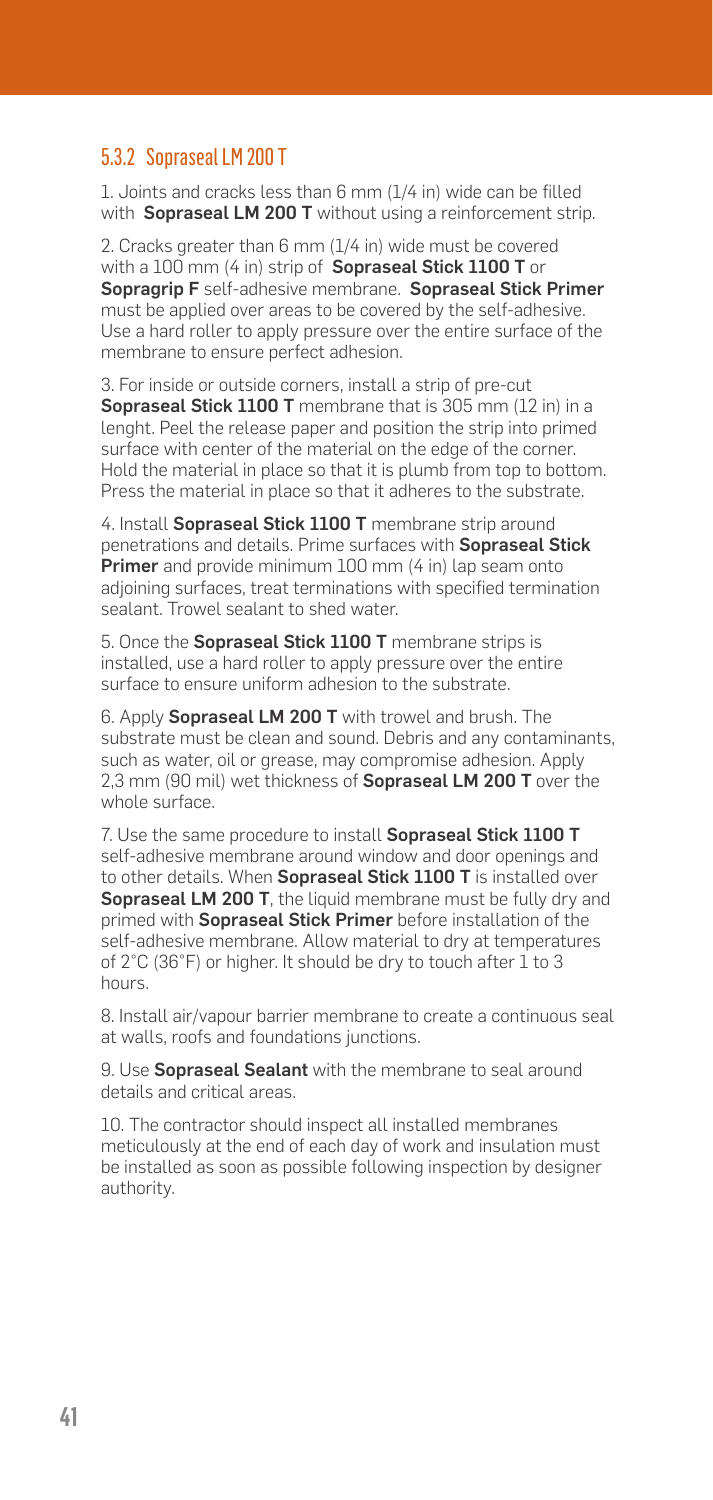# SOPRASEAL LM 200 T STEEL STUD WALL FOUNDATION JUNCTION

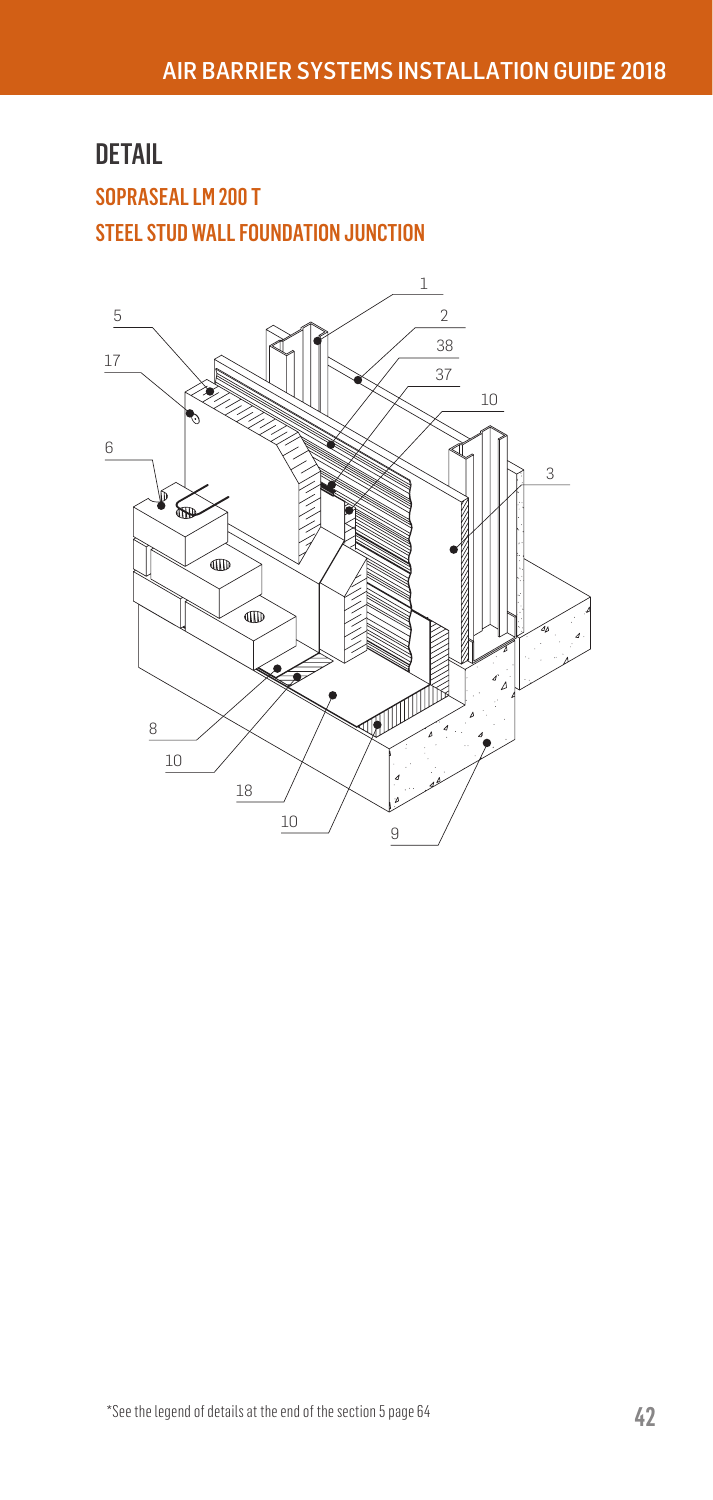## <span id="page-42-0"></span>5.3.3 Sopraseal LM 202 VP and Sopraseal LM 203

1. Joints and cracks less than 6 mm (1/4 in) wide can be filled with Sopraseal LM 200 T.

2. Cracks greater than 6 mm (1/4 in) wide must be covered with a 100 mm (4 in) strip of **Sopragrip F** self-adhesive membrane. Sopraseal Stick Primer must be applied over areas to be covered by the self-adhesive.

3. Once the Sopragrip F membrane strips are installed, use a hard roller to apply pressure over the entire surface to ensure uniform adhesion to the substrate.

4. Sopraseal LM 202 VP and Sopraseal LM 203 are spray applied. The substrate must be clean and sound. Debris and any contaminants, such as water, oil or grease, may compromise adhesion.

5. Apply Sopraseal LM 202 VP or Sopraseal LM 203 at sheathing joints, and inside and outside corners. Immediately place Sopraseal Mesh at sheathing joints, inside and outside corners of walls.

6. Apply Sopraseal LM 203 at openings and immediately place Sopraseal Quick Corner and Sopraseal Mesh.

7. Sopraseal Quick Corner and Sopraseal Mesh must then be completely saturated with Sopraseal LM 203.

8. Apply Sopraseal LM 202 VP or Sopraseal LM 203 membrane onto the entire surface, using spray equipment, paint brushes or nap rollers. Allow to dry completely from 2 to 4 hours. See chart below for the thickness and the number of coat to apply accroding to the substrate.

9. Install air/vapour barrier membrane to create a continuous seal at walls, roofs and foundations junctions.

10. Use Sopraseal Sealant with the membrane to seal around details and critical areas.

11. The contractor should inspect all installed membranes meticulously at the end of each day of work and insulation must be installed as soon as possible following inspection by designer authority.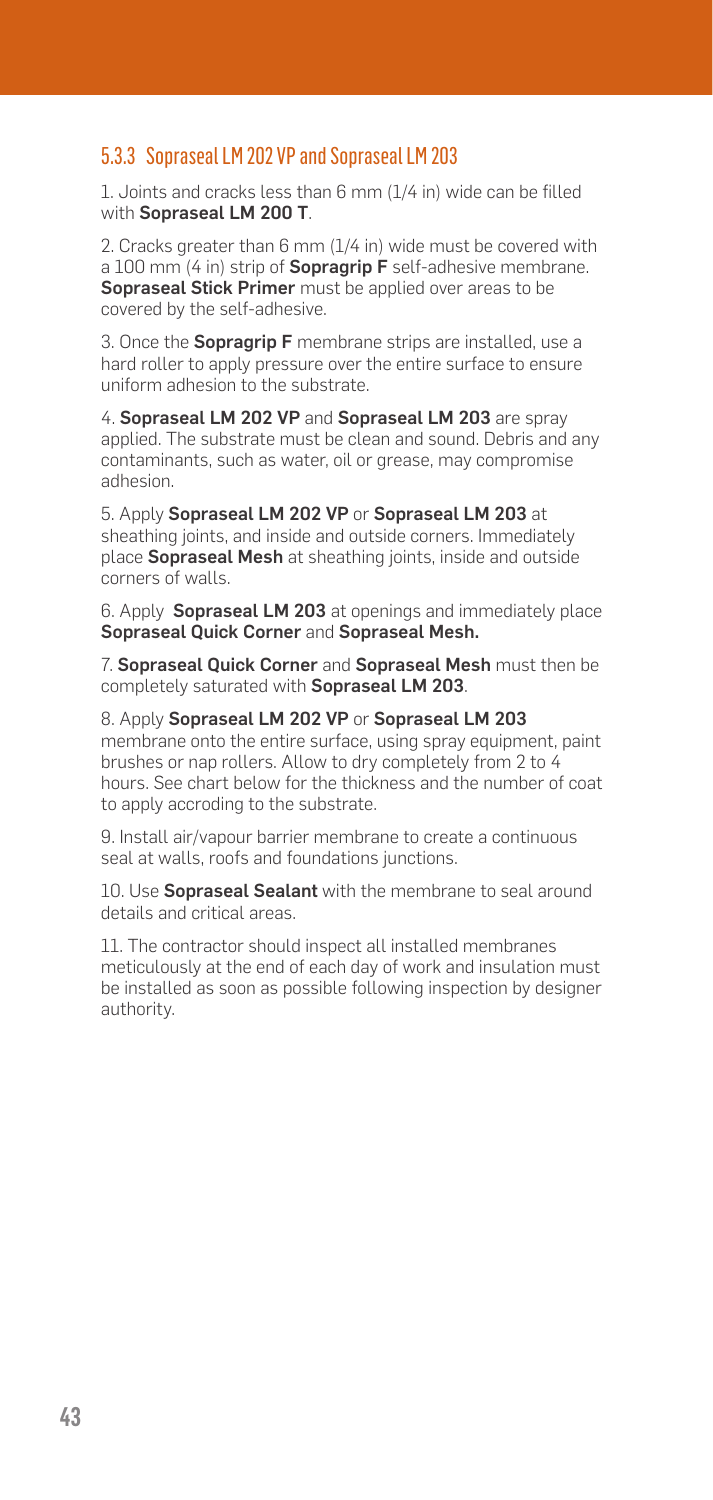<span id="page-43-0"></span>

| <b>SUBSTRATES</b>                                                                                                                                                                                              | <b>Vumber</b><br>of coat | hickness'                       |  |  |  |
|----------------------------------------------------------------------------------------------------------------------------------------------------------------------------------------------------------------|--------------------------|---------------------------------|--|--|--|
| SOPRASEAL LM 202 VP                                                                                                                                                                                            |                          |                                 |  |  |  |
| Exterior sheathing, cement-boards (ASTM C1325<br>Type A Exterior), gypsum sheathing (ASTM C79/<br>ASTM C1396), or concrete.                                                                                    | $\mathbf{1}$             | $0.25$ mm<br>$(10 \text{ mil})$ |  |  |  |
| Concrete/masonry treated with SOPRASEAL LM<br><b>BLOCK FILLER</b> (fully cured).                                                                                                                               | $\overline{1}$           | $0.50$ mm<br>$(20 \text{ mil})$ |  |  |  |
| Concrete/masonry not treated with SOPRASEAL<br>LM BLOCK FILLER, plywood or OSB.                                                                                                                                | $\overline{\phantom{a}}$ | $0.25$ mm<br>$(10 \text{ mil})$ |  |  |  |
| SOPRASEAL LM 203                                                                                                                                                                                               |                          |                                 |  |  |  |
| Exterior sheathing, cement-boards (ASTM C1325<br>Type A Exterior), gypsum sheathing (ASTM C79/<br>ASTM C1396), plywood, OSB, concrete, CMU,<br>concrete/masonry not treated with SOPRASEAL<br>LM BLOCK FILLER. | $\mathfrak{D}$           | $0.33$ mm<br>$(13 \text{ mil})$ |  |  |  |
| Concrete/masonry treated with SOPRASEAL LM<br>BLOCK FILLER (fully cured), other substrats that<br>meets ASTM C 1177 Standards.                                                                                 |                          | $0.66$ mm<br>$(26 \text{ mil})$ |  |  |  |

\* Thickness should be estimated with a wet film gauge while the product is still wet.

## 5.3.3.1 Sopraseal LM Block Filler

1. Verify that the substrate is flat, continuous and unbroken and that the masonry joints are struck flush or clean. Any missing or damaged mortar or block must be repaired or replaced to provide a flat surface prior to the application of Sopraseal LM Block Filler. Allow mortared structures to cure for at least 10 days before applying **Sopraseal LM Block Filler**. Point or seal any cracks or voids that are over 2 mm (1/16 in) wide.

2. Apply 1 layer of minimun 1 mm (40 mil) of wet film thickness of Sopraseal LM Block Filler on the masonry or concrete surface with spray equipment or a nap roller.

3. Let dry completely for 4 hours.

4. The contractor should inspect all installed membranes meticulously at the end of each day of work.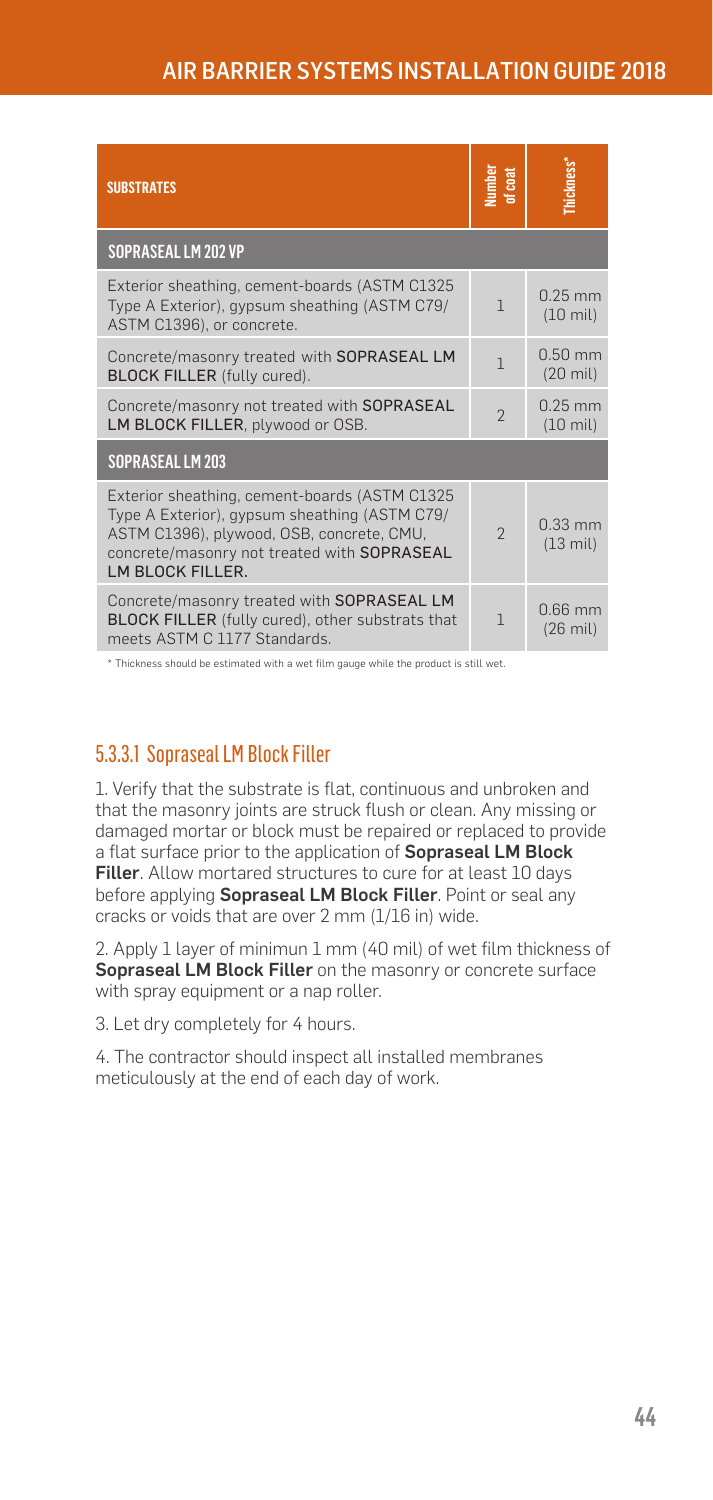# DETAILS SOPRASEAL LM 203 WINDOW







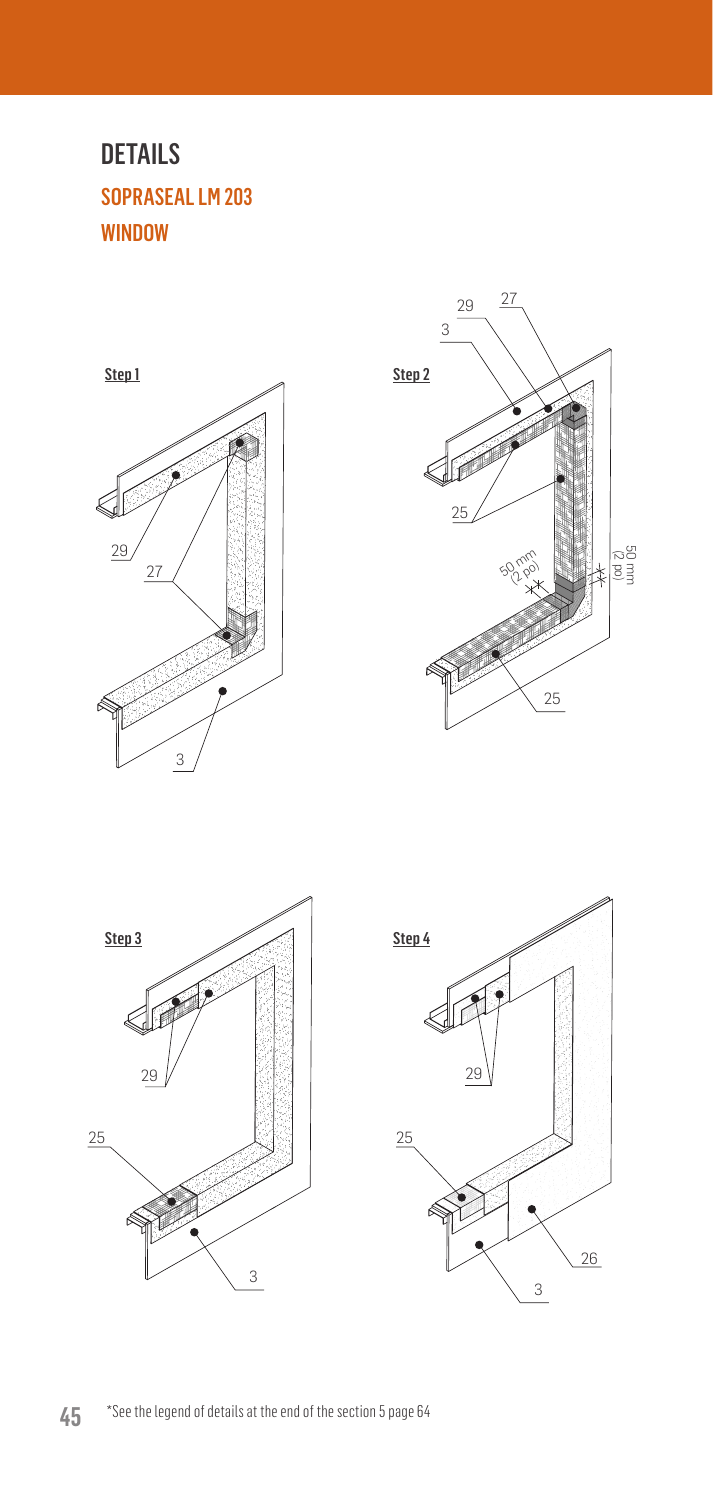# SOPRASEAL LM 202 VP STEEL STUD WALL FOUNDATION JUNCTION DETAILS



# SOPRASEAL LM 203 STEEL STUD WALL FOUNDATION JUNCTION

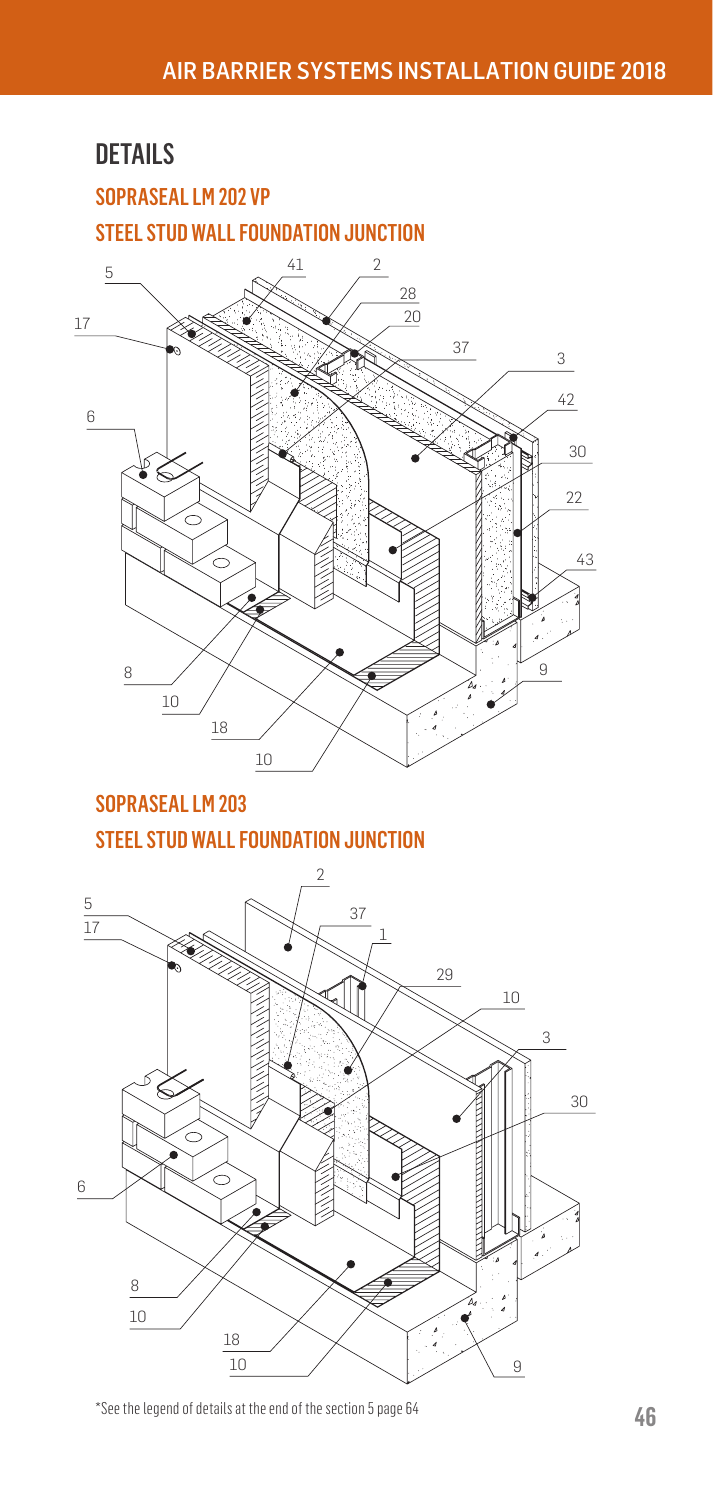# DETAILS SOPRASEAL LM 202 VP INSIDE CORNER OF OUTSIDE WALL



# SOPRASEAL LM 203 OUTSIDE CORNER OF OUTSIDE WALL



 \*See the legend of details at the end of the section 5 page 64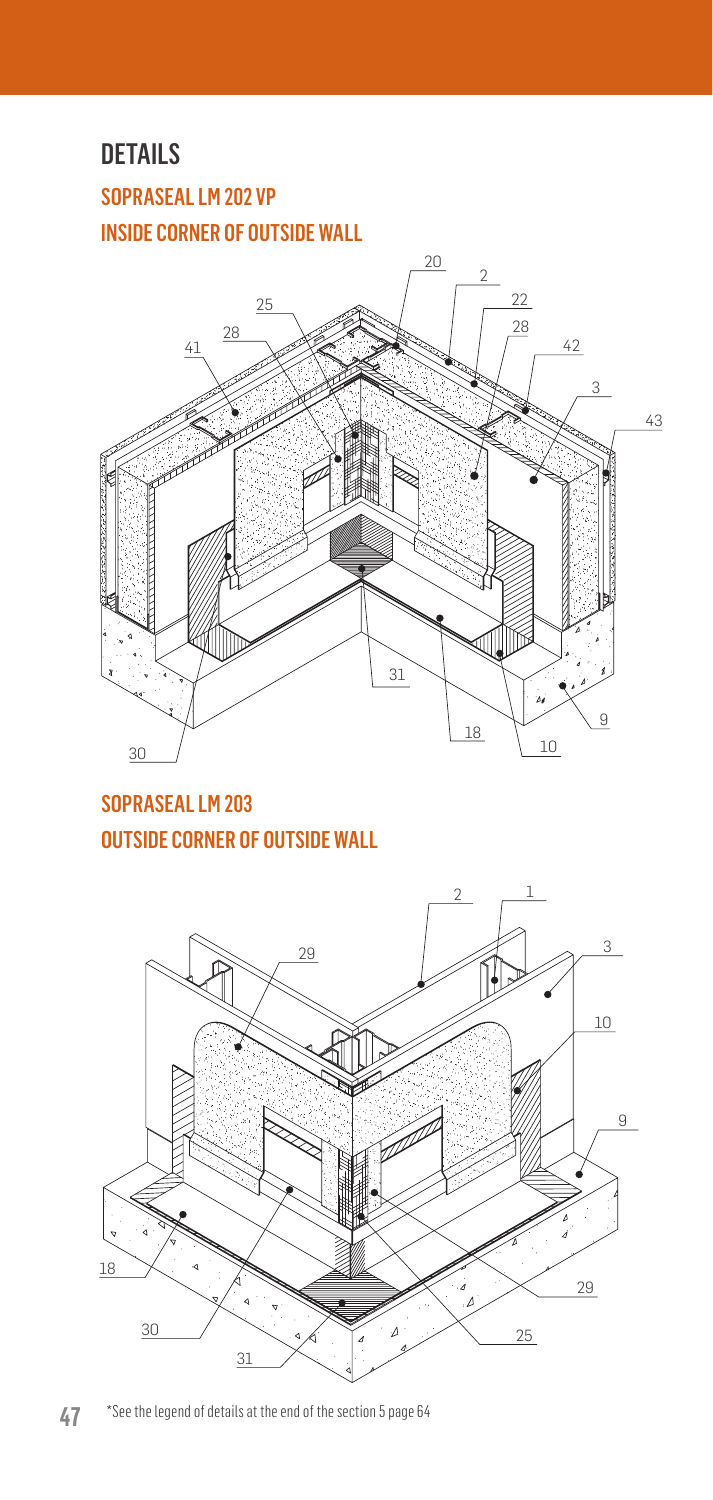# SOPRASEAL LM 202 VP AND SOPRASEAL LM 203 **PENETRATION** DETAILS

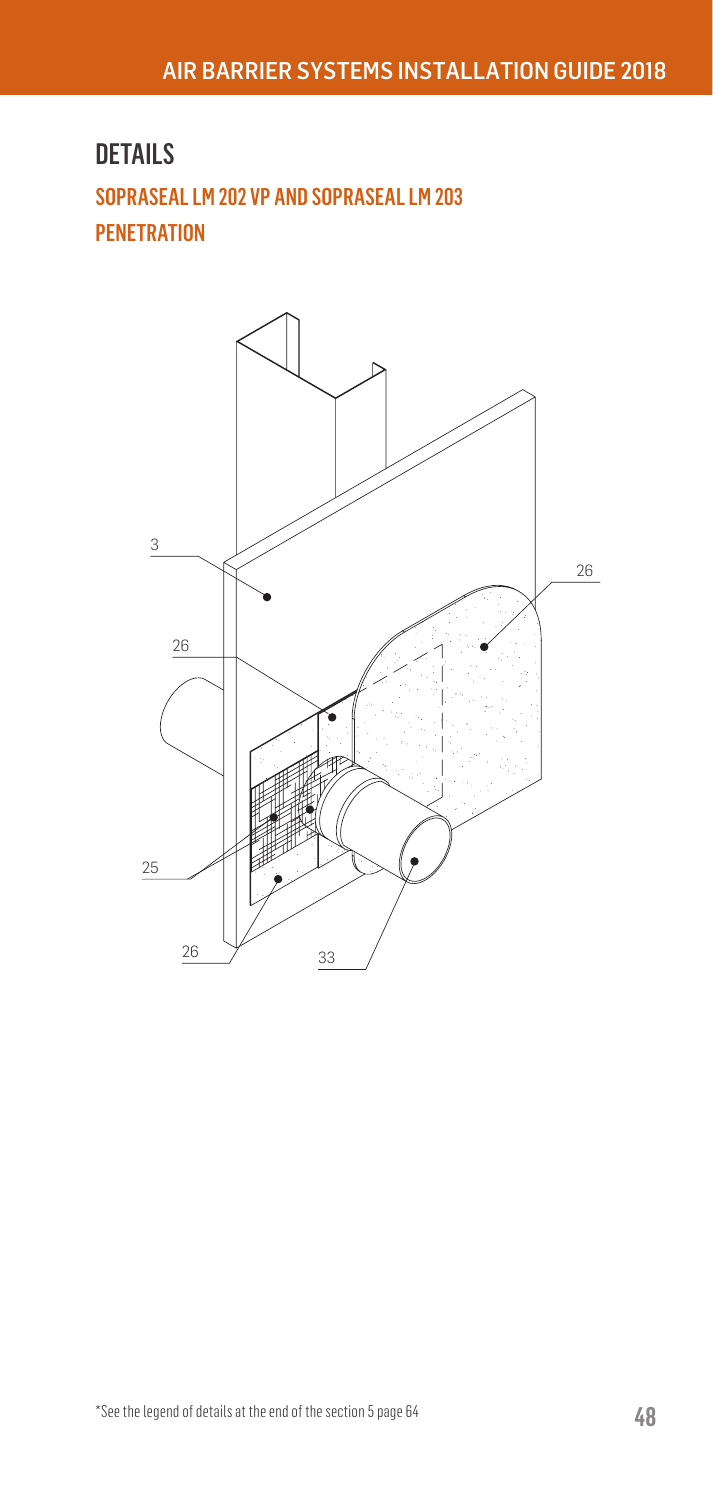# <span id="page-48-0"></span>5.4 INSTALLATION OF LAMINATED BOARD

# 5.4.1 Sopraseal Xpress G

1. Install **Sopraseal Xpress G** panels horizontally on the mounts and offset joints vertically a minimum of 400 mm (16 in). Abut boards perfectly without applying excessive pressure.

2. Fasten with **Sopraseal Xpress Screws** at every 203 mm (8) in) around the panel peimeter and at every 203 mm (8 in) on the vertical mounts. Screws must be drilled flush with the membrane surface without perforating it.

3. All joints of board must be covered by a 150 mm (6 in) strip of Sopraseal Stick 1100 T self-adhesive membrane centered over the joint. Prime all surfaces to receive a self-adhesive membrane.

4. Begin installation with horizontal strip on bottom wall joints. Install membrane strips on vertical joints overlapping minimum 50 mm (2 in) on the horizontal strip below. Terminate membrane strip 25 mm (1 in) from horizontal board joint allowing for minimum 50 mm (2 in) overlap with the horizontal membrane strip that is to be installed above. Install membrane strips centered on horizontal joints covering the top termination of vertical strips by minimum 50 mm (2 in).

5. Treat penetrations with Sopraseal Stick 1100 T membrane. Prime surfaces and provide minimum 4 inches (100 mm) lap seam onto adjoining surfaces, treat terminations with specified termination sealant. Trowel sealant to shed water.

6. Once the membrane is installed, use a hard roller to apply pressure over the entire surface to ensure uniform adhesion to the substrate.

7. Install air/vapour barrier membrane to create a continuous seal at walls, roofs and foundations junctions.

8. Use **Sopraseal Sealant** with the membrane to seal around details, reverse laps and critical areas.

9. Treat membrane deficiencies and/or damaged areas to membrane with **Sopraseal Stick 1100 T** membrane. Prime surfaces with Sopraseal Stick Primer and install a membrane patch extending minimum 100 mm (4 in) beyond limits of repair area, treat terminations with specified termination sealant. Trowel sealant to shed water.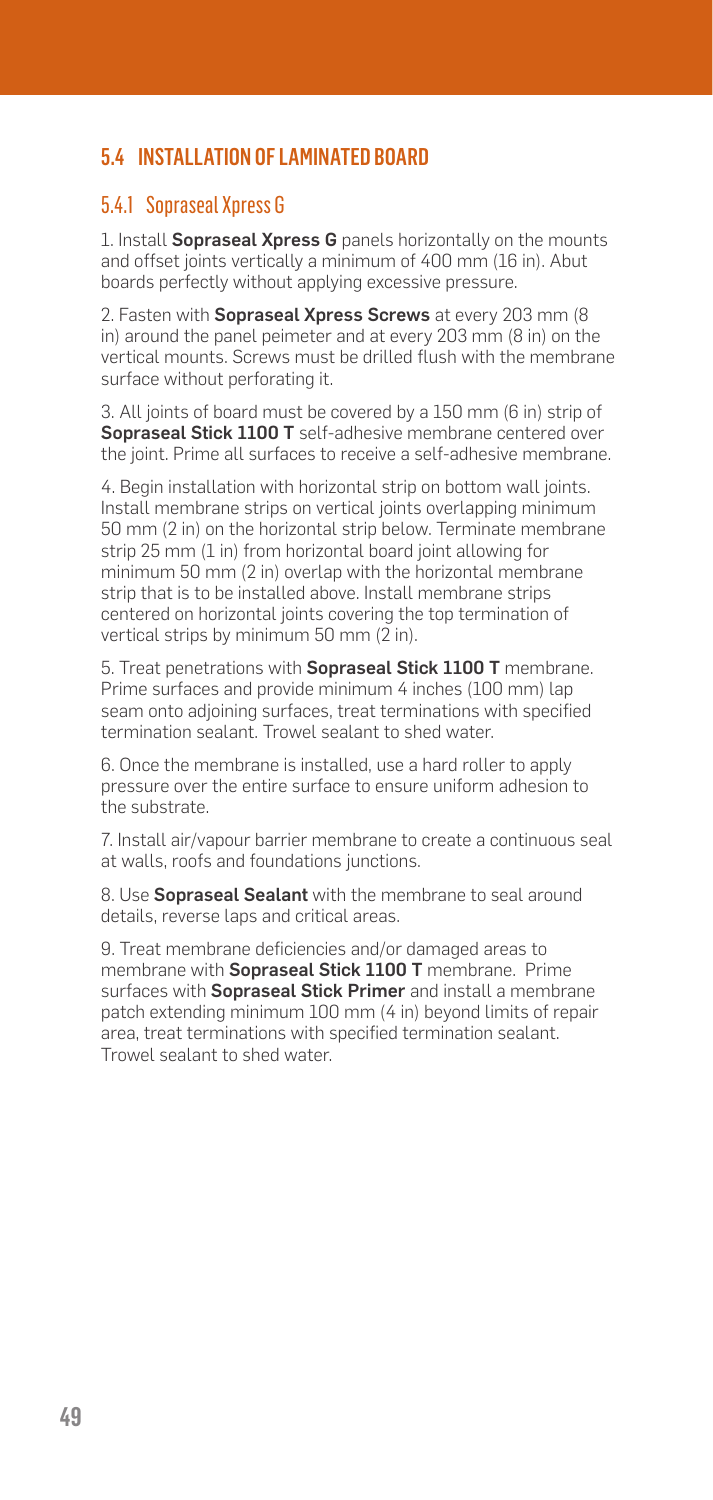# SOPRASEAL XPRESS G STEEL STUD WALL FOUNDATION JUNCTION DETAILS

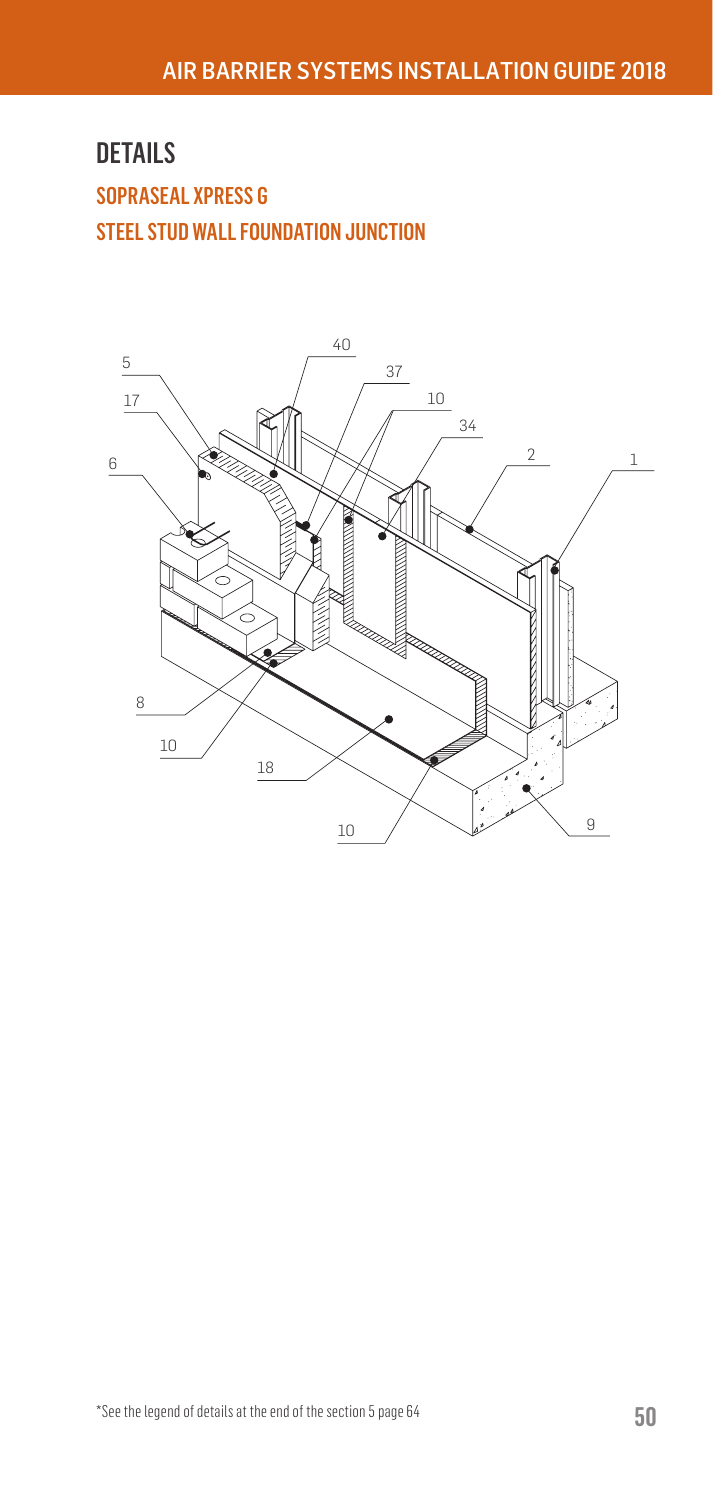## <span id="page-50-0"></span>5.5 WINDOW SEALING

1. Apply Sopraseal Stick Primer by brush or nap roller onto the opening edges (inside and outside the window frame), making sure that the frame is clean and sound. Prime a 75 mm (3 in) wide band on the exterior side of frame. Sopraseal Stick Flashpro can be used in conjunction with Sopraseal Stick 1100 T, Sopraseal Xpress G, Sopraseal LM 200 S and Sopraseal LM 200 T without Sopraseal Stick Primer.

2. Prepare and install the gusset plates inside frame corners with Sopraseal Stick 1100 T, Sopraseal Stick Flashpro or Soprasolin HD.

3. Once gussets are installed, use a hard roller to apply pressure over all gussets to ensure full adhesion.

4. Prepare Sopraseal Stick 1100 T, Sopraseal Stick Flashpro or Soprasolin HD strips and install them in the following sequence: on the bottom edge of frame, on both sides of frame and on the top edge of frame. Ensure minimum 50 mm (2 in) overlap at all side laps and minimum 50 mm (2 in) overlap at all end laps of membrane.

5. Once the membrane is installed, use a hard roller to apply pressure over the entire surface to ensure uniform adhesion.

6. Apply Sopramastic or Sopraseal Sealant at the edge of the top membrane in cases where window sealing is done after the installation of the wall air barrier (inverted seal).

## 5.5.1 Gusset

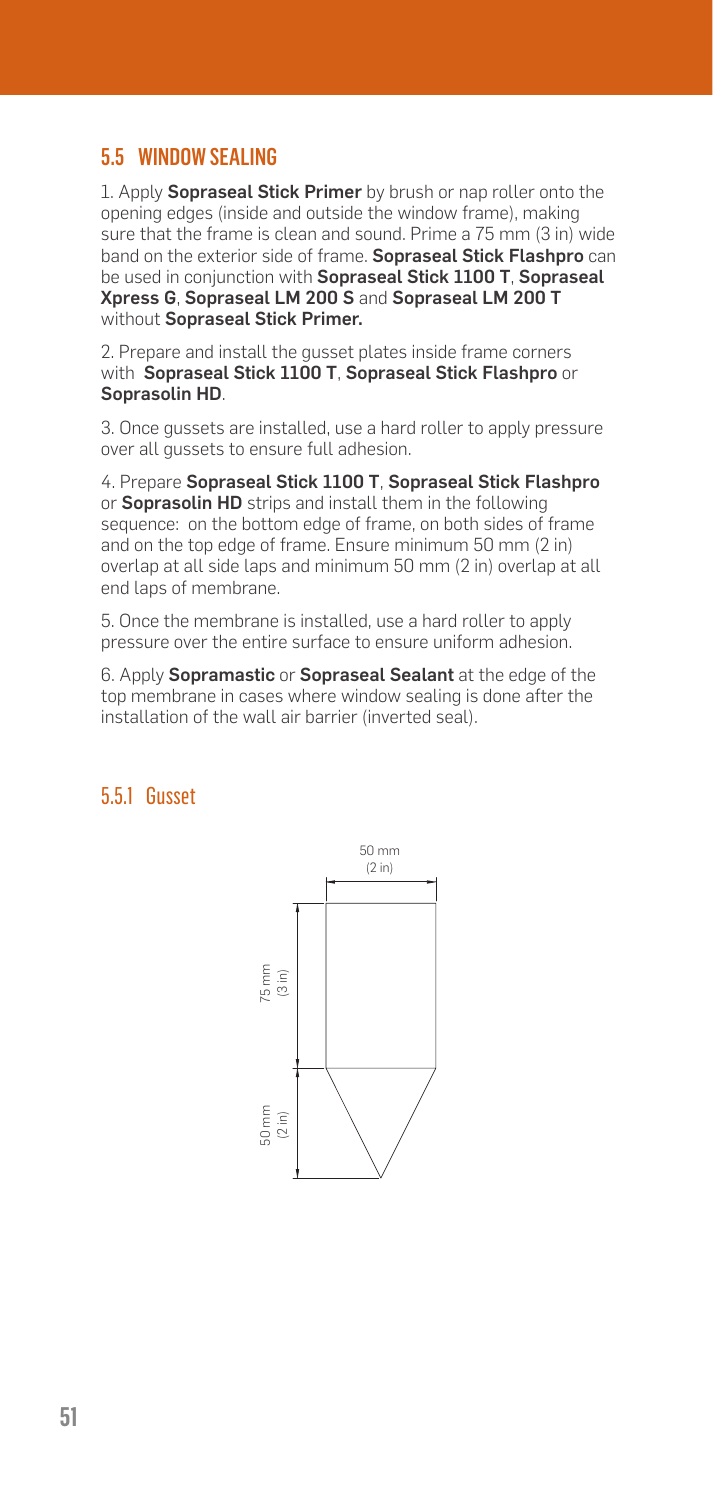36

# SEALING OF WINDOW DETAILS

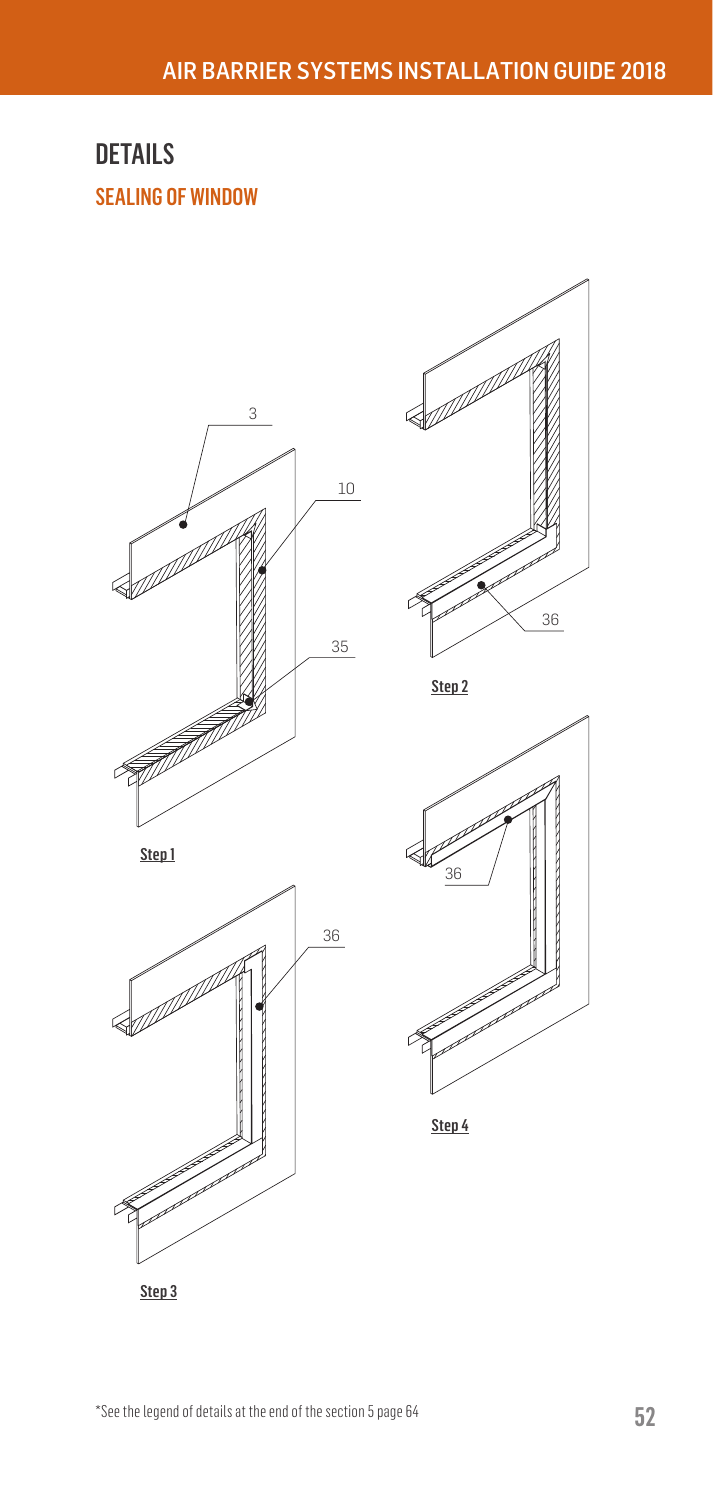#### Legend of details

- 1 = Uninsulated steel studs
- 2 = Interior finish
- 3 = Support panel
- 4 = Sopraseal Stick 1100 T
- 5 = Insulation Sopra-Iso V or Sopra-XPS
- 6 = Cladding (brick)
- 7 = Sopramastic sealant or Sopraseal Sealant
- 8 = Flashing membrane Sopraseal Stick 1100 T or Sopraseal WFM (optional)
- 9 = Foundation
- 10 = Primer
- 11 = Steel deck
- 12 = Structure
- 13 = Reinforcing strip Sopraseal Stick 1100 T 150 mm (6 in) at deflection joints.
- 14 = Metal flashing
- 15 = Window
- 16 = Backer rod and Sopraseal Sealant
- 17 = Fasteners
- 18 = Flashing membrane Sopraseal Stick 1100 T cut roll
- 19 = Sopraseal Stick 130 & 130-S
- 20 = Insulated Steel studs
- 21 = Sopraseal Stick VP
- 22 = Vapour barrier
- 23 = Sopraseal 60 or 60 FF, Sopraseal 180 HD or 180 HD FF
- 24 = Sopraseal LM 200 S
- 25 = Sopraseal Mesh
- 26 = Sopraseal LM 202 VP or Sopraseal LM 203
- 27 = Sopraseal Quick Corners
- 28 = Sopraseal LM 202 VP
- 29 = Sopraseal LM 203
- 30 = Sopragrip F
- 31 = Reinforcing Sopraseal Stick 1100 T or Sopraseal WFM (corner)
- 32 = Sopramastic
- $33 =$ Pipe
- 34 = Sopraseal Stick 1100 T cut roll
- 35 = Gussets
- 36 = Soprasolin HD, Sopraseal Stick Flashpro or Sopraseal Stick 1100 T
- 37 = Sopraseal Sealant
- 38 = Sopraseal LM 200 T
- 39 = Spray foam
- 40 = Sopraseal Xpress G
- 41 = Sopra-Cellulose
- 42 = Sopra-Cellulose Strip
- 43 = Metal furring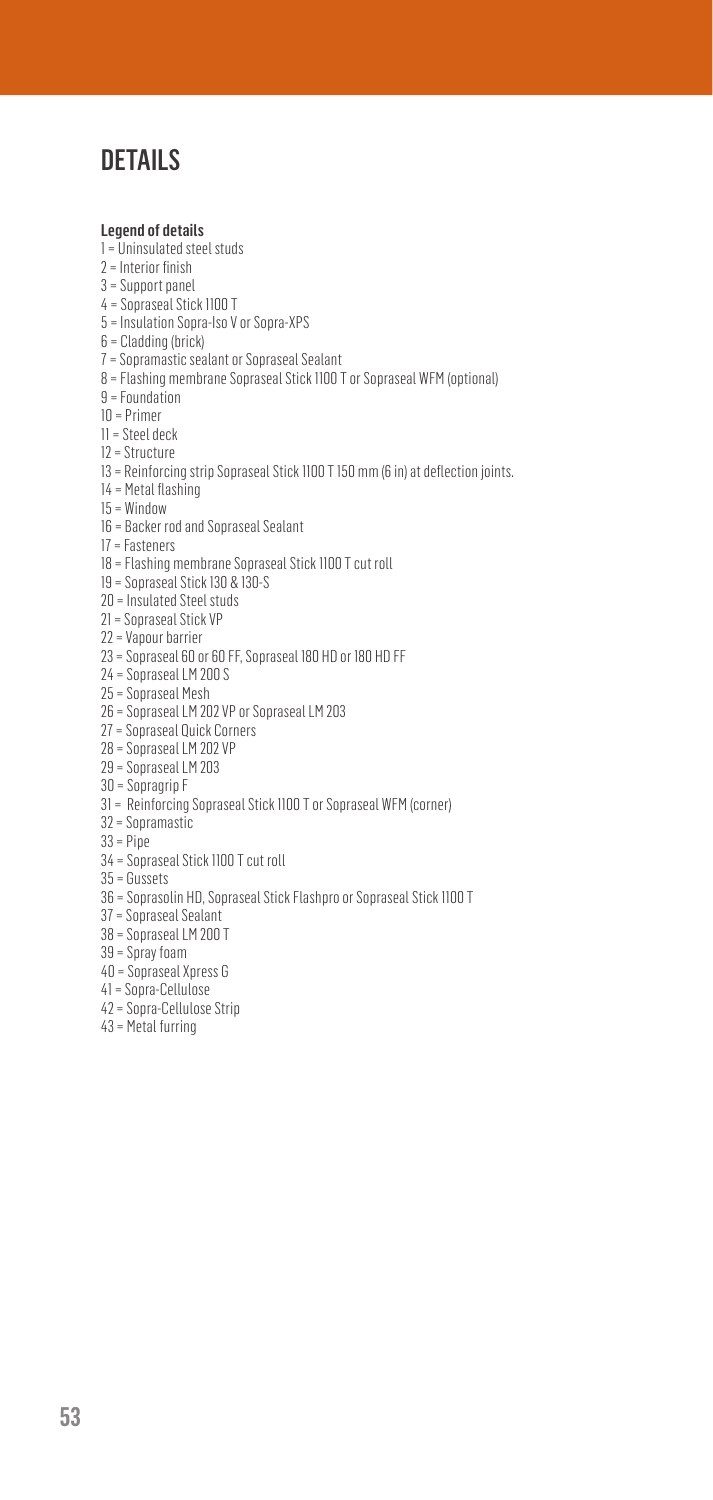<span id="page-53-0"></span>AIR BARRIER SYSTEMS INSTALLATION GUIDE 2018

# **SAFETY MEASURES**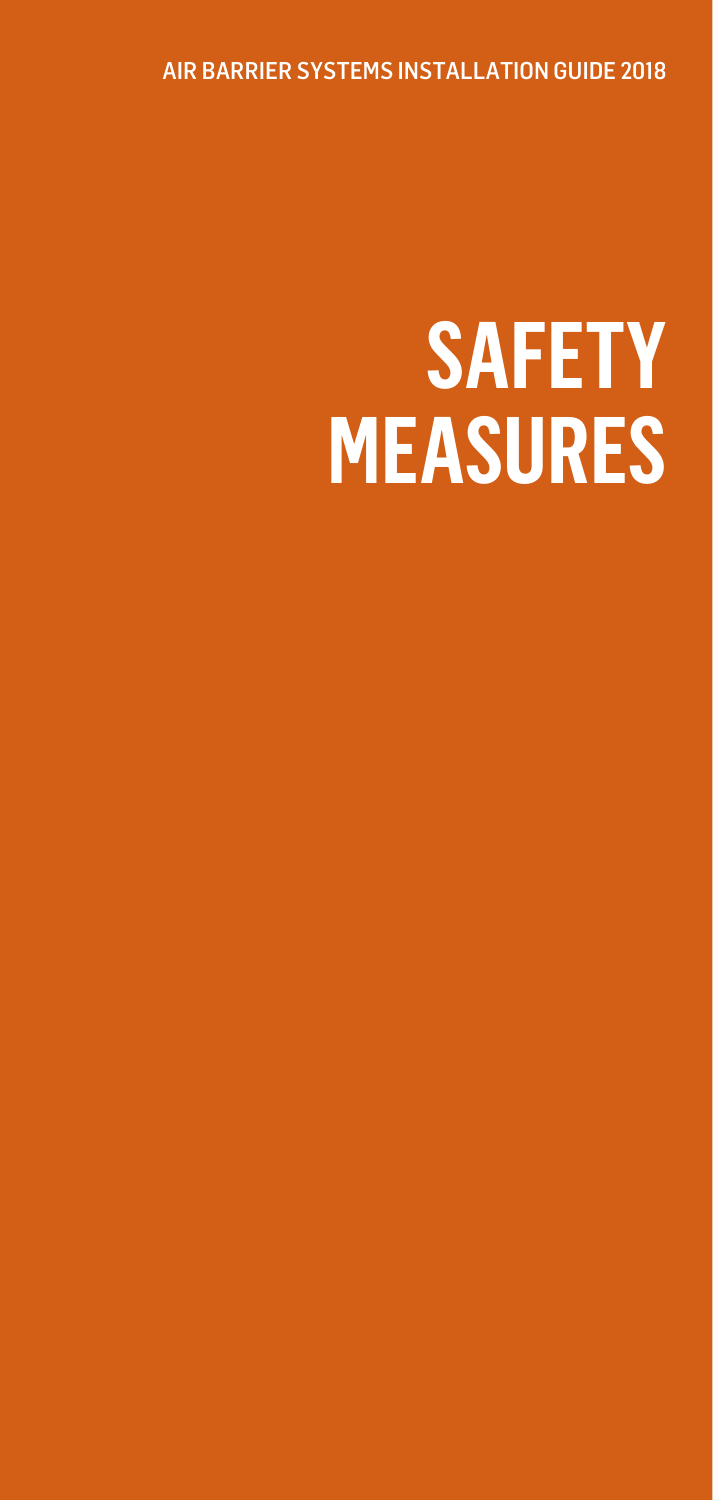# <span id="page-54-0"></span>SAFETY MEASURES

## 6.1 IMPORTANT PRELIMINARY INSTRUCTIONS

Soprema products must be applied by qualified workers who have received appropriate safety training (such as proper use of fire extinguishers) to deal with accidents caused by use of combustible or flammable materials, liquefied propane gas, open flames and installation equipment.

Before commencing work on site, it is imperative that all employees be made aware of the following guidelines.

Before using flammable liquids and mastics, consult the appropriate use instructions (labels, technical data sheets, material safety data sheets, etc.).

Before using products that may be dangerous to your health, including products containing volatile solvents, consult the appropriate Material Safety Data Sheets. Only use these products in well-ventilated areas and only use primers that do not contain volatile solvents in areas with poor or no ventilation.

Shut off fans and blowers near the torching area.

Identify the construction and composition of the wall systems before torching.

Ensure the site is clean and free of waste material.

Notify building occupants of any torching activities, as appropriate, including the following persons:

- Person in charge of security
- Person in charge of the department
- Person in charge of maintenance

Air/vapour barrier membranes should not be installed when it is raining, snowing or very humid.

At the end of each day, the contractor must meticulously inspect the membrane and ensure it is correctly installed.

## 6.2 TORCHING SPECIAL PRECAUTIONS

Follow the specifications, notices, documents, and guidelines of Provincial/Federal Workers Safety Standards.

Wear proper clothing: gloves, long sleeve shirts, trousers, security footwear, eye protection and a helmet. Do not wear clothing made from synthetic fabric. Remove all clothing that comes into contact with solvents.

The torch dedicated to the torching of waterproofing membranes can produce temperatures above 1,100°C (2,000°F). Avoid contact with materials sensitive to these temperatures, such as lead and plastic.

Do not work in an enclosed area where gas can accumulate.

Follow manufacturer's recommendations for torching-welding of membranes.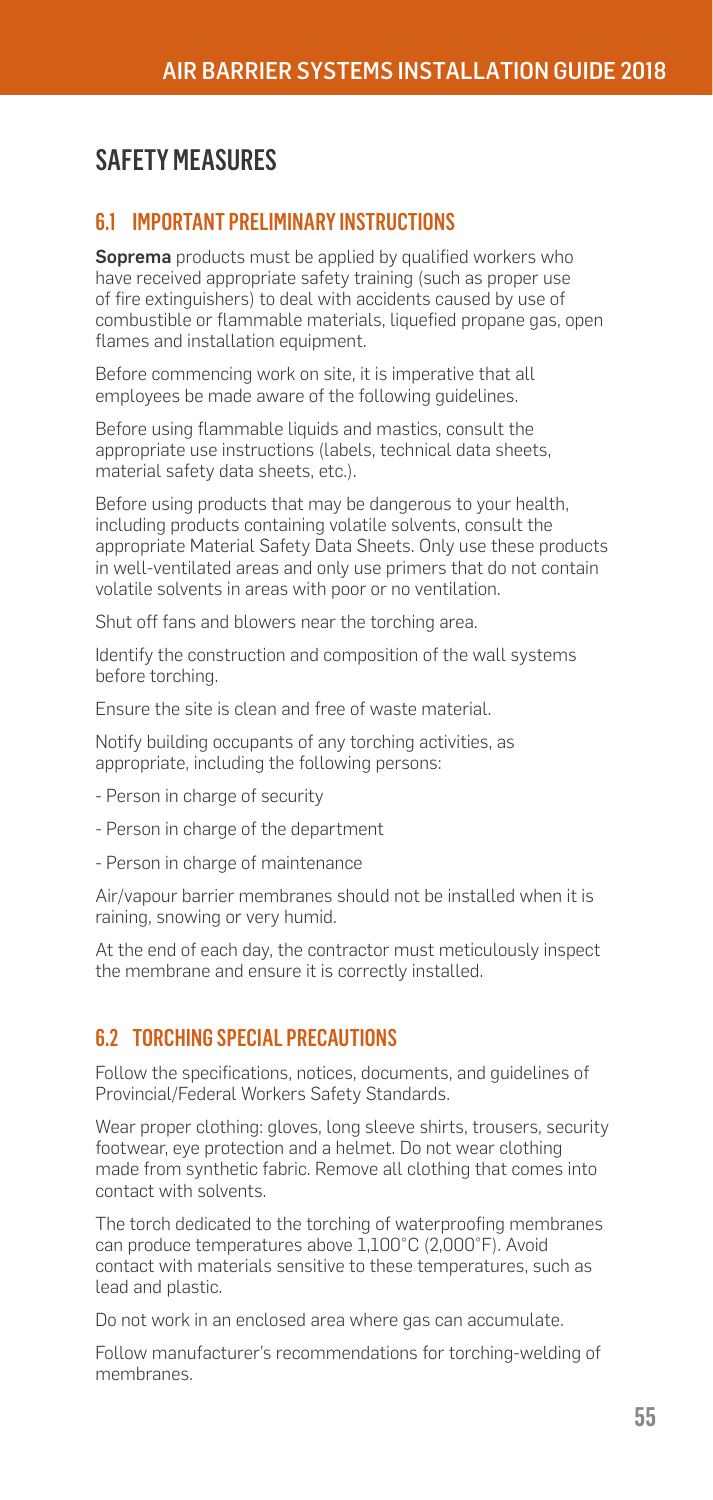<span id="page-55-0"></span>Never torch a membrane to a readily flammable surface such as wood or any other surface for which this installation technique is not approved.

Never use a torch on substrates that have been recently covered by a solvent-based product (wait until the product is dry), near combustible materials, near full or partly filled containers containing flammable materials (keep open flame at least 3 m [10 ft.] away), or directly on substrates considered combustible.

Avoid placing combustible materials near open flames.

Do not direct the flame through open penetrations.

Keep in mind that the flame can travel over long distances (several meters), through and beyond small openings. Take proper preventive safety measures.

Attach the torch to the fuel tank using a pressure regulator calibrated to the manufacturer's design pressure. The regulator should be equipped with a CSA-certified rupture check valve.

Shut off the torch when not in use. Never leave a lighted torch unattended.

When the torch is not in use, always place it on its support, with the head pointing upwards. Make sure that it will stay in this position.

At all times, and especially before leaving job site, check for smouldering or concealed fires. In case of fire, follow the appropriate safety procedures. The site manager must make sure that workers remain on site for at least one hour after any welding activity.

To shut off the torch, close the valve on the propane tank first, then let the gas remaining in the hose burn off before closing the valve on the torch itself.

### 6.3 SPECIAL PRECAUTIONS FOR PROPANE GAS TANKS

Secure and fasten propane gas tanks in an upright position at least 3 m (10 ft.) from open flames and in an easily accessible location to permit rapid shutoff.

Never attempt to defrost a gas tank with a flame. In cold weather, use specially designed heating blankets, available from Soprema.

Handle gas tanks with care. Avoid shocks and protect their valves.

After each use, tightly close the gas tank valve, even if the tank is empty.

Propane is heavier than air. Check low areas for gas accumulation.

Ensure good air exchange on job sites. Never work in unventilated enclosed areas.

Do not store tanks in sunlight for long periods or at temperatures exceeding 40°C (120°F). Use only in well-ventilated areas.

Never puncture, throw away, or incinerate empty tanks.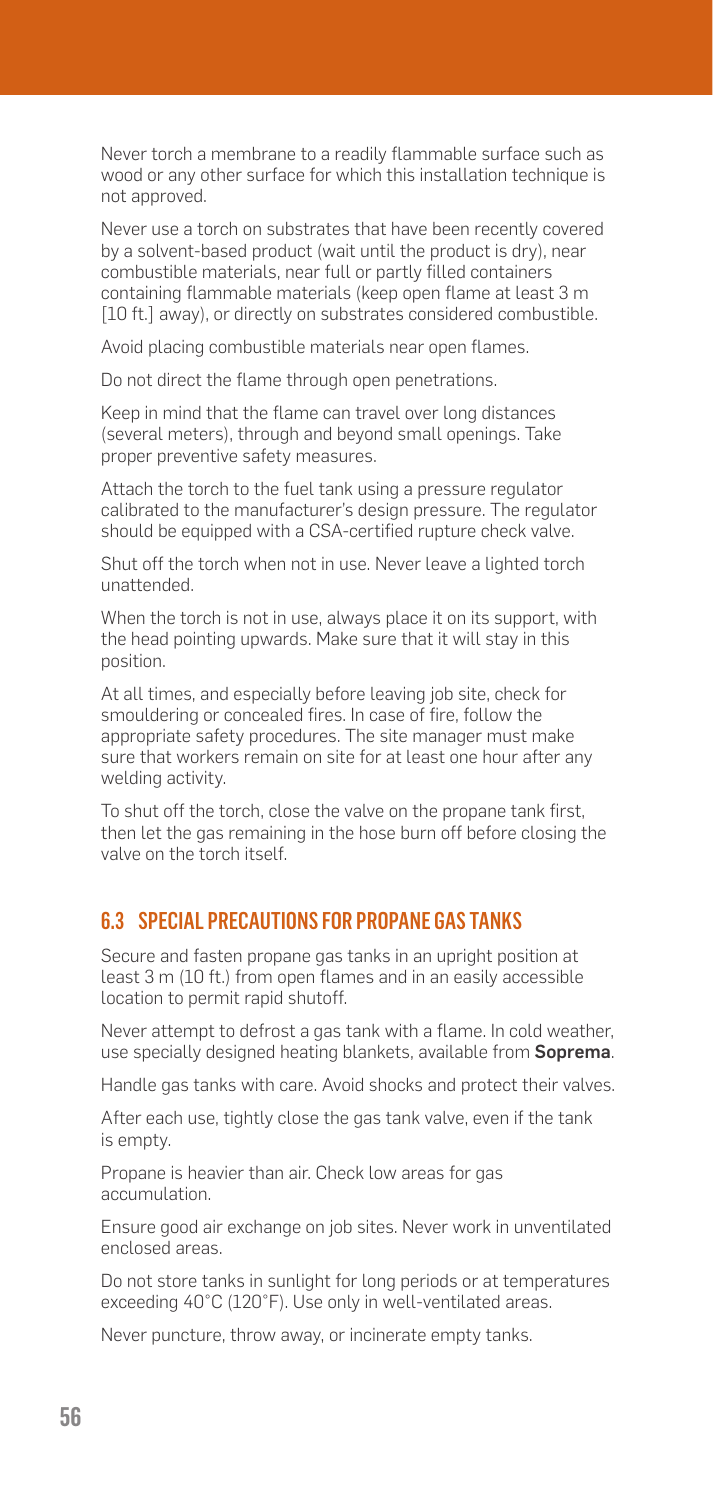<span id="page-56-0"></span>Maintain strict compliance with local fire codes.

Smoking is forbidden while flammable material is being installed, and near storage areas.

## 6.4 SPECIAL PRECAUTIONS FOR PRIMER APPLICATION

Avoid all eye and skin contact; primers are toxic if inhaled.

Use a respiratory protection device approved by the National Institute of Occupational Safety and Health.

Wear chemical-resistant gloves (natural rubber, polyvinyl alcohol reinforced, neoprene, nitrite), safety goggles and clean protective garments that cover the arms and legs, to keep exposure to a minimum.

Contain spills using an absorbent product (e.g., vermiculite, clay or sand).

Use non-sparking tools to sweep or collect spills into containers. Cover without sealing hermetically and store in a well-ventilated waste storage area.

Carefully rinse the spill area with water. Do not dispose of undiluted products in sewers.

Highly flammable. Keep out of sun and away from flames.

Never use ignition sources or smoke during application/use of products.

After application, wait until the solvent has evaporated before using the torch.

Keep enclosed spaces well-ventilated. Use forced ventilation if necessary.

#### 6.5 MONITORING AFTER THE COMPLETION OF WELDING WORK

At the end of each workday, make sure there are no smouldering fires. A watchman must remain at the worksite for at least one hour after the completion of welding work. (The monitoring period may be longer in certain places. Requirements should be verified with local authorities.)

The watchman must have an infrared thermometer to take readings in high-risk areas. The readings must be taken every fifteen to twenty minutes. The temperature on the membrane surface should decrease between each reading.

The watchman must have an operational ABC fire extinguisher in his or her possession.

A telephone must be close by with the number of the local fire department. If a fire is suspected, the fire department must be called and the building evacuated.

At the end of the monitoring period, inspect the interior of the building with the owner's representative before leaving the worksite.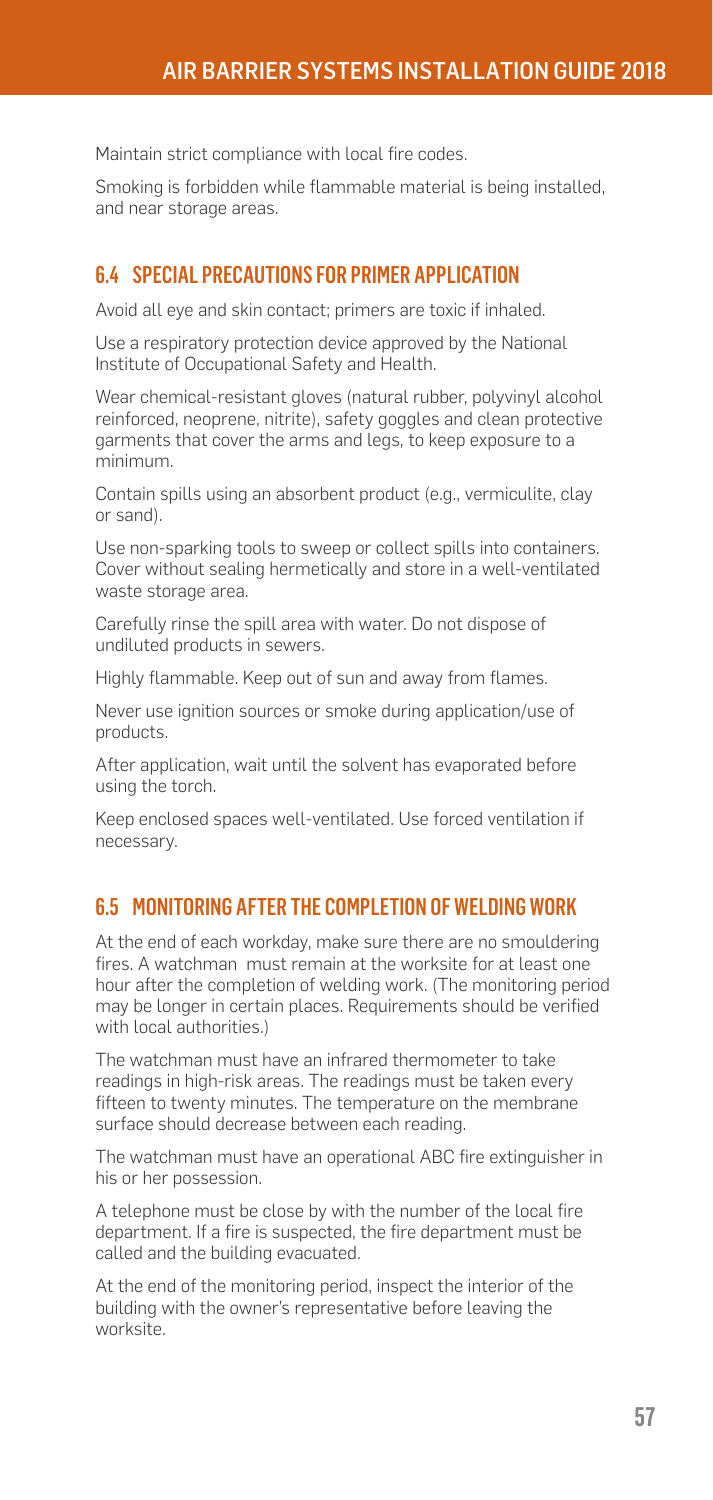## <span id="page-57-0"></span>6.6 FIRE PRECAUTIONS

Strict compliance with local fire codes must be maintained.

Verify whether the owner has put in place an emergency measures program; if so, take it into account.

Always have an ABC fire extinguisher on hand, filled and in perfect working order during all installation operations on the construction site. There must be one easily accessible extinguisher near each torch. If possible, hook up a water hose on the roof.

When laying down the torch , make sure that the area is free of flammable or combustible materials.

Smoking is forbidden while flammable materials are being installed and close to where such materials are stored.

## 6.7 PRIMERS AND LIQUID PRODUCTS

Smoking is forbidden near storage areas, while handling empty or full packaging, and during the installation of products.

Always have one minimum 13 lb (6 kg) multi-purpose dry chemical extinguisher in the liquid products application area.

Never puncture containers.

The type of application must be chosen and the substrate must be prepared so that no accumulation of the product is possible in any area.

Full and empty containers must be protected from sudden heat increases, especially in the summer. They must be stored at least 10 m (30 ft.) from any flame or ignition point.

Before using a torch on the job site, it is IMPERATIVE to retrieve all containers, full or empty, and put them in the storage area as described above.

The application of liquid products containing flammable solvent must be undertaken only after having verified the following: there are no flames nearby, there is no heating device nearby, there are no propane tanks in service or stored nearby and there is no gas channelling hooked up to an instrument in service within a 10 m (33 ft.) radius of the application area.

After application, the product must be given enough time to dry before starting any work that involves torching. Never use a torch to accelerate the drying process.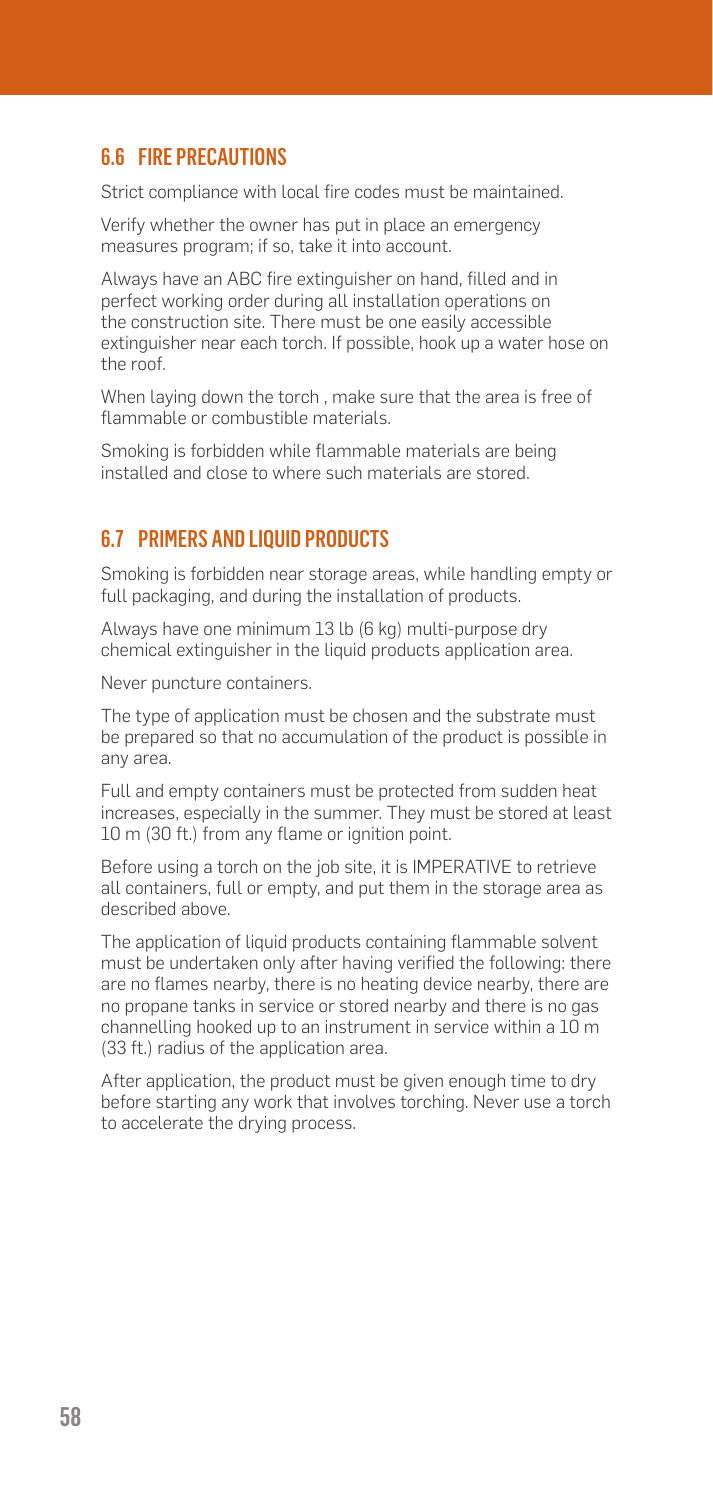## <span id="page-58-0"></span>6.8 FIRST AID MEASURES

Flush burns with cold water and seek immediate medical attention.

Should molten bitumen come into contact with eyes or skin, flush with cold water and seek immediate medical attention. Do not attempt to remove molten bitumen from skin or clean with a solvent. Should molten bitumen come into contact with clothing, flush with cold water.

#### FEEL FREE TO CONTACT SOPREMA IF YOU REQUIRE ANY ADDITIONAL INFORMATION.